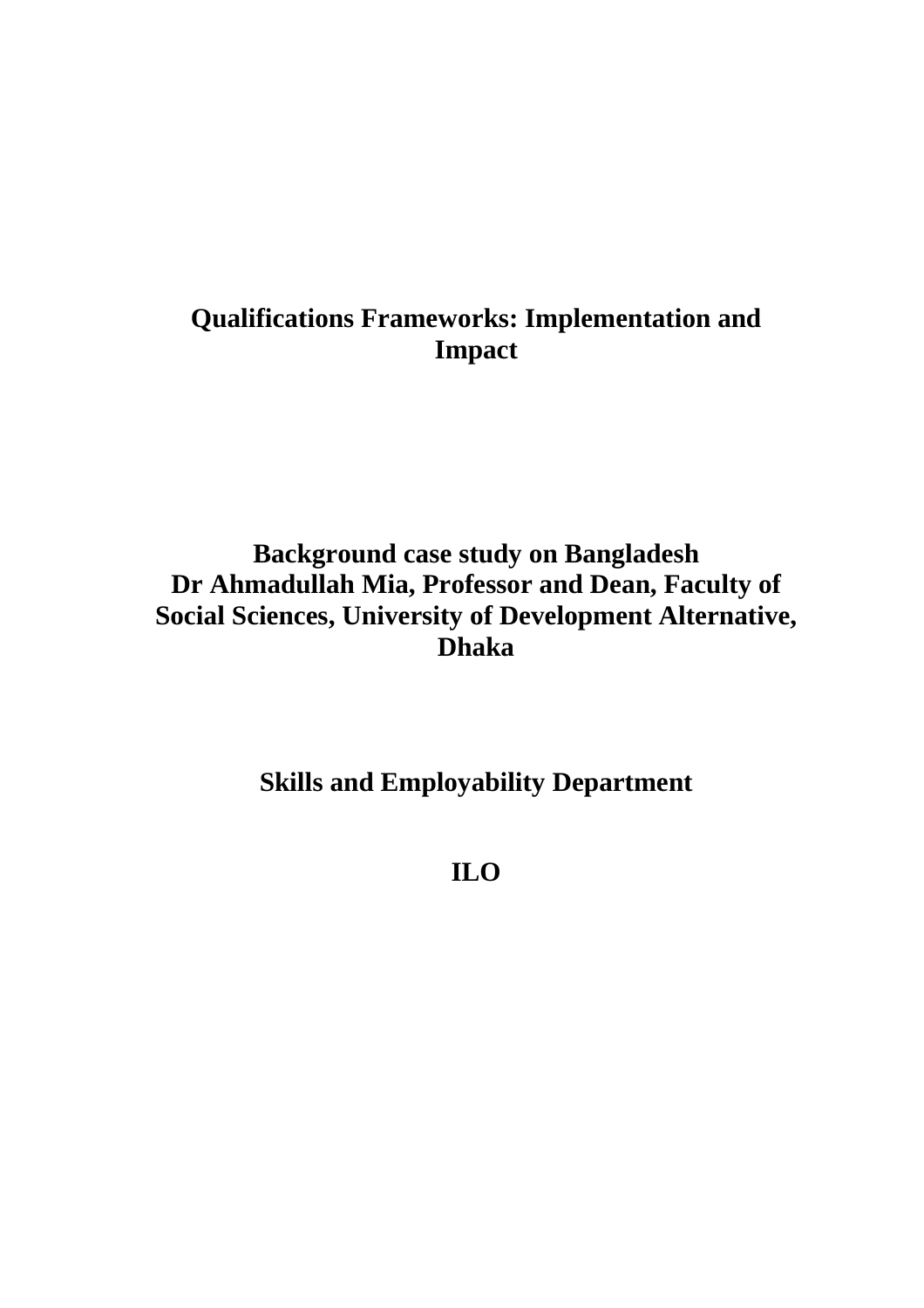| <b>Contents</b> |
|-----------------|
|-----------------|

|    |                  | 1. Introduction                                                  | 3      |
|----|------------------|------------------------------------------------------------------|--------|
|    |                  | 2. National Technical and Vocational Qualifications Framework:   |        |
|    | <b>Overview</b>  |                                                                  | 4      |
|    |                  | 3. Country context                                               | 6      |
|    | 3.1.             | Labour force and employment                                      | $\tau$ |
|    | 3.2.             | Role of development partners                                     | 8      |
|    |                  | 4. Education system                                              | 10     |
|    |                  | 5. Technical and Vocational Education (TVET): general            | 12     |
|    | 5.1.             | Development of TVET in Bangladesh                                | 12     |
|    | 5.2.             | Present TVET structure                                           | 12     |
|    |                  | 5.3. Present TVET institutional capacity                         | 13     |
|    |                  | 5.4. NGOs in TVET                                                | 16     |
|    |                  | 5.5. TVET in industry                                            | 17     |
|    | 5.6.             | Government expenditure on TVET                                   | 17     |
|    | 5.7.             | The National Skills Standards:                                   |        |
|    |                  | Beginning of a qualification framework?                          | 18     |
|    | 5.8.             | Alignment of TVET with the secondary education system            | 20     |
|    | 5.9.             | Mobility of diploma graduates                                    | 23     |
|    |                  | 6. TVET reforms                                                  | 23     |
|    | 6.1.             | The need for a NTVQF                                             | 24     |
|    | 6.2.             | A qualifications framework as a policy instrument                | 24     |
|    | 6.3.             | Influences on the NTVQF                                          | 25     |
|    | 6.4.             | Scope of the NTVQF                                               | 26     |
|    | 6.5.             | The design process                                               | 26     |
|    | 6.6.             | Structure of the NTVQF                                           | 28     |
|    | 6.7.             | Analysis of proposed pathways                                    | 31     |
|    | 6.8.             | Roles of stakeholders and users                                  | 32     |
|    | 6.9.             | The Recognition of Prior Learning (RPL) in the NTVQF             | 33     |
|    |                  | 7. NTVQF: Implementation, institutional structure and governance | 35     |
|    | 7.1.             | Key institutions responsible for implementation                  | 35     |
|    | 7.2.             | Key systems for implementation                                   | 37     |
|    | 7.3.             | Governance                                                       | 38     |
|    | 7.4.             | National policy as an instrument of governance                   | 39     |
|    | 7.5.             | National Skills Development Policy and National Education        |        |
|    |                  | Policy, 2009                                                     | 41     |
|    | 7.6.             | Donor-supported projects that facilitate the NTVQF               | 42     |
|    | 7.7.             | How the implementation of the NTVQF is supported                 |        |
|    |                  | and how implementation may support broader policy goals          | 42     |
| 8. | <b>Financing</b> |                                                                  | 43     |
| 9. |                  | Impact, sustainability and challenges                            | 43     |
|    | 9.1.             | Impact                                                           | 45     |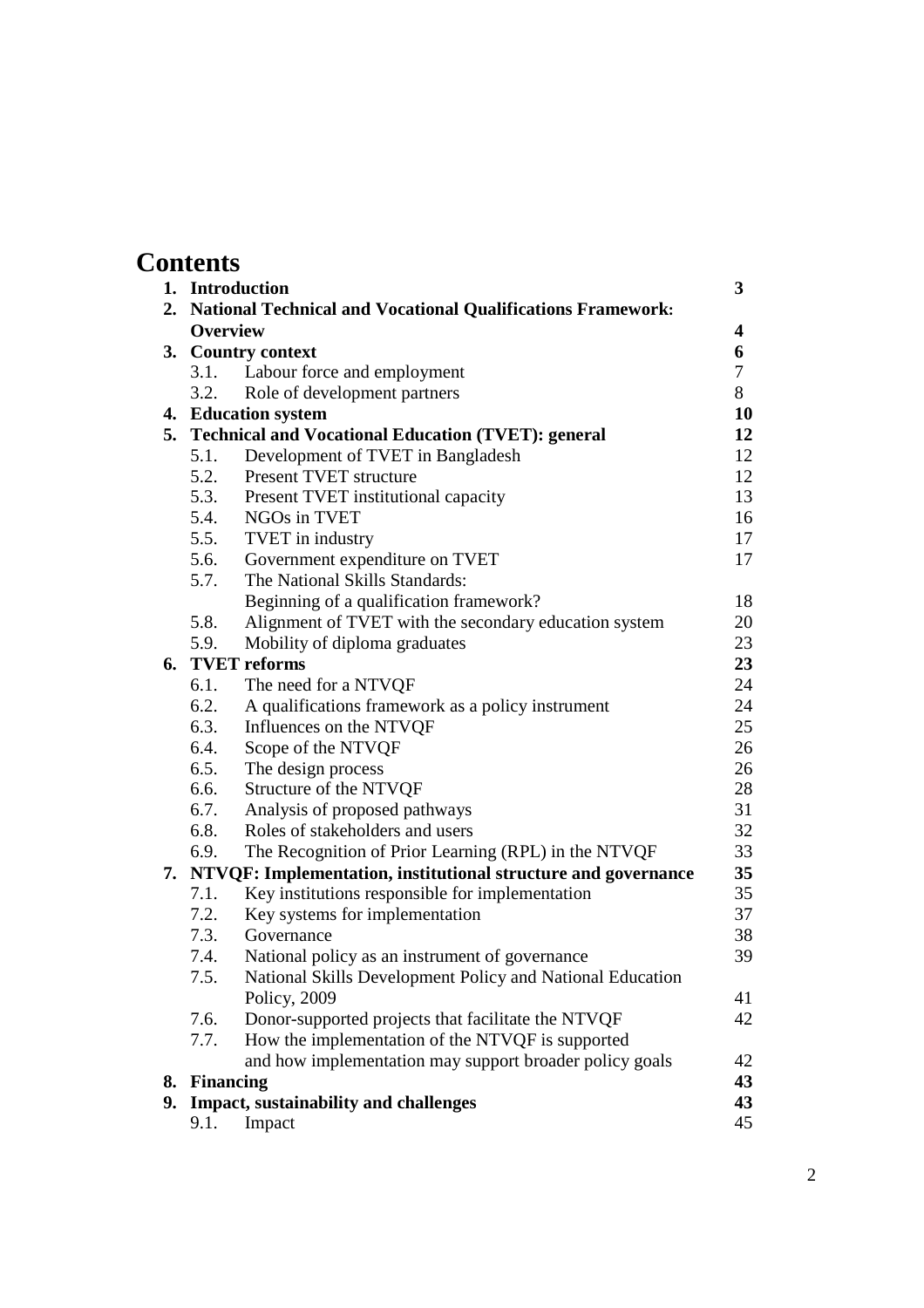|                | 9.2. Sustainability                    | 46. |
|----------------|----------------------------------------|-----|
|                | 9.3. Challenges                        | 46. |
| 10. Conclusion |                                        |     |
| Appendix 1     | National skill standard classification |     |

## **1. Introduction**

This study coincides with reforms to renew and strengthen Technical and Vocational Education and Training (TVET) in line with national goals to reduce poverty. A partial National Technical and Vocational Qualifications Framework (NTVQF) is being developed that will cover all TVET qualifications at certificate and diploma level. General education and higher levels of professional and academic education are not included in the framework. The NTVQF addresses paraprofessional levels of education and training i.e. supervisory and middle-management job functions. The emphasis of the framework is towards addressing the immediate needs of employers in the productive sectors. Although not a comprehensive framework, the NTVQF can be viewed as a step in that direction (Moore, 2009)

The TVET Reform Project is based on studies and reviews undertaken between 2000 and  $2007<sup>1</sup>$  The European Commission (EC) provides financial support to the project, and the International Labour Organisation (ILO) in Bangladesh is responsible for implementation in collaboration with the Government of Bangladesh (Ministry of Education). The aims of the TVET Reform Project are twofold: first, to create more employment opportunities particularly for the poor, in line with the National Strategy for Accelerated Poverty Reduction (NSAPR) (Government of Bangladesh,  $2008$ )<sup>2</sup>; secondly, to strengthen the economic competitiveness of the national economy (ILO, 2007, p.7). The approach taken is to develop a competence-based approach to education, skills and training.

The national strategy stresses the expansion of TVET opportunities at post-primary level, focusing on improving the employability and income-level of adolescents, youth and adults (both males and females), child labourers, those with low levels of literacy and those in rural areas (ILO, 2007). At the present time, under-privileged youth and adults constitute the major part of the workforce in export-oriented industries such as garments, light engineering, electronics, construction, services and transport where they frequently under-perform or remain underemployed because they lack the required skills.

The premise is that an improved TVET system would enable these people to improve their life situation and participate more effectively in the economic and social development of the country. The international transparency of the competence-based approach would also benefit Bangladeshi migrant workers who could secure better jobs overseas and be better positioned to send home higher remittances. According to the World Bank, in 2006, 8.8 per cent of the Gross Domestic Product (GDP) came from remittances (World Bank, 2008). The move to a competence-based system is seen as holding the key to overcoming lack of

 $\overline{a}$ 

<sup>&</sup>lt;sup>1</sup> See Appendix 1 for a list of these documents.

<sup>&</sup>lt;sup>2</sup> The NSAPR has donor support through a number of technical cooperation projects.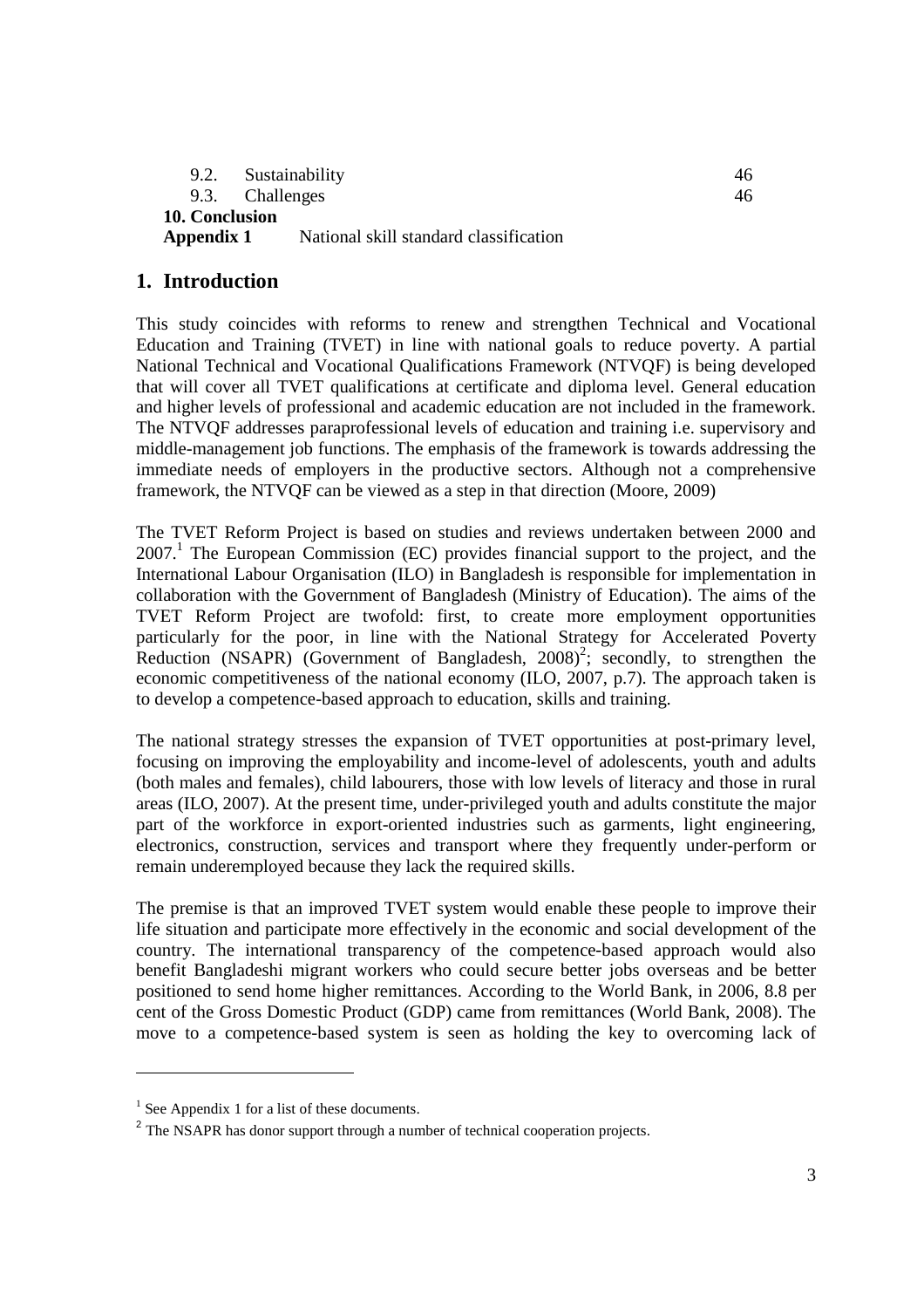education and skills, lack of access to learning, lack of recognition of existing skills and/or lack of money to pay for skills acquisition. The NTQVF forms part of a comprehensive move to strengthen the TVET system in line with changes in employment patterns and the need to upgrade the qualifications of the population (Khan, 1993; Rafique, 1994; BTEB, 1996).

## **2. NTVQF: Overview**

The NTVQF initiative is linked to human resource development and skill training which in turn are linked to occupational standards that are identified in a systematic and transparent manner in order to be acceptable to employment markets at home and abroad.

The formation of the National Council for Skills Development and Training (NCSDT) in 1979 and the introduction of National Skill Standards (NSS) in 1985 (under the aegis of NCSDT) marked the first significant move towards a TVET system and qualifications that were oriented to market needs.

The turn of the century saw a sharp rise in the demand for skilled labour in a globalizing market and concomitant needs for human resource development at the national level. For example, one of the development objectives set in the Fifth Five Year Plan (1997-2002) (Government of Bangladesh, 1997) was "to enhance the functional character of technical education and vocational training by making them more job-oriented through constant and appropriate links with the employment market".

Like most countries around the world, reforming education and particularly technical and vocational education is part of poverty reduction as well as economic development. The first Poverty Reduction Strategies Programme (PRSP) (2004-08) *Unlocking the Potential: National Strategy for Accelerated Poverty Reduction* pointed to: "the failure of the education system, particularly the technical education and vocational training (TVET) system, to cope with the demand for skills, both in terms of quality and quantity will be addressed by focusing on market driven skill formation" (Government of Bangladesh, 2007).

The second PRSP (2009-11), titled *Moving Ahead: National Accelerated Strategy for Poverty Reduction II* posits that: "The programmes in the second NSAPR will supplement the efforts made in the first NSAPR to expand and diversify training facilities, especially for women and upgrade and reorient the quality and content of vocational training in general to cater to the emerging needs of the economy" (Government of Bangladesh, 2008).

Meanwhile a number of studies and reviews have been undertaken (see Appendix 1). The most recent one by the World Bank identified problems in the overall TVET system and also specific issues (World Bank, 2007). These include:

- The TVET system is disconnected from the job market.
- The system is not supported by a policy and a consistent regulatory framework.
- The system is highly centralized. Training centres are not allowed to take planning and programming decisions; they have little autonomy, suffer from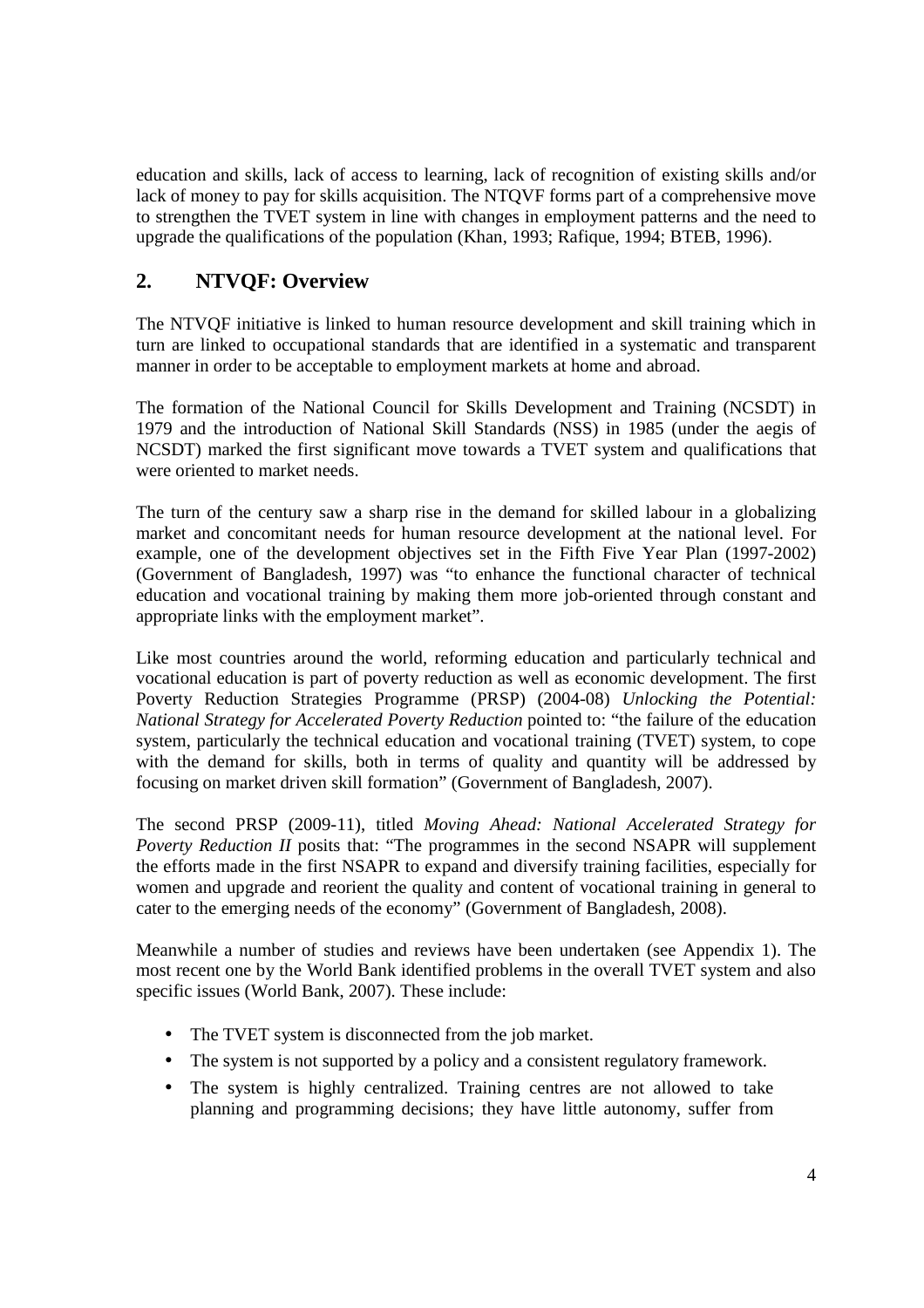system rigidity and are not flexible enough to revise courses according to changing local needs.

- The system is organized in a traditional school-based way with a rigid and outdated approach to curricula and vocational standards, and long course duration.
- There is no quality assurance mechanism.
- Teachers' qualifications are not in line with system needs, and there is no teacher training after the acquisition of an initial qualification.
- The system does not serve the underprivileged (rural poor, child labourers, women, informal workers, and so on) due to its rigidity and barriers to entry.
- Informal apprenticeships are not regulated and no formal certification is awarded to apprentices.
- There is no system for recognition of existing skills and informal learning to allow labour movement. This leads to a serious wastage of skills within the whole economy.

It was in this context that a five-year project (2007-2012) was developed and funded by the European Commission (implemented by the International Labour Office [ILO]). The project document refers to the World Bank study recommendation for "an urgent and large-scale intervention in the way it [TVET] is organized, operates and responds to the demands of large industry, informal economy, communities, and private individuals."

The EC/ILO TVET Reform Project (ILO, 2007) has five components:

- (i) Review and strengthening of TVET policies, systems and legislation at central and decentralized levels.
- (ii) Enhancing the flexibility, quality and relevance of TVET.
- (iii) Strengthening TVET institutions through improving the knowledge and skills of managers and teachers.
- (iv) Improving skills development which is seen as necessary for enhanced productivity and competitiveness in key growth and export-oriented industries in the formal industrial sector.
- (v) Increasing access of underprivileged groups to TVET.

Reform measures are intended to bring about overall changes at policy, industry and institutional levels. The project puts in place what have been described as 'modern fundamentals' (ILO, 2007, p. 6):

… improving labour market and training information and making it accessible to employers, students and parents; introducing or assisting in the provision of vocational guidance; modernizing national qualifications, courses and curricula; and developing certified education and training professionals capable of maintaining the TVET system after the termination of this project. The project will also address quality, diversity and relevance of polytechnic education which delivers long-term and high-cost programmes that require considerable investments. The advantages of investing in polytechnic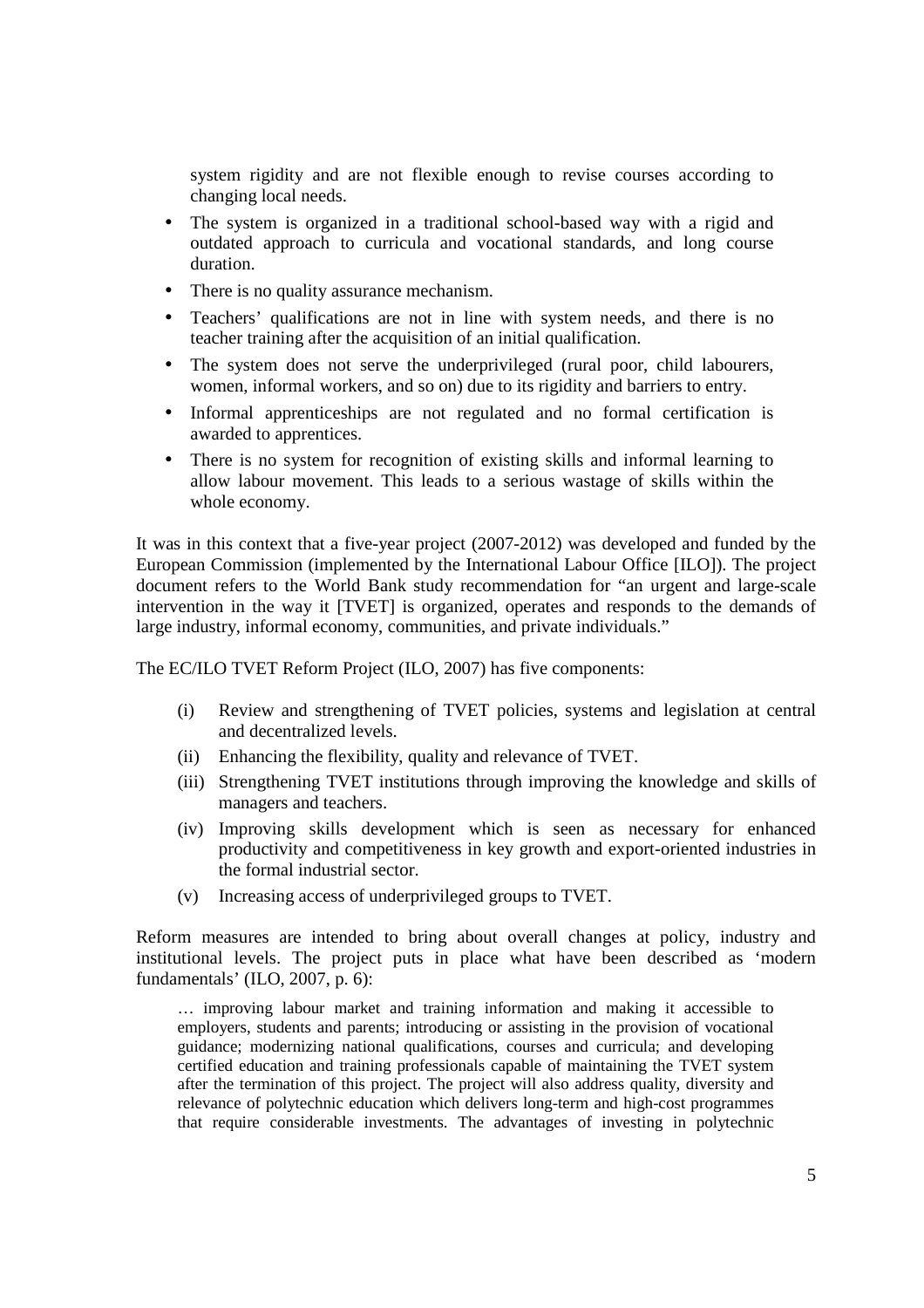education, as compared to trade training, are that its graduates acquire capabilities at the technician level enabling them to contribute to the development of ICT, operate sophisticated technologies, and develop competitive products in industry and services.

The expectation is that in key sectors, selected in terms of their potential to increase jobs, skill gaps will be identified, employers will be encouraged to participate in terms of making their needs understood, and providers will be encouraged to improve delivery.

The NTVQF has been accepted by the Government of Bangladesh (in agreement with donor agencies) as an important part of the TVET reform process. The scope of the NTQVF will embrace all sections of the existing workforce and those entering the workforce. This includes recognizing the skills workers have accumulated on-the-job and through informal education.

In common with other qualifications reform around the globe, the NTVQF in Bangladesh is expected to:

- i) Make TVET a more attractive system with expanded opportunities in the world of work.
- ii) Increased access to TVET.
- iii) Facilitate smooth progression in terms of qualifications and greater upward economic and social mobility.
- iv) Permit transfer between general education and technical-vocational training.
- v) Enhance transparency in qualifications and skills levels.
- vi) Encourage industry involvement in education and training to develop more competent and responsible workers and technicians in fulfilment of industry needs.

## **3. Country context**

 $\overline{a}$ 

The practical significance of TVET reform cannot be overemphasized and is best evidenced by the country context: its people, the geography and the economic and social conditions which determine standards of living. Situated in the north-eastern part of South Asia, the country is bounded by India on the west, the north, and the north-east, by Myanmar on the south east and by the Bay of Bengal in the south. A network of rivers including the Padma, the Jamuna, the Brahmaputra, the Meghna and their 230 tributaries with a total length of about 24,140 kilometres criss-cross the country. The country occupies a very small land space but is heavily populated and vulnerable to frequent natural disasters related to its geophysical position. A surface area of 147,570 square kilometres and a population of 148.5 million<sup>3</sup> combine to produce a density of  $1,020$  persons per square kilometre, one of the highest in the world (Mabud, 2008). Three quarters of the population are rural and only one quarter urban. The sex ratio is 105 males per 100 females. More than half of the population are rated as functionally illiterate.

The territory now constituting Bangladesh was formerly part of the Indian sub-continent

<sup>&</sup>lt;sup>3</sup> Seventh largest country in the world by population size.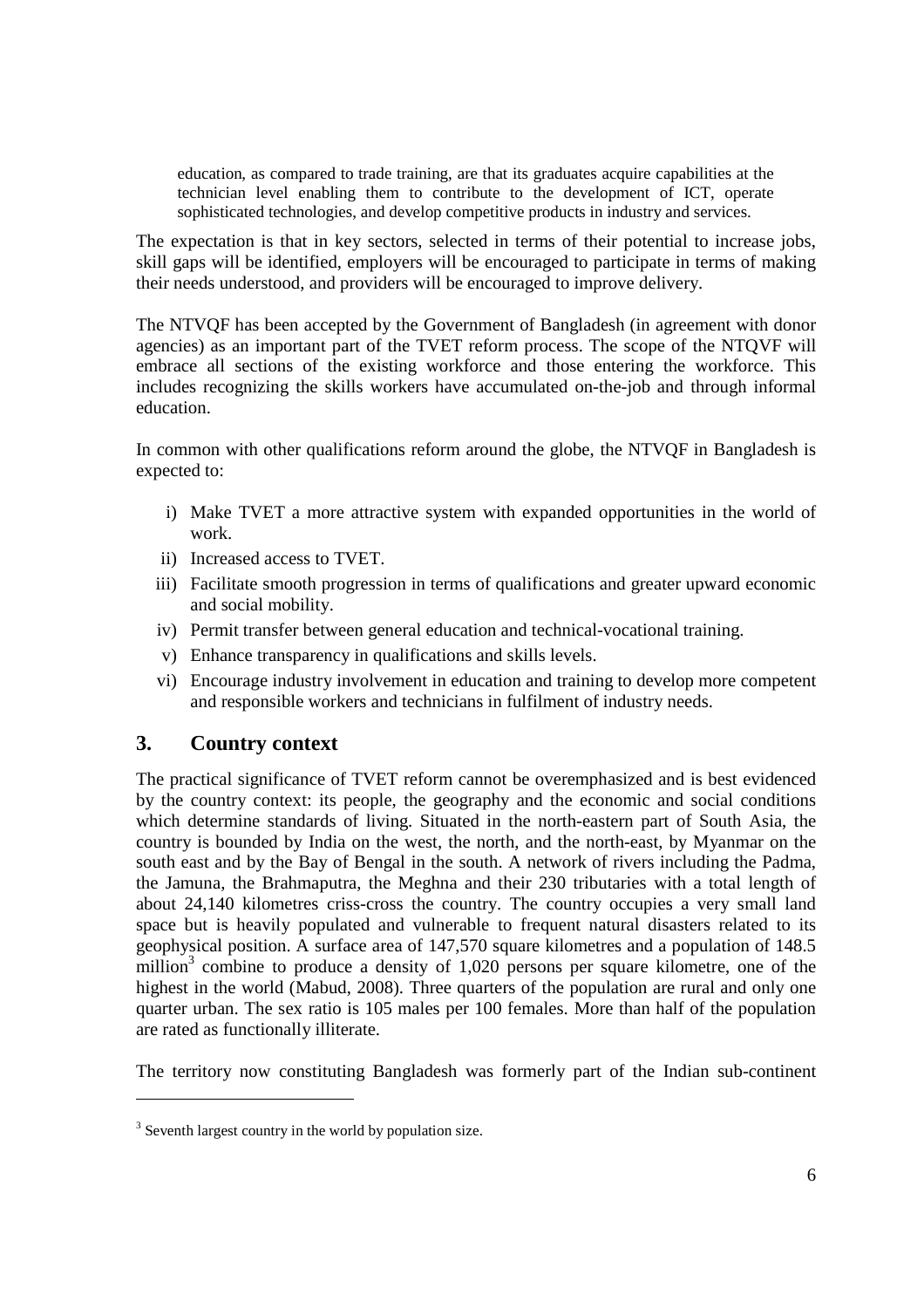ruled by the British till 1947 when India was divided to form two independent countries, India and Pakistan. First known as East Pakistan, Bangladesh became a sovereign state on 16 December 1971 following a war of liberation against the military rule of what was then West Pakistan. It has a parliamentary form of government; the country is divided into six administrative divisions; the divisions are divided into 64 districts; districts are constituted by 481 upazilas which in turn are made up of 4,498 unions.

Although fertile soils provided abundant raw materials for industry, the territory remained underdeveloped during both British and Pakistani rule. As a result, the country is predominantly rural in character. However, there is a thriving service sector and a small but growing manufacturing economy. Heavy industries include ready-made garments, cotton textiles, pharmaceuticals, fertiliser, wood products, iron and steel, ceramics, cement, plastic products and chemicals. The principal exports are ready-made garments and knitwear, frozen fish, jute and jute goods, pharmaceutical products, tea, leather products, handicrafts and chemicals.

According to the International Monetary Fund (IMF), Bangladesh was the  $48<sup>th</sup>$  largest economy in the world in 2007. The service sector contributes almost half (49 per cent) of the GDP with labour participation at 37 per cent. Industry contributes 29 per cent with labour participation at only 15 per cent. Agriculture still has the largest share of labour participation (48 per cent) but contributed only 22 per cent to GDP in 2006 (Bangladesh Bank, 2008): this despite government and non-governmental organisation (NGO) investment in rural development and social transformation activities. Although agriculture is diversifying with more non-farm activities (such as poultry, livestock, pisciculture, forestry, agribusiness and transport services), the GDP figures suggest that traditional practices result in low labour productivity, suggesting the need to introduce technology and upskill workers accordingly. Although Bangladesh has strived to progress on the Human Development Index, it continues to be cursed by persistent and widespread poverty (UNDP, 2008).

## **3.1. Labour force and employment**

Bangladesh ranks  $7<sup>th</sup>$  among 220 countries of the world in terms of the size of its labour force; estimated as 49.5 million (37.4 million male and 12.1 million female) in 2005-06 (BBS, 2008). Employment in the informal sector increased by 19.8 per cent during the period 1999-2000 to 2002-03 and by a further 6 percent between 2002-03 and 2005-06. Employment in the formal sector saw a corresponding decrease. Unemployment amongst male members of the labour force has fallen by 20 per cent, whilst unemployment amongst women (particularly rural women) rose by 80 per cent between 2002-03 and 2005-06 .

Compulsory primary education has been introduced and government and non-governmental initiatives support and promote primary and secondary education. The proportion of the labour force with education has increased over the years. Strikingly, unemployment was found to have increased in spite of higher education levels indicating a serious mismatch between the current education system and the employment market. This underlines the importance TVET in increasing employability and labour productivity (Bangladesh Bank, 2008).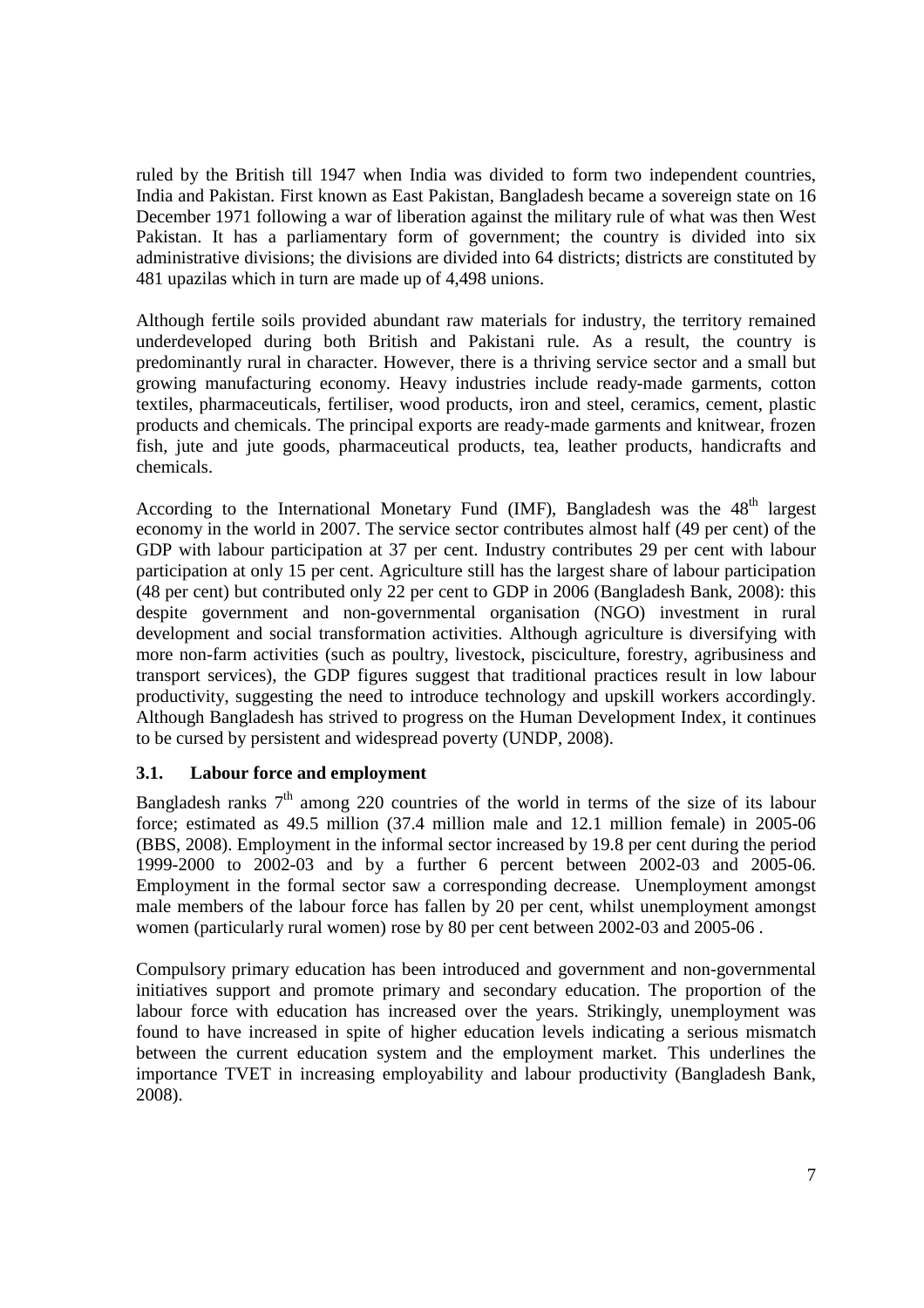With a current labour force growth rate of 3.32 per cent annually, the labour force will grow to 58.28 million in 2010-11. In the light of this, it has been estimated that 7.32 million additional jobs will have to be created between 2009 and 2011. A key challenge will be to expand decent employment opportunities to absorb this growing labour force. To meet this challenge, the second *Poverty Reduction Strategies Programme* (PRSP) Government of Bangladesh, 2008) emphasizes skill training to be delivered through improved and expanded public and private sector institutes.

Poverty was endemic until the late 1980s, when the situation started to improve. The poverty rate was estimated as 38.0 per cent in 2008 (Government of Bangladesh, 2008) which means that Bangladesh ranks  $37<sup>th</sup>$  among 146 countries in the world by the measure of population below poverty line.<sup>4</sup> Despite significant improvements, measured in terms of US\$1 per day income, Bangladesh still has one of the highest incidences of poverty. In this context, the PRSP has committed to higher economic growth, increased productive employment, improvement in human capital and social protection. This only underlines the importance of skills development of the workforce for their increased contribution to poverty reduction in the country.

#### Migration and remittances

According to the Bureau of Manpower Employment and Training  $(BMET)^5$  about 5.4 million people went abroad for employment between 1976 and 2007. They are the principal source of earning foreign currency accounting for almost US\$48 billion's worth of remittance inflow into the country. Bangladesh is one of the highest remittance-receiving countries in the world ranking  $5<sup>th</sup>$  among developing countries and  $11<sup>th</sup>$  among all countries. However, in terms of exporting professionals or skilled workers, Bangladesh is lagging far behind (Barua et al., 2007)

Of the total migrant workers (0.8 million) in 2007, the majority were unskilled. Whilst the proportion of unskilled labour export has increased from 43.09 per cent in 1988 to 57.41 per cent in 2007, the proportion of skilled labour declined from 37.12 per cent to 20.13 per cent during the same period. This indicates that Bangladesh has failed to produce skilled labour for temporary employment abroad. The country could easily double or even triple its remittances through producing and exporting skilled manpower. Comyn (2009) argues that current remittances of US\$7 billion a year would increase to over US\$ 10 billion if workers were skilled. However, manpower export and the number of workers living abroad have declined since the global recession, another reason for a strengthened national skills development programme with internationally compatible qualifications.

## **3.2. Role of development partners**

 $\overline{a}$ 

Bangladesh has depended on donor support to carry out development activities. The Local Consultative Group (LCG) is implementing a large number of projects in all areas of development including education and human development. The LCG consists of the 32 Bangladesh-based bilateral and multilateral donors of the Bangladesh Development Forum

 $4$ http://www.indexmundi.com/g/r.aspx?t=0&v=69&l=en (29.09.09)

<sup>5</sup> http://www.bmet.org.bd/Reports/Overseas\_Statistics.htm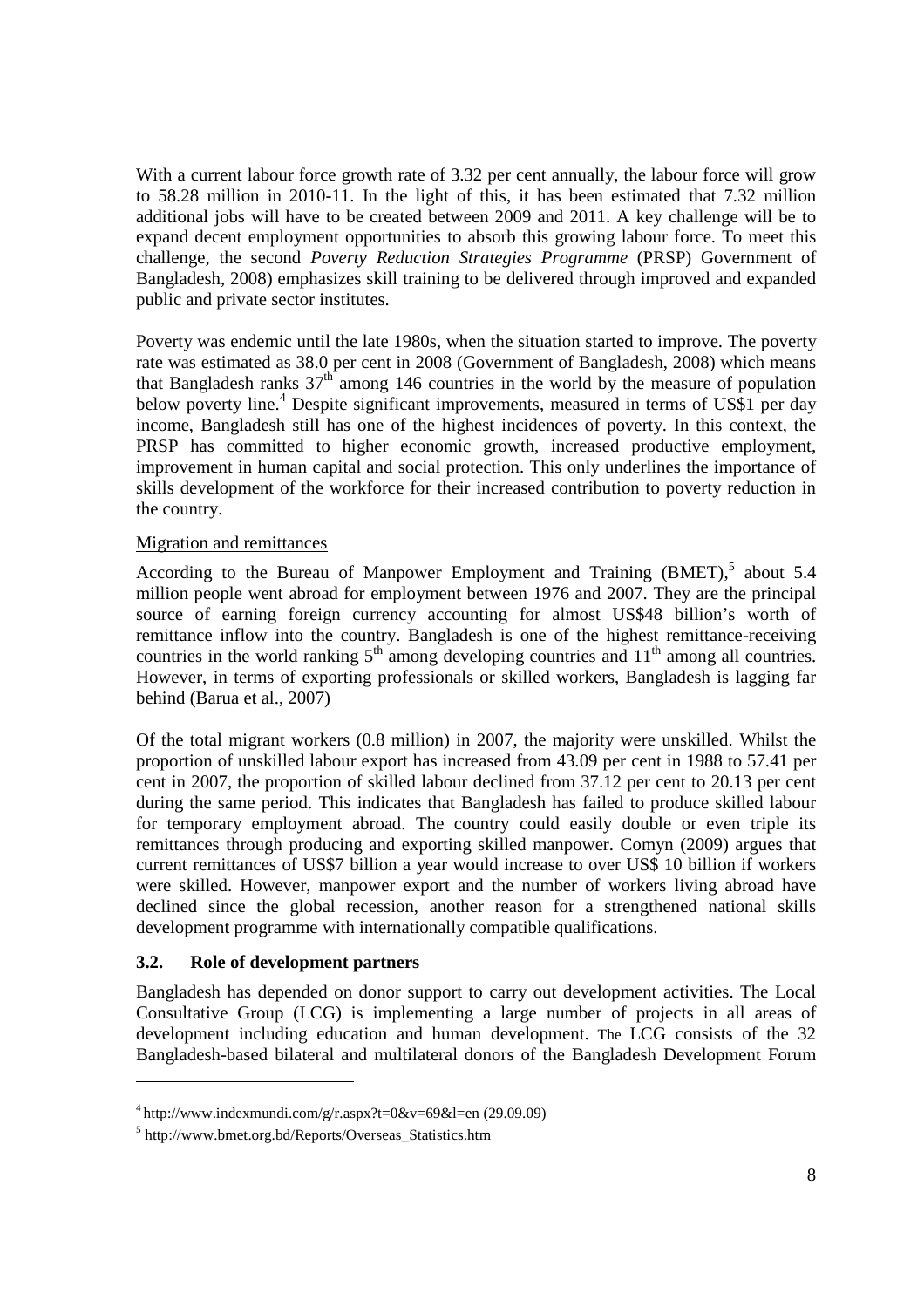(BDF) and the Government of Bangladesh, represented by the Secretary of the Economic Relations Division (ERD). $^{6}$  In May 2000, the LCG structure was reviewed by a high-level donor panel and an LCG Executive Committee created to jointly steer the work of the group. The LCG has 21 sub-groups.<sup>7</sup> However, a critique of donor-supported projects is that many of them have strings attached, and that these are usually time-bound. This results in many good outcomes being lost with the termination of the project.

#### NGOs in development

This aspect of NGO work in Bangladesh is one of the worlds largest and contributes 6-8 per cent to the GDP.<sup>8</sup> The following figures show the volume of this type of work:

- 206,000 not-for-profit organisations, 189,000 of which are religious (BBS, 1999 $^9$ ).
- 45,536 organisations registered with the Social Welfare Ministry (Government of Bangladesh, 2004, p. 5).
- 2,383 organisations registered with the NGO Affairs Bureau.<sup>10</sup>

#### NGOs in education and skills training

About 1.5 million children (approximately 8 per cent of total primary enrolment) are in schools run by NGOs, mostly in the non-formal primary schools for which the NGO sector is best known; "non-formal" in this context means that the schools deliver the national curriculum but through modes of delivery that are flexibly adjusted to the realities of everyday life. Some NGOs combine skills training with non-formal education helping disadvantaged young people to access employment opportunities.

The NGO education sector is however highly skewed, with one large organisation (the Bangladesh Rural Advancement Committee, BRAC) receiving about 75 per cent of donor resources and accounting for a similar share of primary enrolments in NGO schools. BRAC also franchises its model by subcontracting 200 small NGOs to deliver non-formal education programmes. Overall, NGO schools have a positive impact on school enrolment, particularly

 $\overline{a}$ 

<sup>6</sup> *Bilateral* development partners: Australia AusAID, Canada CIDA, China, Denmark, European Commission, France, Germany GTZ, Italy, Japan JICA, JBIC, Korea KOICA, Netherlands, Norway, Russia, Sweden SIDA, Switzerland SDC, United Kingdom DFID, United States of America USAID. *Multilateral* agencies: Asian Development Bank (ADB), Food and Agriculture Organisation (FAO), International Monetary Fund (IMF), United Nations, United Nations Development Programme, (UNDP), United Nations Population Fund (UNFPA), United Nations Children's Fund (UNICEF), World Bank, World Food Programme (WFP), World Health Organisation (WHO). See http://www.lcgbangladesh.org/inventory/13\_inventory.pdf

<sup>7</sup>Agriculture and Rural Development, Chittagong Hill Tracts, DER (Disasters), Education, Energy, Environment, Finance, Governance, Health and Population, HIV/AIDS, Macro-economics, NGOs, Poverty Issues, Private Sector Development, Project Implementation, Rural Infrastructure, Transport, Urban Sector, Water Management, Water Supply and Sanitation, WAGE (Gender).

<sup>8</sup> http://www.ngoab.gov.bd

<sup>9</sup> In Irish, L.E. and Simon, K.W. 2005. *NGOs in Bangladesh: Legal and Regulatory Environment*, (Dhaka, Local Consultative Group) p. 6.

<sup>10</sup> http://www.ngoab.gov.bd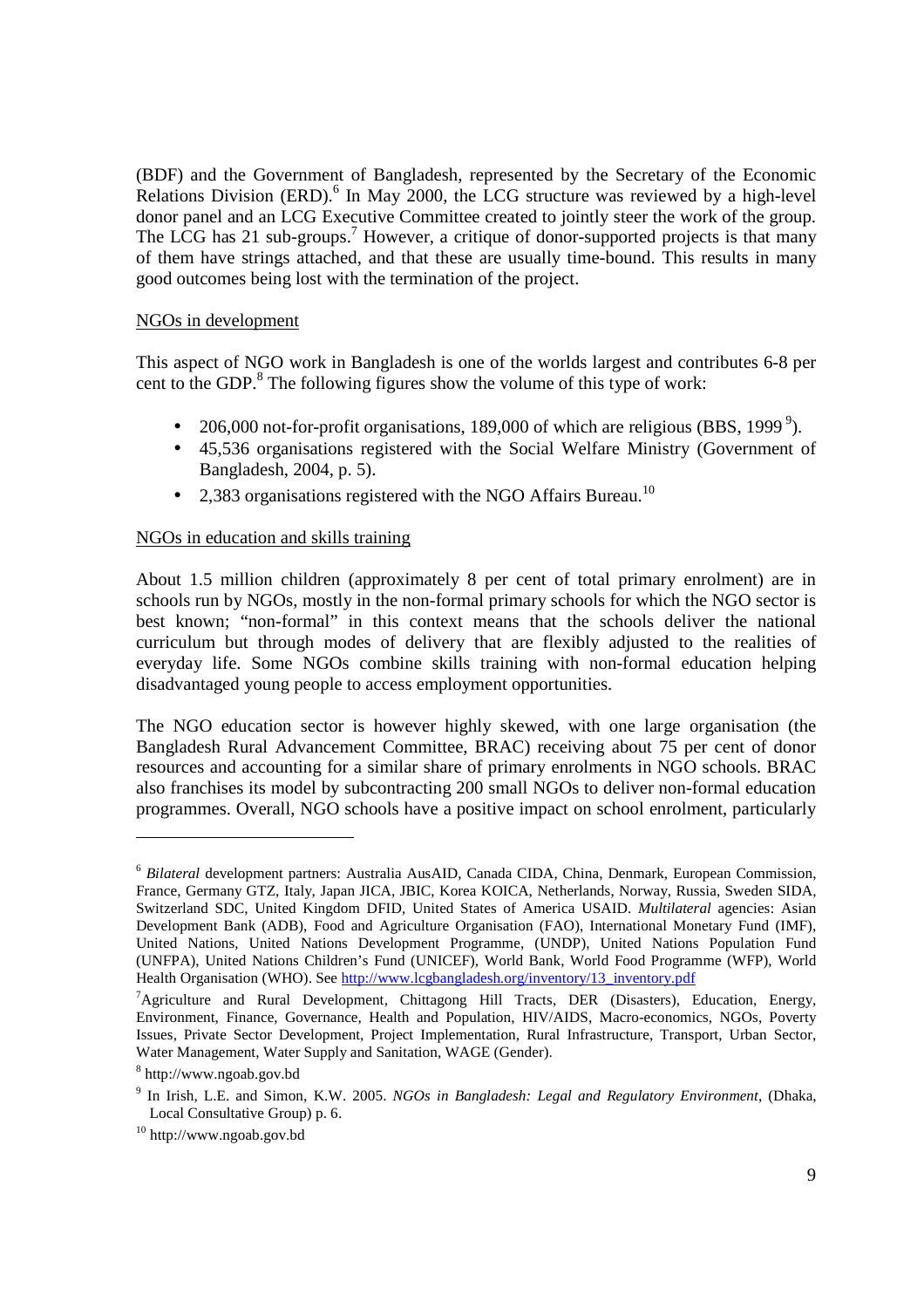of girls, and record higher attendance and completion rates than formal schools.

## **4. Education system**

 $\overline{a}$ 

The formal education system consists of three major levels: primary, secondary and tertiary. With an entry age of six years, the primary cycle last for five years. Primary education is provided through three major institutional arrangements: General, madrasah (includes subjects on Islamic education) and English medium (only private). Primary education under all these three streams is general. The total number of primary schools in 2005 was nearly 80,397 with a total enrolment of 16.23 million. The completion rate, however, is less than satisfactory. In 2004, only 76.4 per cent of students completed their studies, which means a large number leave without basic education or opportunities for skill training.

The secondary cycle lasts for seven years with three sub-stages: three years of junior secondary, two years secondary and two years of higher secondary. Public examinations are held at secondary and higher secondary levels.<sup>11</sup> After grade eight, secondary education has an additional technical-vocational stream. Transition to general or technical education is possible for madrasah and English-medium students after they have completed the equivalent of grade 8 (junior secondary), grade 10 (secondary) and grade12 (higher secondary). As of 2005, about 9.6 million students were enrolled in 18,500 secondary schools and 6,685 madrasahs. It has to be noted that the transition rate from primary to secondary education is very low. In other words, a large number of children enter working life without preparation. Moreover, it is a challenge to retain students for the whole secondary cycle. According to a recent estimate, only 15 per cent of secondary school entrants receive a secondary certificate, and 5 per cent a higher secondary certificate.

Tertiary education consists of: General (inclusive of pure and applied sciences, humanities, business and social sciences), madrasah, technical-vocational and professional (see figure 1 below). There are 31 public general and specialized universities, 51 private universities, 223 institutes for professional training and 1,500 colleges affiliated with the National University and the Bangladesh Open University (BOU). Graduate and post-graduate studies can be followed in general, technical, engineering, agriculture, business studies and medical streams. Bachelor degrees require four or five years of study; master's degrees require one or two years; higher degrees require between two and six years of study.

<sup>&</sup>lt;sup>11</sup> Draft education policy recommends two levels up to secondary, moving to eight years of primary education followed by four years secondary.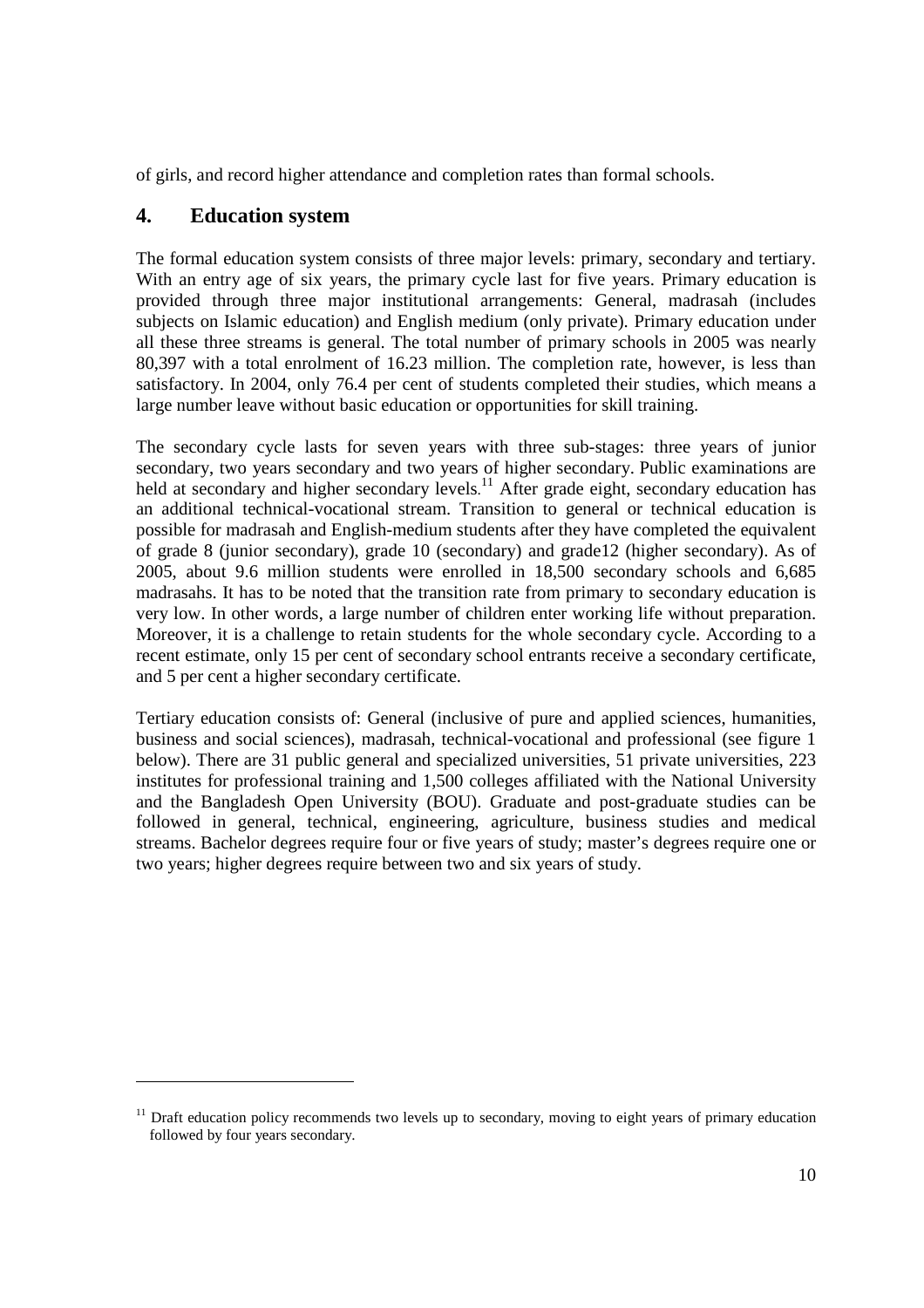| Age            |                                  | <b>Main stream</b>                 |                                                                                                                                                             |                                          |               |                                                                 |                           |                                                | Madrasa                                                              | <b>English</b>  |                       |                          |                   |                                                      |               |                                   |         |                  |                      |                |               |                         |
|----------------|----------------------------------|------------------------------------|-------------------------------------------------------------------------------------------------------------------------------------------------------------|------------------------------------------|---------------|-----------------------------------------------------------------|---------------------------|------------------------------------------------|----------------------------------------------------------------------|-----------------|-----------------------|--------------------------|-------------------|------------------------------------------------------|---------------|-----------------------------------|---------|------------------|----------------------|----------------|---------------|-------------------------|
| (Year)         | Grade                            |                                    | <b>General</b>                                                                                                                                              |                                          |               | <b>Professional</b>                                             |                           |                                                | Technical-vocational                                                 |                 |                       |                          |                   |                                                      |               |                                   | stream  | medium<br>stream |                      |                |               |                         |
| $26+$          | 21                               |                                    | PhD                                                                                                                                                         | MD, PhD                                  |               |                                                                 | PhD                       |                                                |                                                                      |                 |                       |                          |                   |                                                      |               |                                   |         |                  |                      |                |               |                         |
| $25+$          | 20                               |                                    |                                                                                                                                                             |                                          |               |                                                                 |                           |                                                |                                                                      | Post graduate   |                       |                          |                   |                                                      |               |                                   |         |                  |                      |                |               |                         |
| $24+$          | 19                               |                                    |                                                                                                                                                             |                                          |               | <b>FCPS</b>                                                     |                           |                                                |                                                                      |                 |                       |                          |                   |                                                      |               |                                   |         |                  |                      |                |               | PhD                     |
| $23+$          | 18                               |                                    | <b>MPhil</b>                                                                                                                                                | Ed, MEd<br>$\bar{P}$                     | MPhil         | MPhil<br>Dip                                                    |                           | MS, MPhil                                      |                                                                      |                 | Post graduate         |                          |                   |                                                      |               |                                   |         |                  |                      |                | Post<br>Kamil |                         |
| $22+$          | 17                               |                                    | MA, MSc,<br>MCom,<br>MSS, MBA,<br>MEd                                                                                                                       | 모<br>$\mathbf{\Omega}$<br>$\overline{B}$ | NTT           | <b>MBBS</b><br><b>BDS</b>                                       |                           | MS, MScin<br>Engr, Ag                          |                                                                      | BScin Engr      | 묘<br>BSc in Tech.     |                          |                   | BSc in Health Technology                             |               |                                   |         |                  |                      |                | studies       | <b>MPhil</b>            |
| $21+$          | 16                               |                                    | Masters<br>(Prel.)                                                                                                                                          | å                                        |               | <b>BSc</b> in<br>Nursing<br>Science                             |                           |                                                |                                                                      |                 |                       |                          |                   |                                                      |               |                                   |         |                  |                      |                |               | <b>Masters</b>          |
| $20+$          | 15                               | Bachelor (Hons)                    | Bachelor                                                                                                                                                    |                                          | B (Hons)<br>ᆜ | and<br>Midwifery                                                | in Nursing<br>& Midwifery | Engr, Ag, Text, Leather<br>BSc in              |                                                                      |                 | Dip in<br>Tech Ed     |                          |                   |                                                      |               |                                   |         |                  |                      |                | <b>Kamil</b>  | 3 year degree<br>course |
| $19+$          | 14                               |                                    | (Pass)                                                                                                                                                      |                                          |               |                                                                 |                           |                                                | Comp                                                                 |                 |                       |                          |                   |                                                      |               |                                   |         |                  |                      |                |               |                         |
| $18+$          | 13                               |                                    |                                                                                                                                                             |                                          |               |                                                                 | ှု<br>မြို့               |                                                |                                                                      |                 |                       |                          |                   |                                                      |               |                                   |         |                  |                      |                | Fazil         |                         |
| $17+$          | 12                               |                                    |                                                                                                                                                             |                                          |               |                                                                 |                           |                                                |                                                                      |                 |                       |                          |                   |                                                      |               |                                   |         |                  | <b>NSS</b><br>master |                |               |                         |
| $16+$          | 11                               | econdary<br>w                      | Higher secondary examinations (grade 12)<br>HSC (General)<br>Alim (Madrasah)<br>HSC (Voc)<br>HSC (BM)<br>Alim (Voc)<br>Diploma in Com.<br>A level (English) |                                          |               |                                                                 |                           | Diploma in Engr., Aircft, Text.,               | Glass & Ceramics, Survey, Printing<br>Marine Engr, Graphic Arts, Ag. | Dip in Forestry | Certificate in Survey | Dip in Health Technology | Medical assistant | Junior midwife                                       | Computer trng | Cert. in Voc Ed<br>Jin, in Voc Ed | NSS I   |                  | Alim                 | <b>A</b> level |               |                         |
| $15+$          | 10                               |                                    |                                                                                                                                                             |                                          |               |                                                                 |                           |                                                | Secondary school examinations (grade 10)                             |                 |                       |                          |                   |                                                      |               |                                   |         |                  | NSS II               |                |               |                         |
| $14+$          | 9                                |                                    | SSC (voc)<br>SSC (general)<br>Dakhil (voc)<br>Dakhil (madrasah)<br>SSC (voc- txtile)<br>O level (English)                                                   |                                          |               |                                                                 |                           | SSC (voc)<br>Dakhil (voc)<br>SSC (voc-textile) |                                                                      |                 |                       |                          |                   | <b>NSS III</b><br><b>NSS</b> basic<br>Basic<br>trade |               | <b>Dakhil</b>                     | O level |                  |                      |                |               |                         |
| $13+$          | 81                               |                                    |                                                                                                                                                             |                                          |               |                                                                 |                           |                                                |                                                                      |                 |                       |                          |                   |                                                      |               |                                   |         |                  |                      |                |               |                         |
| $12+$<br>$11+$ | $\overline{7}$<br>$\overline{6}$ |                                    |                                                                                                                                                             |                                          |               |                                                                 |                           |                                                | <b>JUNIOR SECONDARY EDUCATION (grade 8)</b>                          |                 |                       |                          |                   |                                                      |               |                                   |         |                  |                      |                |               | Standard                |
| $10+$          | 5                                |                                    |                                                                                                                                                             |                                          |               |                                                                 |                           |                                                |                                                                      |                 |                       |                          |                   |                                                      |               |                                   |         |                  |                      | Open           |               |                         |
| $9+$<br>$8+$   | $\overline{4}$<br>$\overline{3}$ | <b>PRIMARY EDUCATION (grade 5)</b> |                                                                                                                                                             |                                          |               |                                                                 |                           |                                                |                                                                      |                 |                       |                          |                   |                                                      |               |                                   |         |                  |                      |                |               |                         |
| $7+$<br>$6+$   | $\overline{2}$<br>$\overline{1}$ |                                    |                                                                                                                                                             |                                          |               |                                                                 |                           |                                                |                                                                      |                 |                       |                          |                   |                                                      |               |                                   |         |                  |                      |                | Ebtedayee     | <b>KG</b>               |
| $5+$           |                                  |                                    |                                                                                                                                                             |                                          |               | PRE-PRIMARY EDUCATION, EARLY CHILDHOOD EDUCATION, HOME TUTORING |                           |                                                |                                                                      |                 |                       |                          |                   |                                                      |               |                                   |         |                  |                      |                | Maktab        | <b>Nursery</b>          |

**Figure 1. Structure of general, technical-vocational and professional education and interrelations**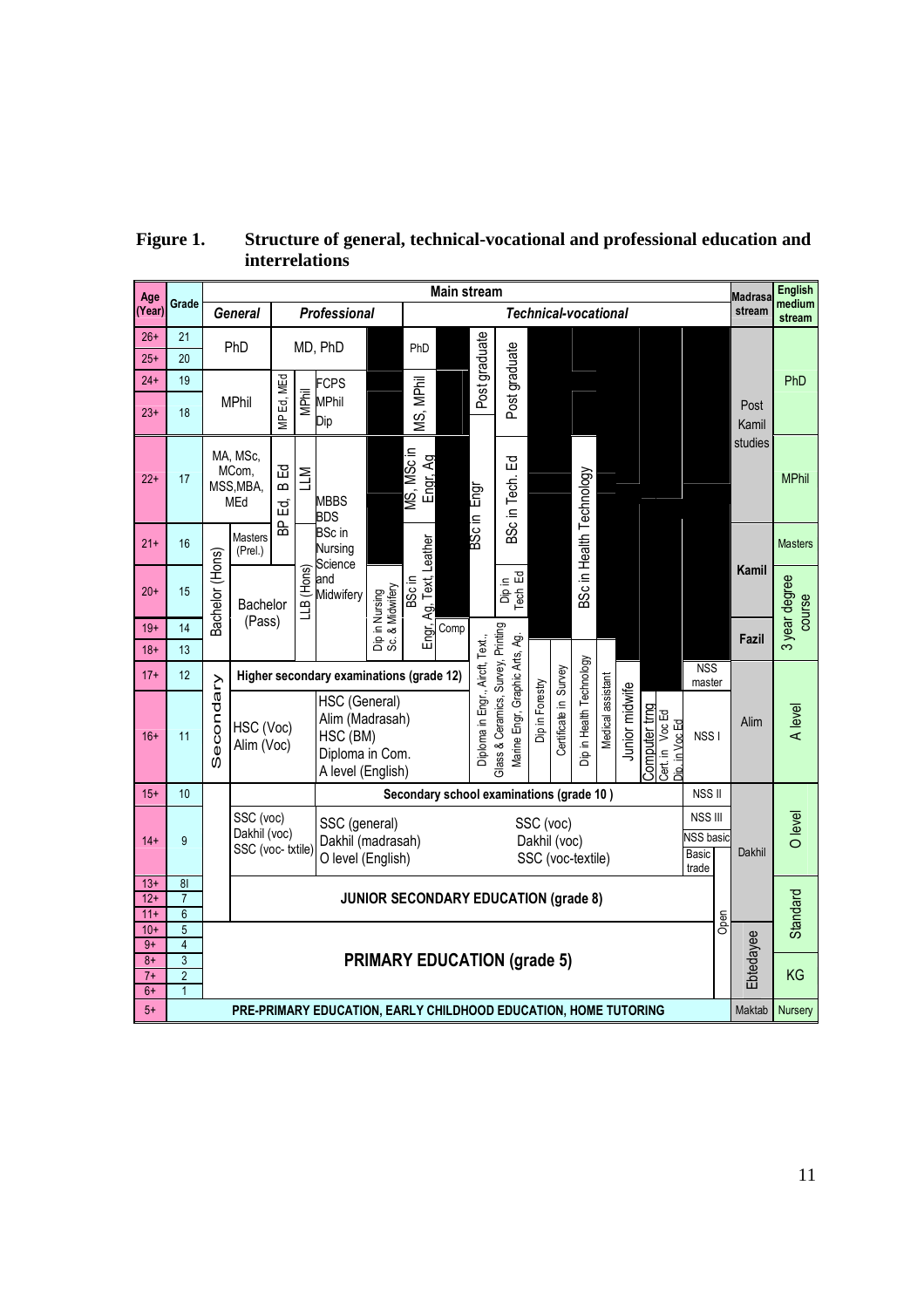#### Non-formal education (NFE)

The Bureau of Non Formal Education (BNFE) under the Ministry of Primary and Mass Education (MoPME) is responsible for non-formal education programmes which are implemented through NGOs. The programmes comprise post-literacy and continuing education for human development including skill training. Based on market surveys, locally suitable skill training covers trades like tailoring, poultry, fishery, cow and goat rearing, beekeeping, block batik, repairing of cycles and rickshaws etc., with the aim of helping to reduce rural poverty by empowering the rural poor (Government of Bangladesh, 2005).

#### Education's share of the national budget

The education's sector share of GDP is very meagre at 2.7 per cent, ranking 151 among the countries of the world (in 2005). In 2008-09 the annual budget was 2.27 per cent of the Gross National Product (GNP); this is less that in the previous year.

## **5. Technical and vocational education and training (TVET): General**

## **5.1. Development of TVET in Bangladesh**

 $\overline{a}$ 

TVET did not receive much attention until the establishment of The East Pakistan Board of Examination for Technical Education in 1954. The Technical Education Act 1967 (No.1) of 1967 of the then East Pakistan Assembly established a statutory body named the East Pakistan Technical Education Board, which is now the Bangladesh Technical Education Board (BTEB). The BTEB is responsible for organising, supervising, regulating, controlling and developing technical and vocational education including the award of qualifications.<sup>12</sup>

In 1960, the Directorate of Technical Education (DTE) was established. This was a further milestone in the development and expansion of TVET in Bangladesh. The DTE is responsible for all technical skills training activities falling under the Ministry of Education (MoE) (whereas the BTEB has a wider remit).

Until the mid-1990s vocational education was delivered via 51 vocational training institutes (VTI) operated by the Ministry of Education and 11 technical training centres (TTC) run by the Ministry of Labour and Employment. In mid-1990s, the Secondary School Certificate (SSC) (vocational) course was introduced at secondary level, as a further step to promote vocational education alongside general education.

<sup>&</sup>lt;sup>12</sup>Detailed roles of the BTEB are: developing and prescribing courses of instruction; organizing the development of learning materials; granting recognition to education institutions offering its courses; prescribing conditions governing student admission; monitoring teaching-learning activities; holding, conducting and regulating the examinations of affiliated institutions and awarding diplomas and certificates to the successful candidates; supporting UNEVOC activities (the UNESCO TVET project); liaising with other international organisations involved in TVET activities; and undertaking research.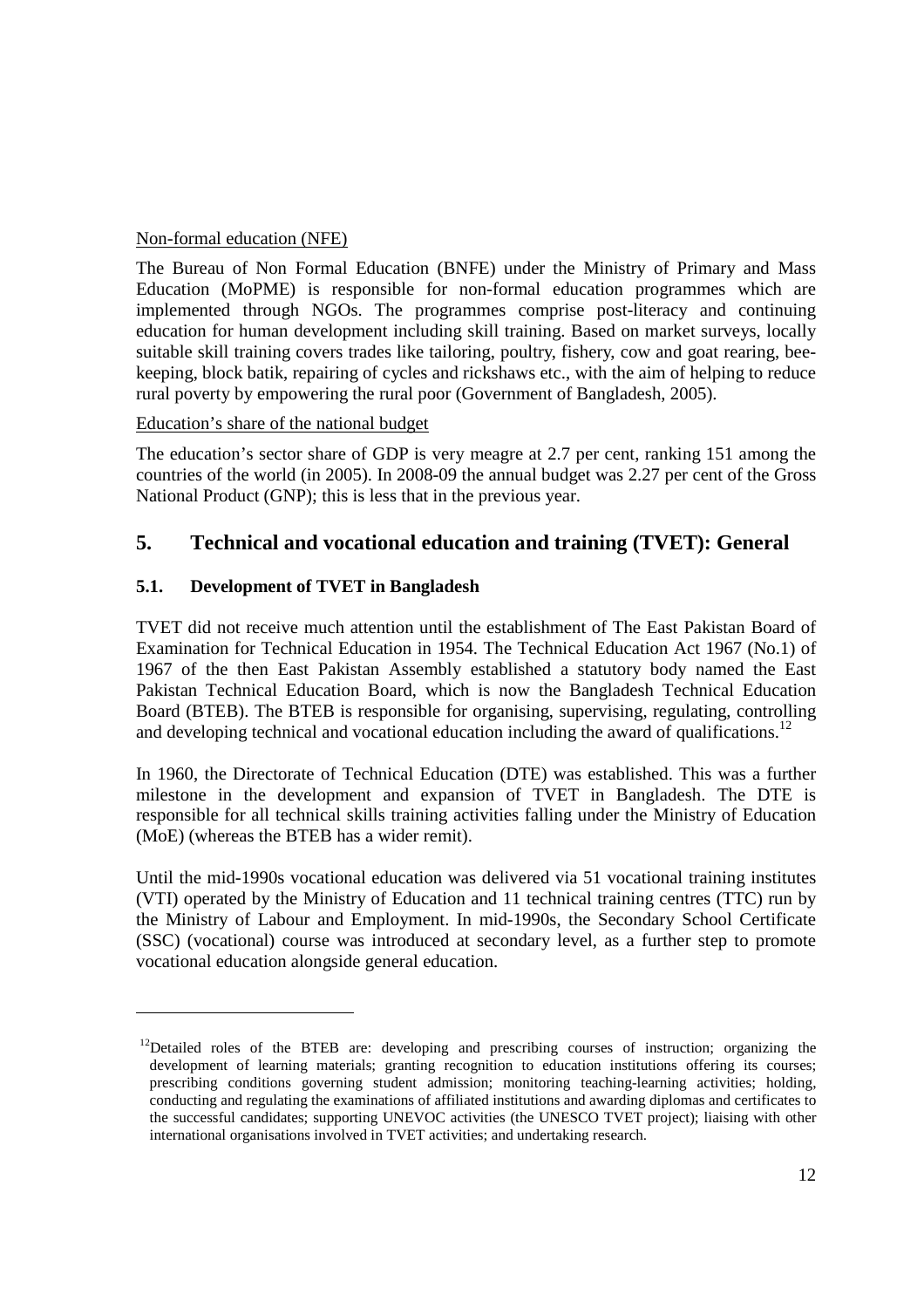## **5.2. Present TVET qualification structure**

Figure 2 illustrates the complexity of TVET qualifications in Bangladesh. The National Skill Standards (NSS) is a vocational qualifications framework that was introduced in 1985 (it is described in detail in a subsequent section of the report). There is a hierarchy of NSS levels on one dimension: Basic Trade, NSS Basic, NSS III, NSS II, and Diploma. However, NSS III and NSS II are integrated with SSC (vocational) in the general education system. In addition, there is a pattern of certified vocational training (independent of the NSS hierarchy) administered by different government ministries, private institutions and NGOs, with or without BTEB accreditation.

#### **5.3. Present TVET institutional capacity**

TVET courses of two weeks to four years duration are offered by different government and private technical schools and colleges, polytechnics, commercial Institutes, technical training centres and specialized institutes. As of 2007-08, 292 government and 3,956 private TVET institutions offering different technical and vocational courses (with a capacity of 341,340 students) were affiliated to BTEB (BTEB, 2006, p. 61).

Diploma-level vocational training. There are currently:

- 175 polytechnic institutes offering diplomas in engineering (47 public and 128 private) with a capacity of 35,472 students.
- 114 agricultural training institutes offering a diploma course (13 public and 91) private) with a capacity of 10,010 students.
- 7 private institutions offering a diploma in commerce is with a capacity of 616 students.
- 29 textile institutes (6 public and 23 private) offering a diploma in textile engineering is offered in with a capacity of 2,400.
- 8 public medical assistant training schools with a capacity of 650.
- 58 private health technology and services institutions offering a diploma in health technology with a capacity of 1,920.
- 38 nursing institutes offering a diploma in nursing science and a certificate course in midwifery.
- The Bangladesh Institute of Marine Technology offers a diploma in marine technology with annual capacity of 40.

Certificate level training:

 $\overline{a}$ 

• The SSC (vocational) course is offered by 64 technical schools and colleges (TSCs), 48 technical training centres (TTCs) and 40 textile vocational institutes in the public sector and by 1,674 private institutions; with a total capacity of  $131,300$ <sup>13</sup>

<sup>&</sup>lt;sup>13</sup> TTCs also offer NSS II, III and Basic with a total capacity of 27,473.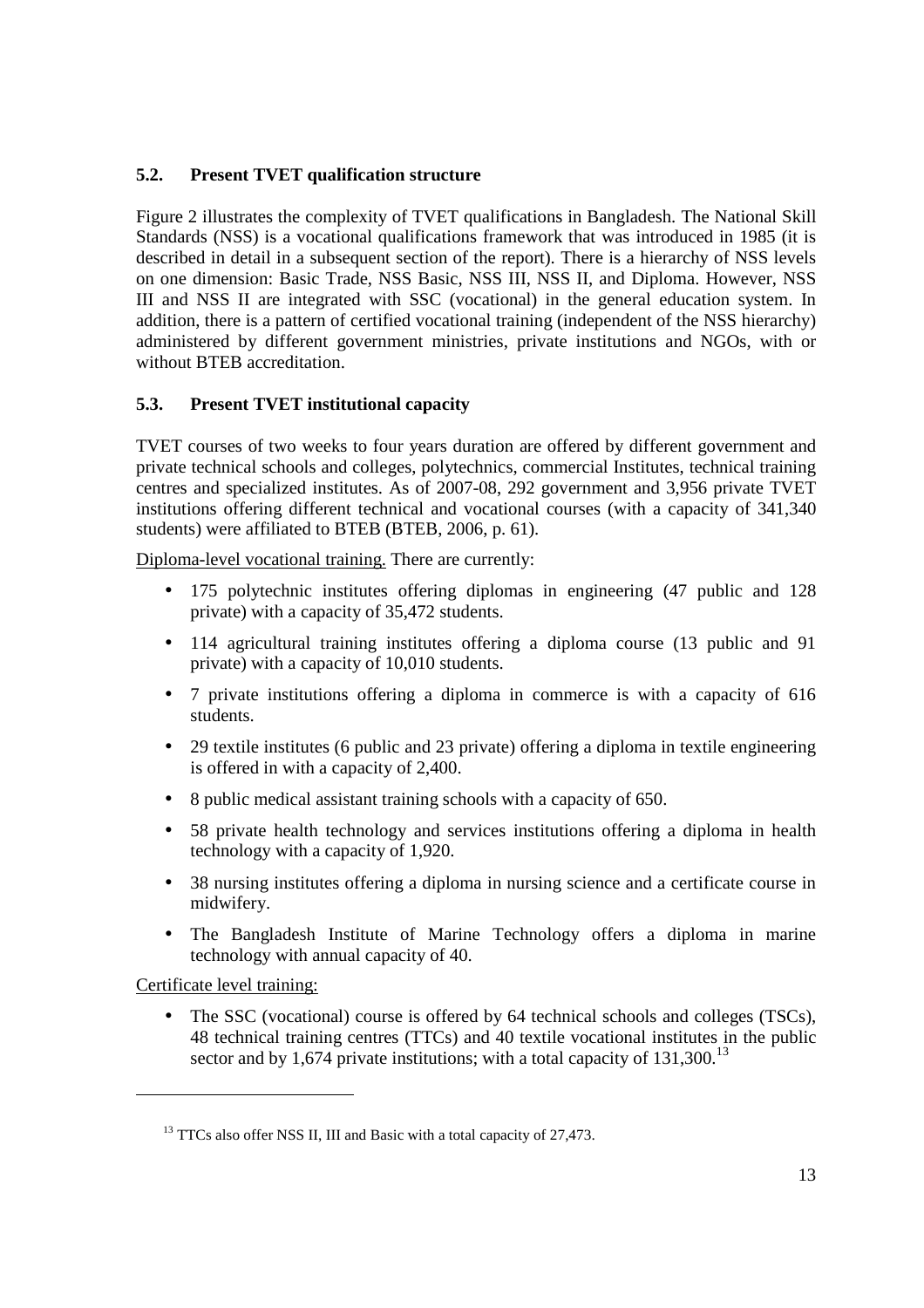- The HSC (vocational) course is offered by 64 public TSCs with a capacity of 16,680. The HSC (BM) course is offered by 1,334 private institutions with a capacity of 119,250.
- TTCs also offer many short-term demand-specific courses at the request of the employers.
- There are 475 (3 public and 472 private) computer training institutions with a capacity of 14,000.
- A certificate in health technology course is offered in 77 private health technology and services institutions.
- 6 private institutions with an annual capacity of 660 offer NSS III and II courses.
- 8 public and 75 private institutions offer the NSS basic course with a capacity of 4,140.

The Department of Youth Development (DYD) has 55 youth training centres with a capacity of 70,060, offering courses of one week to one year in various trades. The Department of Women's Affairs operates 64 women's training centres with a capacity of 9,825 which offer skill training programmes in various trades of three weeks to six months duration. The Directorate of General of Health Services (DGHS) operates eight medical training schools and the same number of institutes of health technology both of which offer a wide range of diploma and certificate courses.

| $\sim$                    |                                                                                                                          | $\ldots$                                       |                               |                                              |                                                                                                       |
|---------------------------|--------------------------------------------------------------------------------------------------------------------------|------------------------------------------------|-------------------------------|----------------------------------------------|-------------------------------------------------------------------------------------------------------|
| <b>School</b><br>year     | <b>Entry</b><br>qualification                                                                                            | <b>Oualifications</b>                          | <b>Course</b><br>duration     | <b>Further study</b>                         | <b>Providers</b>                                                                                      |
| Open                      | Open                                                                                                                     | <b>Basic Trade</b>                             | 360 hrs<br>$(3-6mths)$        | <b>NSS Basic</b>                             | Govt., NGO and private<br>voc training institutes                                                     |
| Apprent<br>-ice<br>(open) | One-year work<br>$\left  \text{experience} + \text{pre-} \right $ NSS Basic<br>qualifying exam<br>pass                   |                                                | 360 hrs.<br>$(3-6mths)$       | <b>NSS III</b>                               | Govt., NGO and private<br>vocational training<br>institutes                                           |
|                           | Class VIII                                                                                                               | Certificate courses in different<br>trades     | months<br>$(360 \text{ hrs})$ | 2 weeks-6 NSS Basic<br>NSS III<br>NSS II     | Govt. TTC, TSC, DYD<br>training institutes, BMET<br>and other ministries;<br>NGOs; private institutes |
|                           | $Class VIII +$                                                                                                           | <b>NSS III</b>                                 | 1 year                        | <b>NSSII</b>                                 |                                                                                                       |
| 8                         | one-year work<br>$\left[\frac{\text{expective}}{\text{expective} + \text{pre}}\right]$ NSS II<br>qualifying exam<br>pass |                                                | 1 year                        |                                              | Private                                                                                               |
|                           | Class VIII                                                                                                               | SSC (voc)<br>SSC (voc-textile)<br>Dakhil (voc) | 2 year                        | NSS III<br>NSS II<br>HSC (voc)<br>Alim (voc) | TSC, TTC, and private<br>(voc) schools $&$<br>madrasahs                                               |

**Figure 2. Present TVET qualifications structure in Bangladesh** 

 $\overline{a}$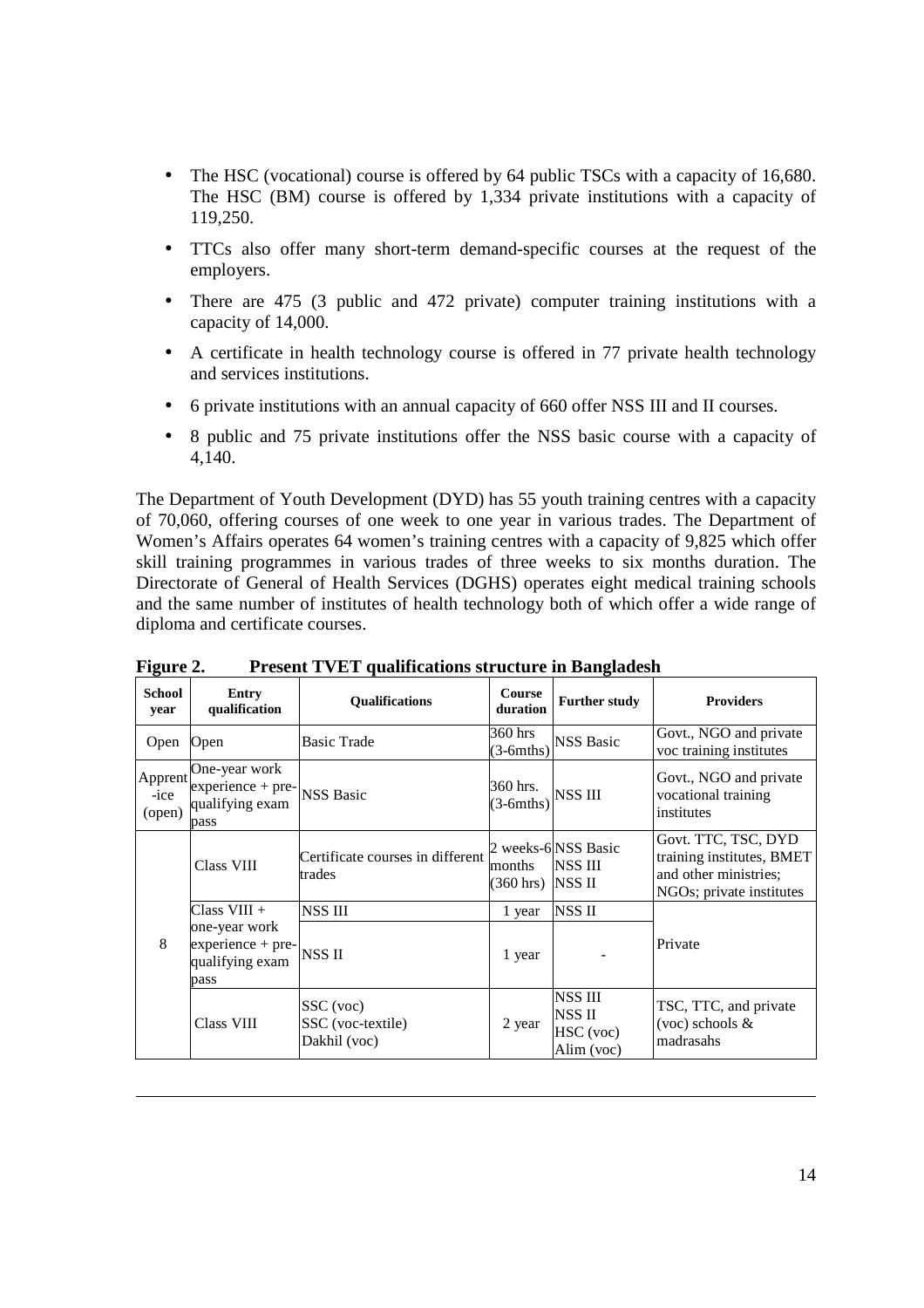|       |                                                      | Tech. & Voc. Certificate, Part                                                                                | 1 year            | Tech. & Voc.<br>Certificate, Part                  | TTTC & private<br>vocational institutes                                                   |
|-------|------------------------------------------------------|---------------------------------------------------------------------------------------------------------------|-------------------|----------------------------------------------------|-------------------------------------------------------------------------------------------|
| 8/10  | Class VIII/SSC                                       | Certificate in Leather<br>Technology,<br>Part 1                                                               | 1 year            | Certificate in<br>Leather<br>Technology,<br>Part 2 | Govt. & private leather<br>technology institutes                                          |
|       | Tech. & Voc.<br>Certificate, Pt 1                    | Tech. & Voc. Certificate, Part                                                                                | 1 year            |                                                    | TTTC & private<br>vocational institutes                                                   |
| 9     | Certificate in<br>Leather<br>Technology, Pt 1 Part 2 | Certificate in Leather<br>Technology,                                                                         | 1 year            |                                                    | Govt. & private leather<br>technology institutes                                          |
|       | SSC voc class IX<br>& pass in<br>skill test          | <b>NSS III</b>                                                                                                |                   |                                                    | <b>Bangladesh Technical</b><br><b>Education Board (BTEB)</b>                              |
| $9+$  | SSC voc & pass<br>in skill test                      | <b>NSSII</b>                                                                                                  |                   |                                                    | <b>BTEB</b>                                                                               |
|       |                                                      | Computer training                                                                                             | $3 - 6$<br>months |                                                    | Govt. & private training<br>institutes                                                    |
|       |                                                      | Diploma in Vocational<br>Education                                                                            | 1 year            |                                                    | Vocational teachers<br>training institute                                                 |
|       |                                                      | Junior midwife                                                                                                | 18<br>months      |                                                    | Govt. & private hospitals<br>& institutes                                                 |
|       | SSC, SSC (voc)<br>Dakhil (voc)<br>equivalent         | HSC (voc)<br>HSC (BM)<br>Dip in Com                                                                           | 2 year            | Diploma                                            | Bachelor degree TSCs, HSC (voc) & HSC<br>(BM), colleges, private<br>schools and madrasahs |
|       |                                                      | Diploma in Engr. in:                                                                                          |                   | Dip in Tech Ed                                     | Public and private                                                                        |
|       |                                                      | Civil/Arch Electric/Electronic;<br>Comp Sc; Mech/Power/Auto;<br>Textile                                       | 4 year            | BSc in Tech Ed<br><b>BSc</b> Engr.                 | polytechnics<br><b>TTTC</b>                                                               |
| 10    |                                                      | Diploma in:<br>Aircraft; Printing Tech;<br>Marine Tech; Ceramic Tech;                                         | 4 year            |                                                    | Public and private<br>monotechnics                                                        |
|       |                                                      | Survey Tech; Textile Engr;<br>Agriculture                                                                     |                   |                                                    | Specialized govt. &<br>private institutes                                                 |
|       |                                                      | Dip in Forestry<br><b>Survey Final Certificate</b>                                                            | 3 year            |                                                    | Govt. & private<br>ag./forestry institutes                                                |
|       |                                                      | Medical assistant                                                                                             |                   |                                                    | Medical assistant training<br>schools                                                     |
|       |                                                      | Certificate Course in Sec<br>Science                                                                          | 1 year            |                                                    | Govt. commercial<br>institute                                                             |
|       |                                                      | <b>Integrated Acupuncture</b>                                                                                 | 3 Months          |                                                    | Private health institute                                                                  |
|       |                                                      | Certificate in:<br>Dental Tech; Lab Med Tech;<br>Physio Tech; Radiology Tech;<br>Pharmacy Tech; Nursing Tech; | 1 year            |                                                    | Govt. medical training<br>schools and Institute of<br><b>Health Technology</b>            |
|       |                                                      | Optical Refrac Tech; Med Mkt<br>& Mng; Para Med Tech; Intgd<br>Med Tech                                       |                   |                                                    | Private health technology<br>and services institutes                                      |
| 10/12 | SSC/HSC/<br>equivalent                               | Diploma in:<br>Dental Tech; Path Tech;<br>Physio Tech; Radiology Tech;<br>Pharmacy Tech; Intgd Med            | $2-3$ year        | B.Sc in Med.<br>Tech.                              | Govt. medical training<br>schools and Institute of<br><b>Health Technology</b>            |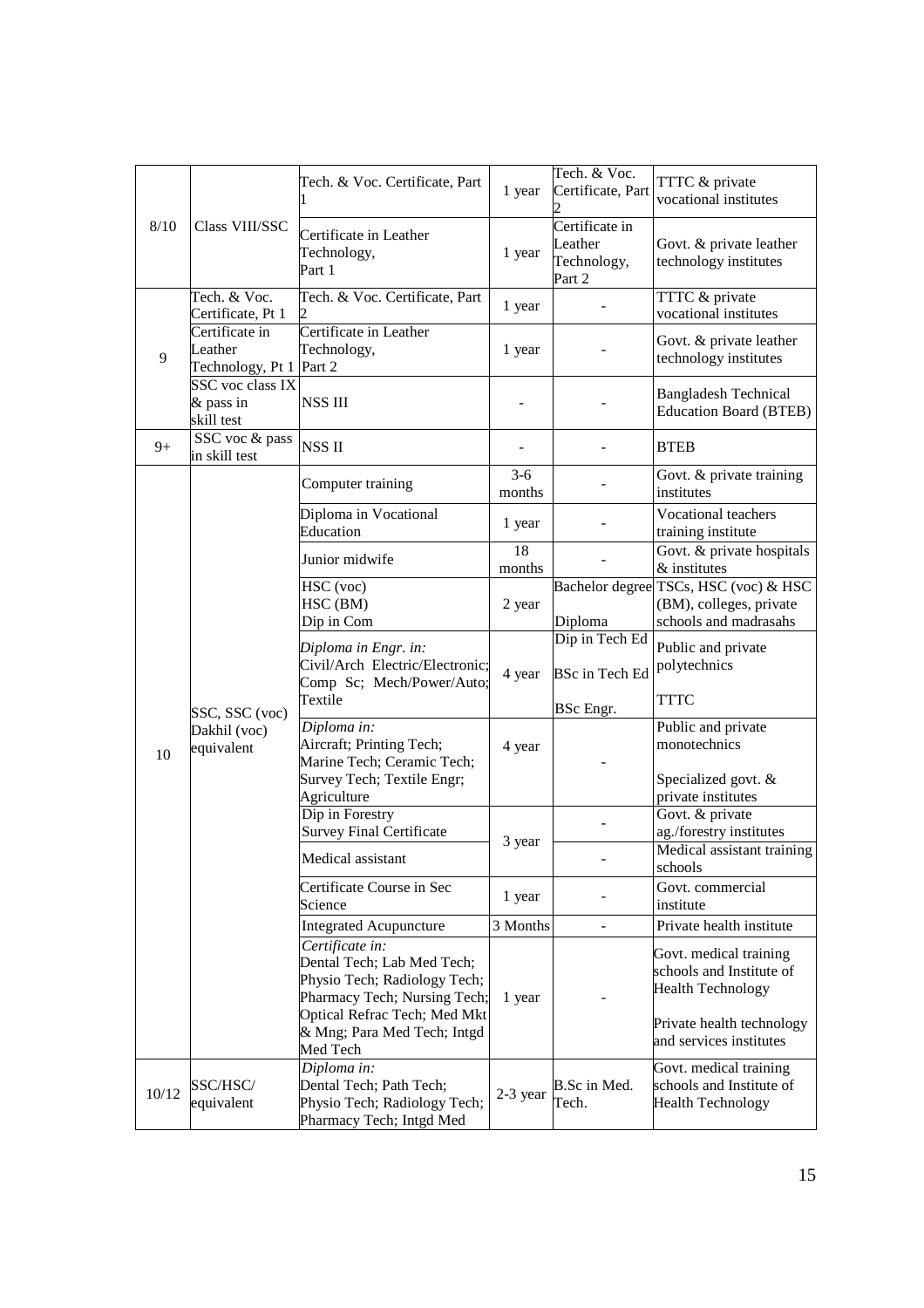|       |                                                                     | Tech; Nursing Tech; Optical<br>Refrac Tech                                                                                                 |          |                                                              | Private health technology<br>and services institutes                                                                                                        |
|-------|---------------------------------------------------------------------|--------------------------------------------------------------------------------------------------------------------------------------------|----------|--------------------------------------------------------------|-------------------------------------------------------------------------------------------------------------------------------------------------------------|
|       |                                                                     | Dip in Animal Health &<br><b>Production Tech</b>                                                                                           | 1 year   |                                                              | Veterinary Training<br>Institute                                                                                                                            |
| $10+$ | SSC/equivalent<br>& Trade<br>Certificate                            | Vocational Teacher's Training<br>Certificate                                                                                               | 1 year   |                                                              | Govt. VTTI                                                                                                                                                  |
|       | SSC/equivalent<br>& Cert. Course in Dip in Com<br>Survey            |                                                                                                                                            | 2 year   |                                                              | Private                                                                                                                                                     |
|       | <b>HSC</b>                                                          | Dip in Nursing Science &<br>Midwifery                                                                                                      | 3 year   |                                                              | Govt & private                                                                                                                                              |
| 12    | Alim<br>HSC (BM)<br>Alim (BM)<br>HSC (voc)<br>Alim (voc)<br>A level | BSc (Hon.); BCom/BBA; BSc<br>in Engr; BSc in Agriculture;<br>BSc in Text. Engr; BSc in<br>Leath. Tech; MBBS; BDS;<br><b>BSc in Nursing</b> | 4 year   | Higher studies<br>(MSc; MCom;<br>MBA; MS;<br>MPhil &<br>PhD) | Govt. & private general,<br>engr., ag., universities<br>Textile College,<br>Leather Technology<br>College<br>Medical & dental colleges<br>Nursing Institute |
|       |                                                                     | BSc in Med. Tech.                                                                                                                          | 4 year   | <b>Higher studies</b>                                        | Medical institutes                                                                                                                                          |
| 13    | Dip in Med. Tech Dip in Tech. Ed.                                   |                                                                                                                                            | 1 year   | BSc in Tech.<br>Ed.                                          | <b>Technical Teacher's</b><br>Training College (TTTC)                                                                                                       |
| 14    | Dip in Engr.                                                        | BSc in Engr.                                                                                                                               | 4 year   | BSc Engr.                                                    | Dhaka Univ. of Engr. and<br>Technology                                                                                                                      |
| 14.5  | Dip in Eng.                                                         | BSc in Tech. Ed                                                                                                                            | 1 year   | Higher studies                                               | <b>TTTC</b>                                                                                                                                                 |
| 15    | Dip in Tech. Ed.                                                    | BEd; BPEd                                                                                                                                  | 2 year   | MEd; MPEd                                                    | BEd College & BPEd<br>College                                                                                                                               |
| 15/16 | BA/BSc<br>(Pass/Hons)                                               | MSc; MCom; MBA; MS/M;<br>Phil; PhD                                                                                                         | 2-4 year |                                                              | Different universities                                                                                                                                      |
| 22    | <b>MBBS</b>                                                         | Dip in Med Ultrasound                                                                                                                      | 1 year   | ÷.                                                           | Private medical institutes                                                                                                                                  |

## Technical teacher training:

There is only one government Technical Teacher Training College (TTTC) in the country with a capacity of 120. It offers a diploma in technical education and a BSc. in technical education. The government Vocational Teacher Training Institute (VTTI) with an intake of 80 offers a diploma programme in vocational education.

#### Some recent steps:

 $\overline{a}$ 

The government has recently expanded training programmes in line with the increasing demand for  $\text{TVET:}^{14}$ 

- Steps to establish a technical school in each upazila, initially in 64 upazillas;
- ICT introduced as a subject in the SSC (vocational) in grades 9 and 10;
- Introduction of a short-term trade course in polytechnic institutes and in technical schools and colleges (TSCs) to meet local and international market demand;
- Updating the entire SSC (vocational) syllabus (introduced in January 2009).

<sup>14</sup> http://www.techedu.gov.bd/news.html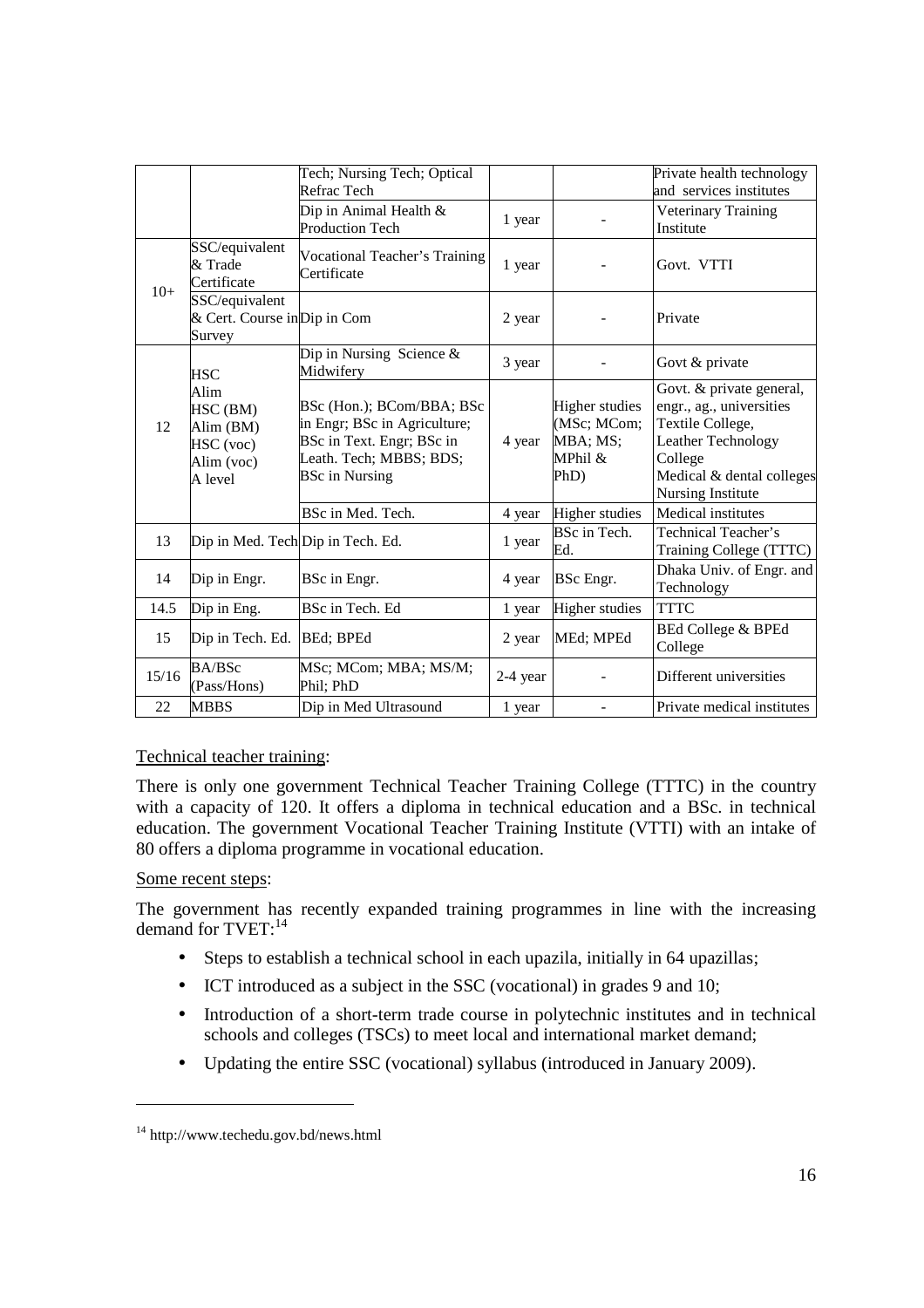## **5.4. NGOs in TVET**

Research indicates that there are over 100 NGOs offering skills training in Bangladesh (GTZ, 2002). As mentioned, NGOs provide a variety of non-formal skills training; some also offer the SSC (vocational), NSS II, III and Basic. A few Basic Trade courses are offered by NGOs in selected trades accredited by BTEB and according to the practical convenience of the NGOs. The most notable NGOs operating technical skills training programmes are:

UCEP (Under-privileged Children's Education Programme): UCEP operates 43 integrated general and vocational schools/training centres with two or three shifts a day and over 25,000 students at any given time. Integrated general and vocational education goes up to grade 8 of secondary education. Seven technical schools offer training in a number of trades followed by employment support services.

MAWTS (Mirpur Agricultural Works Training Institute): MAWTS, a self-financing institution, offers a three-year mechanical course; a four-year engineering diploma; a oneyear instructor training course; 1-14 week modular training courses in 60 trades, and customized courses as required by clients.

VTESS (Vocational Training and Employment Support Services Programme): For poor and distressed children and youths and adolescents from urban slums, VTESS (through four vocational training centres) provides low-cost, needs-based vocational training in 14 different trades, followed by employment support services. Each year, 1800 people benefit from VTESS activities.

CARITAS: 27 mobile skills training units, each operating in 4 trades, cater to hard-toreach areas.

BRAC (Bangladesh Rural Advancement Committee): In a large anti-poverty programme, BRAC conducts enterprise and employment development training aimed at enhancing the income of the ultra-poor.

## **5.5. TVET in industry**

The Labour Market Survey commissioned by the Technical Assistance (TA) team suggests that large industrial units have their own training systems for developing skilled workers; some have training units, but most prefer on-the-job training. Investigations in the context of this study confirm employers' lack of trust in the competence of graduates from the TVET system when it comes to operating their own machinery.

Industry-managed training centres: Despite the above, it is noted that some employers' associations have training establishments. For example, the Bangladesh Garments Manufacturers and Exporters Association (BGMEA) established the Institute of Fashion and Technology (BIFT) which is a fully self-financing training institute. The Chittagong Skills Development Centre (CSDC) has been established by employers, in a model of industrygovernment cooperation. The Bangladesh-Korea Technical Training Centre is a similar institution established by the Bureau of Manpower Employment and Training (BMET) in cooperation with Korean employers. Some manpower recruitment agencies have their own training institutions to supply workers for overseas employers, for example, for the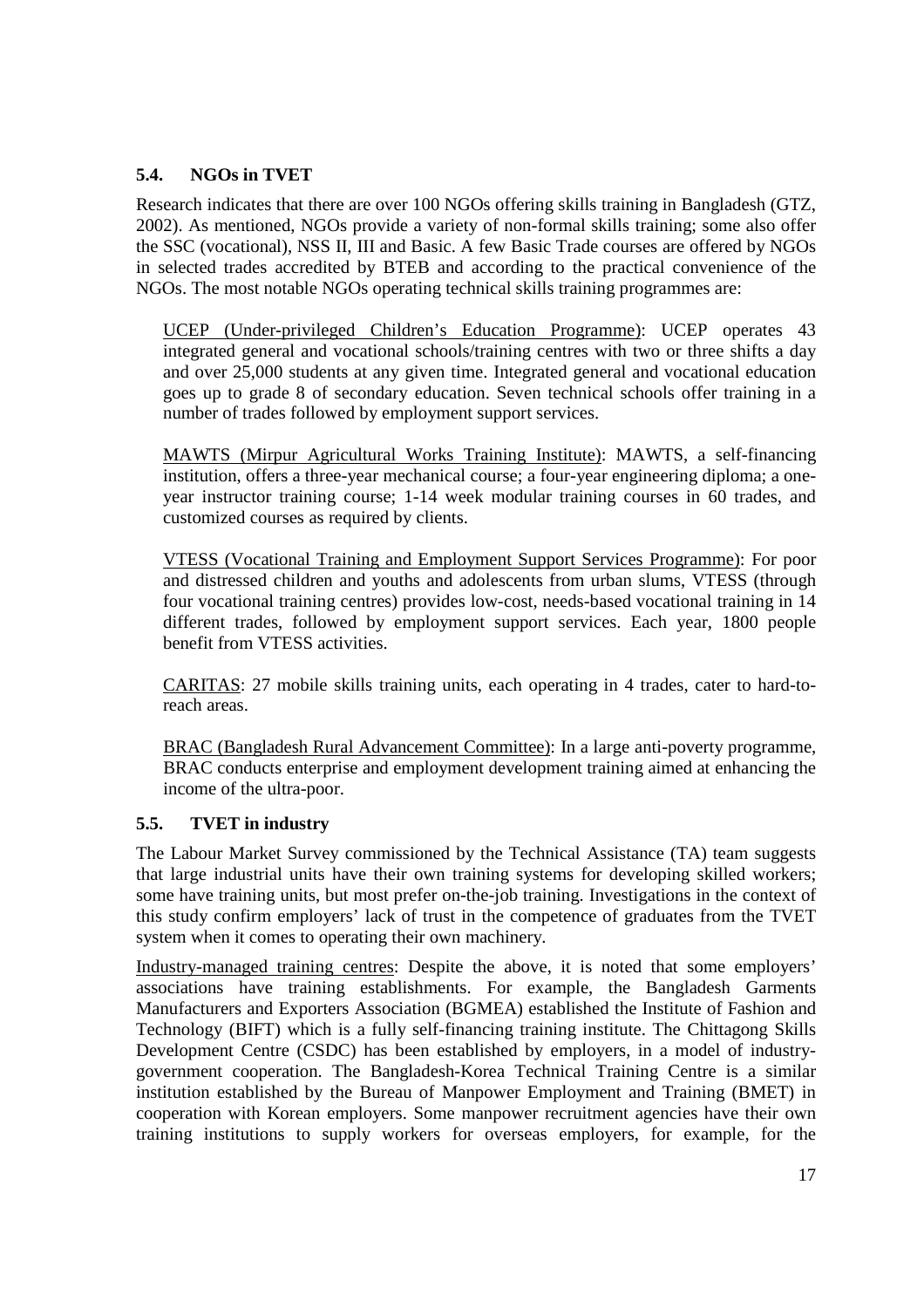Singaporean construction industry.

 $\overline{a}$ 

#### **5.6. Government expenditure on TVET**

Data on government expenditure by sub-sector of education indicate the proportion allocated for technical education. This is the lowest of all sub-sectors and has been very meagre over the years.

#### **5.7. The National Skills Standards (NSS): Beginning of a qualifications framework?**

Institutional arrangements for skills development began with the provision of 'Trade Courses'. One set of institutions called vocational training institute (VTI) were under the Ministry of Education, and another set called technical training centre (TTC) were under the Ministry of Labour and Manpower. These institutions were intended to prepare skilled manpower for the industries that were being established in the country at the time. Curriculum development and the awarding of certificates was the responsibility of the BTEB. Courses lasted for was two years, and were expected to provide the skills to enable someone to work independently in a given trade. To embark on one of the courses, candidates needed to have completed grade 8 education. No other standards were available to categorize skill levels at that time and no qualification framework existed.

The initiation of a vocational qualifications framework began in the early 1980s when vocational training curricula and qualifications were designed according to five levels of National Skill Standards (NSS): Basic, III, II, I and Master, the lowest being the 'Basic' and the highest 'Master'. The initiative involved the Bangladesh Technical Education Board (BTEB), the Directorate of Technical Education (DTE), the Bureau of Manpower Employment and Training (BMET) and industry representation, under the overall guidance of the National Council of Skills Development of Training (NCSDT) headed by the Minister of Labour and Manpower.<sup>15</sup>

Initially the NSS Basic was implemented in training institutions administered by the Ministry of Labour, the Ministry of Education and by approved private and non-governmental institutions. The NSS Basic was (and still is) a 'short' training course of 360 hours undertaken over three or six months. The entry requirement for the NSS Basic is completion of grade 8. However, a year of work experience in a particular trade qualifies someone to take the BTEB pre-qualifying test and then to take NSS Basic examination disregarding prior educational level. It needs to be noted that other ministries were operating skills training of varying durations (two weeks to six months), but their programmes are not accredited for certification by the BTEB, although trainees do get a certificate from the respective training institution. Courses for NSS III and II were implemented in 1985. The entry requirement for NSS III was eight years of schooling for most trades and 10 years for a few. The entry requirement for NSS II was NSS III. Skill testing was the responsibility of BTEB.

<sup>&</sup>lt;sup>15</sup> The NCSDT was founded in 1979 through a government resolution authorised by the President. It comprised high-level representatives from 22 different organisations including Parliament, concerned ministries, labour unions and chambers of commerce and industries. It was responsible for: the establishment of trade standards; the formulation of national policies relating to vocational education; reviewing national skill development needs; and the coordination of all formal and non-formal skill development programmes.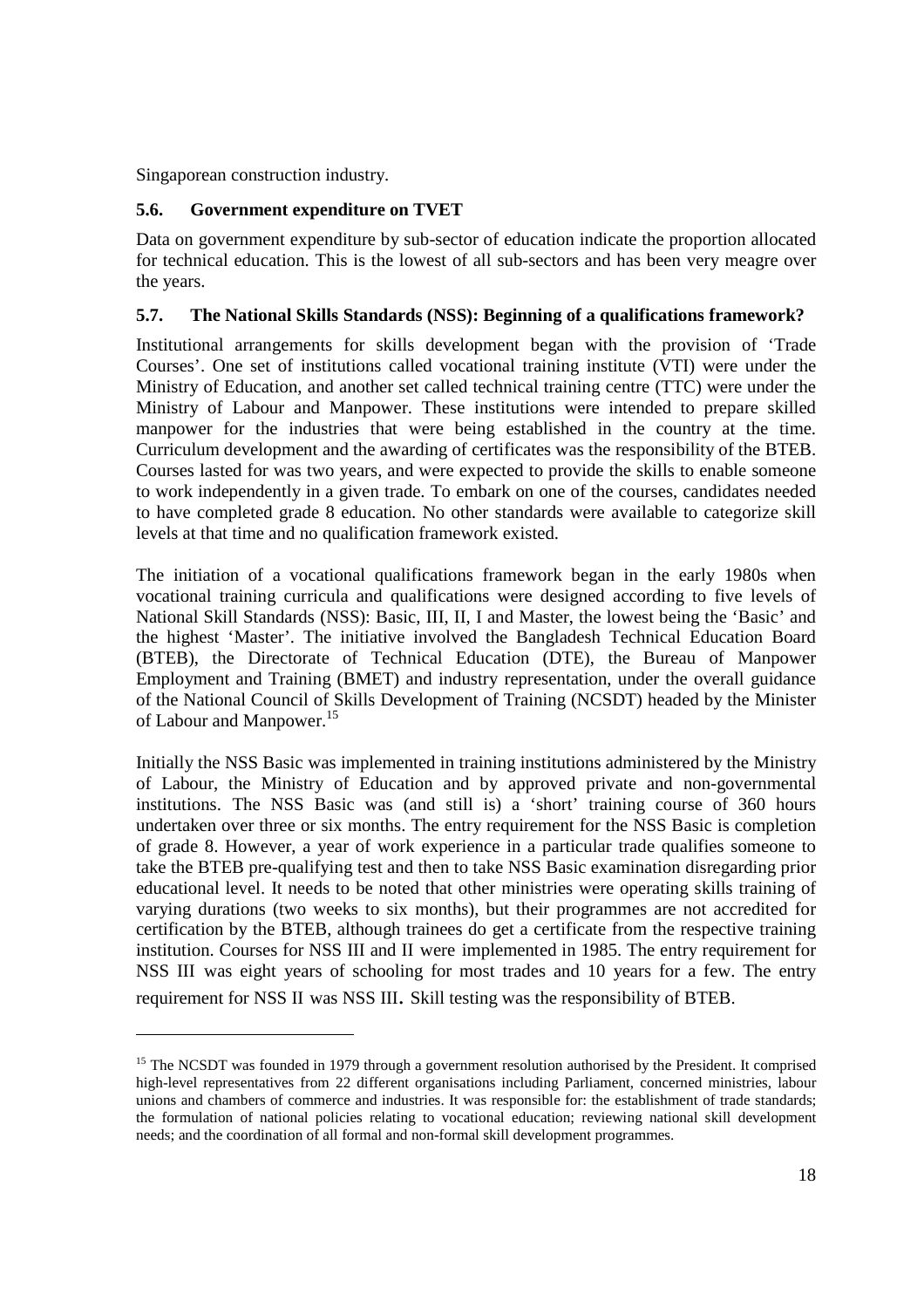A World Bank report (World Bank, 1989) observed a large variation in goals and clients amongst the non-standard training courses offered by different ministries, NGOs and private initiatives. The report recommended the establishment of minimum standards for facilities, equipment, curriculum and competence of instructional staff, and assigned BTEB to establish and manage an accreditation programme for these institutions.

A job market survey by the Bangladesh Technical Education Board (BTEB) and the Directorate of Technical Education (DTE) in 1993-94 investigated the situation of vocational training institute (VTI graduates) in 285 industries representing the major sectors of industrial employment. The survey revealed that workers identified as skilled workers were not classified according to the NSS. However, both workers and management as expressed the desire to have NSS classification in their industries. This indicates that the NSS systems were not being followed in industry, and in fact some of the people surveyed were not aware of them.

The above findings were confirmed by interviews during the present study. It seems to be the case that the NSS never received a major push in the training system or in the industry sector. Except for some very senior personnel in the TVET system, staff have either little or very unclear ideas about the NSS qualifications. Industries do not follow the qualifications in recruitment processes or in staff classification.

The main explanation is that vocational training institutions were, and still are, providing the short courses of 360 hours for the acquisition of the NSS Basic level. Although this is the first level of the NSS qualifications, institutions are not generally familiar with the NSS as such. Teachers and trainers have not been systematically made aware of it nor has it been communicated across industrial units for consideration in employment and for recruitment purposes. Training and testing in relation to NSS need special arrangements, these are not in place. The competency-based training or testing (CBT) is not fully implemented. It was acknowledged by the respondents in the present study that instructors are not prepared for it.

Institutions offering Basic Trade courses (i.e. the level before NSS Basic) generally lacked arrangements for quality training. Socio-economic studies indicate that as a result graduates struggle to improve their economic and social status; many experiencing downward mobility compared to their parents (Rafique, 1996).

Weaknesses in skill training and qualifications were further reflected in a Bangladesh Technical Education Board (BTEB) study conducted in 1993 addressing the exportability of skilled manpower from Bangladesh and remittances received. The study showed that remittances were much less than would have been the case with the export of skilled rather than unskilled or unclassified manpower (Rafique, 1994).

Another BTEB survey (1991-92) on the training needs of skilled workers employed by the Power Development Board identified that the performance competence of skilled workers was less than 40 per cent of the requirement. The survey report (Rafique, 1994) clearly indicated the non-availability of skill standards and skill standard tests. These findings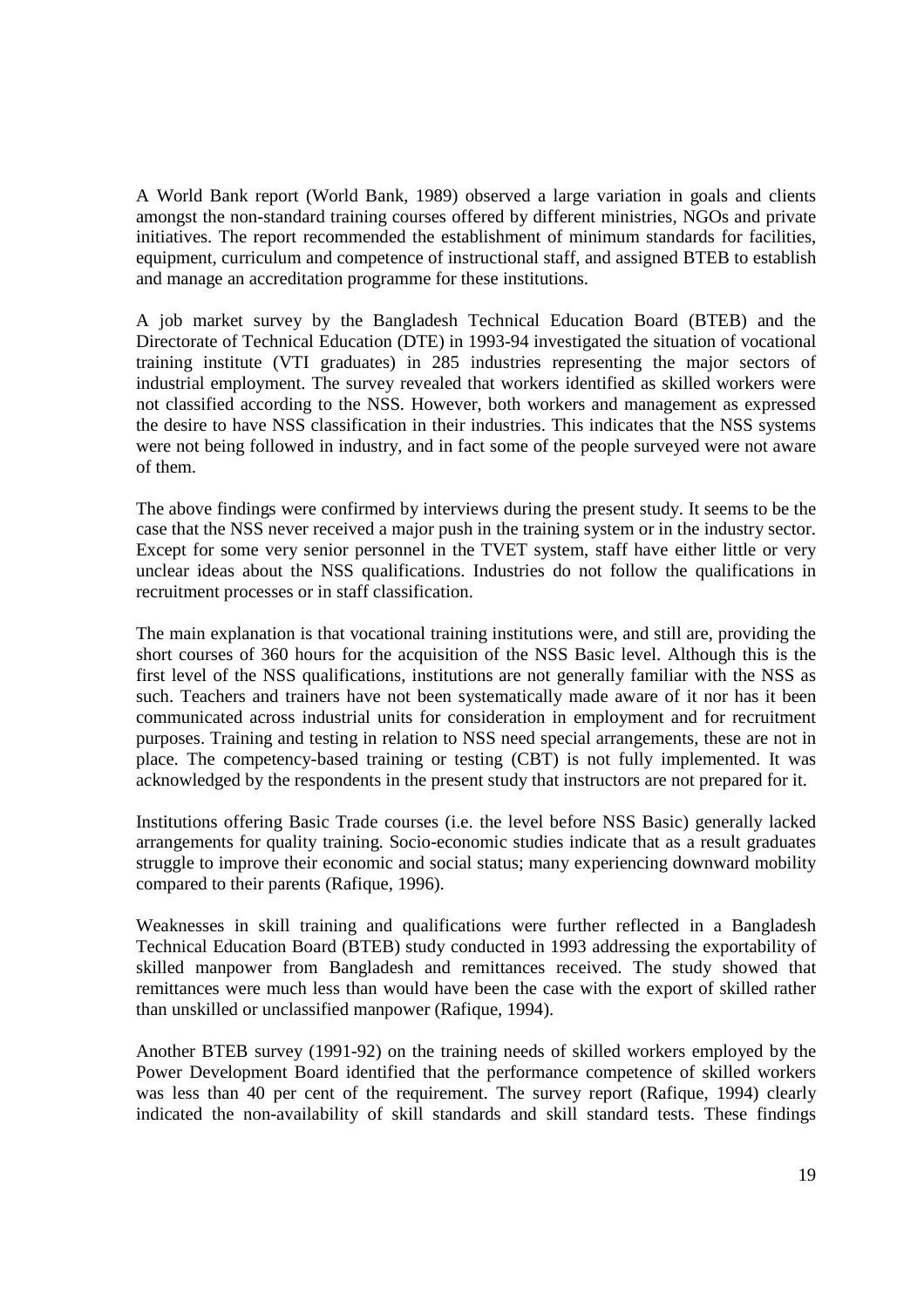pointed to the need for job analysis involving job descriptions, job specifications and personnel specifications set out according to NSS.

Quality improvement in skill training depends on the quality of the training setting, delivery of instruction and supervision of trainees' practical work. Personnel involved in training reported that poor teacher-trainee ratios have a negative effect on quality. Government training institutions operate with big shortage of teaching staff. This can be attributed to the Ministry of Education's neglect of the sector.

#### **5.8. Alignment of TVET with the secondary education system**

It became clear during this study that the grade 8 requirement to access a two-year trade course (introduced in the early stages of TVET in Bangladesh) is very unpopular with potential trainees and their families and communities. The main reason for this is the perception that a vocational certificate in the absence of a Secondary School Certificate (SSC) would carry little social recognition or status. Vocational graduates known as 'mistri' (mechanic) have lower social esteem and the general view is that it is poor achievers who choose to take vocational trade courses. Moreover, trainees are not accepted by industries for internships for two reasons (i) not being properly approached by the training institutions concerned and (ii) not perceiving any benefits in such internships.

Students completing junior secondary level education (grade 8) generally aspire to a career with good prospects and a positive social image. NSS III qualifications at the vocational training institutes and technical training centres hold attraction in these regards. This study confirmed a general ignorance about the NSS qualifications and their relationship to skills levels. Employers were either unfamiliar with them or did not value them for their purposes. The work placement elements of the qualifications were most probably unfulfilled.

In contrast, polytechnic institutes are seen as an attractive option, particularly the Diploma in Engineering with an entry requirement of SSC (grade 10) and a clear upward pathway with economic and social rewards.

Three important studies were conducted between 1990 and 1994:

- The training needs of skilled workers for Power Development Board (PDB) Power Plants.
- The exportability of skilled manpower from Bangladesh.
- The job market for graduates from vocational training institutes.

As a result, it was decided to introduce vocational education at secondary level by developing an additional curriculum (alongside the secondary and higher secondary general courses) with about 30 per cent vocational content. The curriculum was prepared by the Bangladesh Technical Education Board (BTEB) taking account of labour market demands for skilled technicians. It has been in place since 1995, as the SSC (voc.) and subsequently the HSC (voc.) followed by the HSC (Business Management).

At present, after completion of grade 8 students can enter a two-year SSC (voc.) course at technical schools and colleges (TSC), technical training centres (TTC), specified private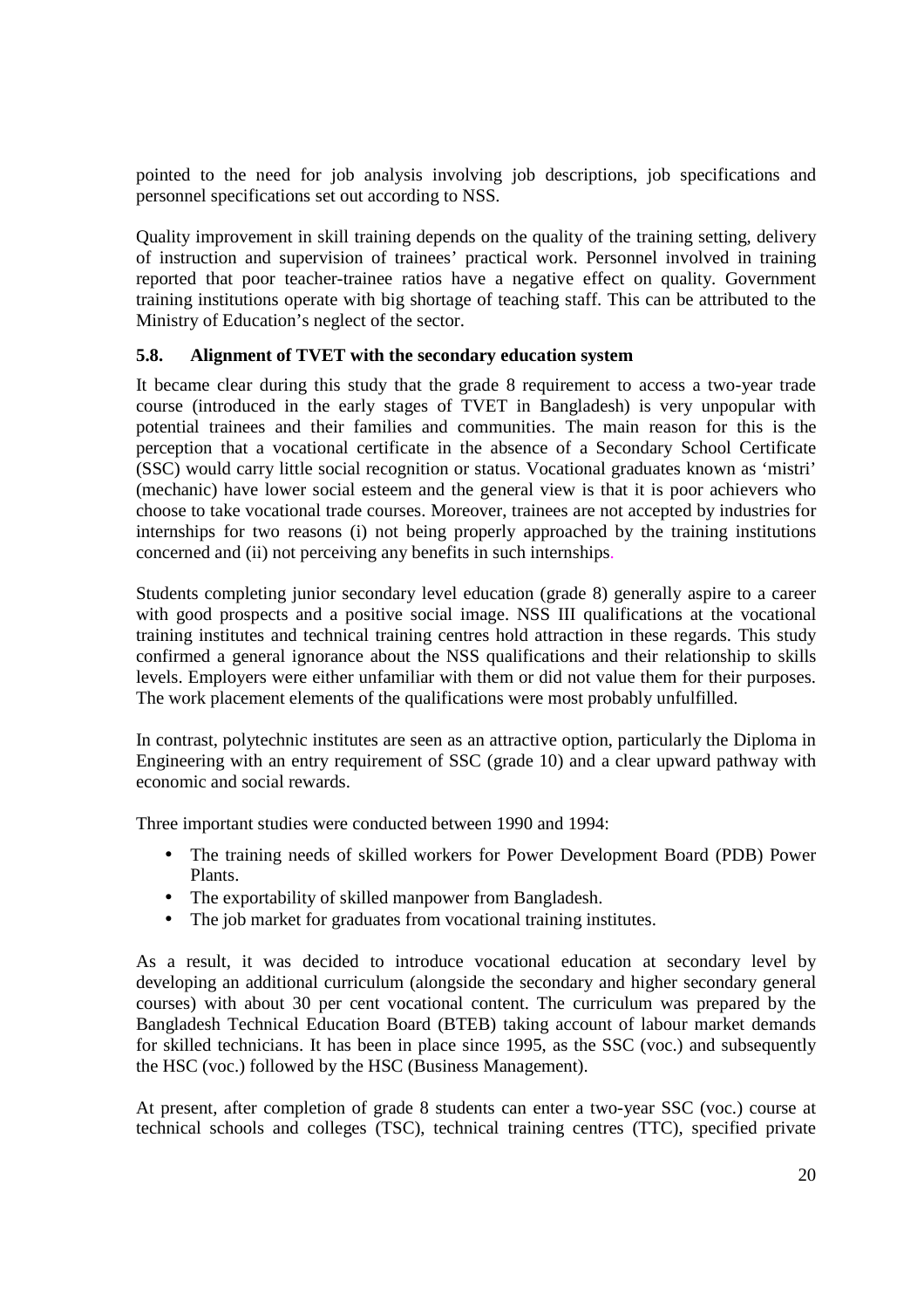secondary level schools (general and madrasah) and at some other training institutions. The SSC (voc.) has proved attractive to students for several reasons:

- It counts as equivalent to a general education SSC which gives openings to higher qualifications e.g. the two-year HSCs (voc. or Business Management) courses at TSCs, specified private colleges or Business Management Colleges. With an HSC students can take a work-related route via NSS 1; transfer to a higher level diploma course with some credit; access general higher education i.e. as well as technical and professional fields.<sup>16</sup>
- It is also considered equivalent to NSS III (even if only the vocational part of grade 9 is passed) and to NSS II (even if only the vocational part of the SSC is passed), thereby qualifying students to enter the world of work.
- It provides access to polytechnic institutes where a 15 per cent quota is reserved for them. Students can enrol on courses lasting three to four years.

There is evidence that vocational education at secondary and higher secondary level is wellaccepted (Das, 2007). There are weaknesses however, and these revolve mainly around practical training:

- i. The vocational component of the curriculum constitutes a small part alongside general education subjects such as English language and mathematics. Although these subjects are of a functional nature the curriculum need further modification to equip students with vocational skills. The system was introduced on a pilot basis, to be evaluated. However, this did not take place and the initiative is now administered as part of the regular national education system.
- ii. The in-institution skill training takes place at general schools (where limited facilities have been built on the campus) or using the facilities of a local technical training centre (VTI or TTC or private or NGO centre). Students do not find this arrangement a very good one as far as skill training is concerned, nor do they derive any motivation for acquiring high level of skill. The result is that they do not acquire sufficient competency. Rather they pay more attention to other subjects that they might wish to study at bachelor and higher level at university. In actuality, students with a SSC (voc.) certificate do not enter the employment market. Thus any vocational skills they may have acquired are not deployed in an occupational setting.
- iii. Competent instructors for vocational training are not available in secondary schools, particularly in private schools and in the rural areas. Schools offering the SSC (voc.) are essentially only interested in getting the government incentive grant that comes with this provision called the Monthly Pay Order (MPO). Students take the course because they get a stipend and also because it is considered easier to get higher scores in vocational subjects.
- iv. Some knowledgeable authorities involved in more quality vocational training are highly critical of the SSC (voc.). They argue that it is a 'conjured arrangement' particularly the fact that students who have successfully completed vocational courses

 $\overline{a}$ 

<sup>&</sup>lt;sup>16</sup> These are provisions; but not implemented to date.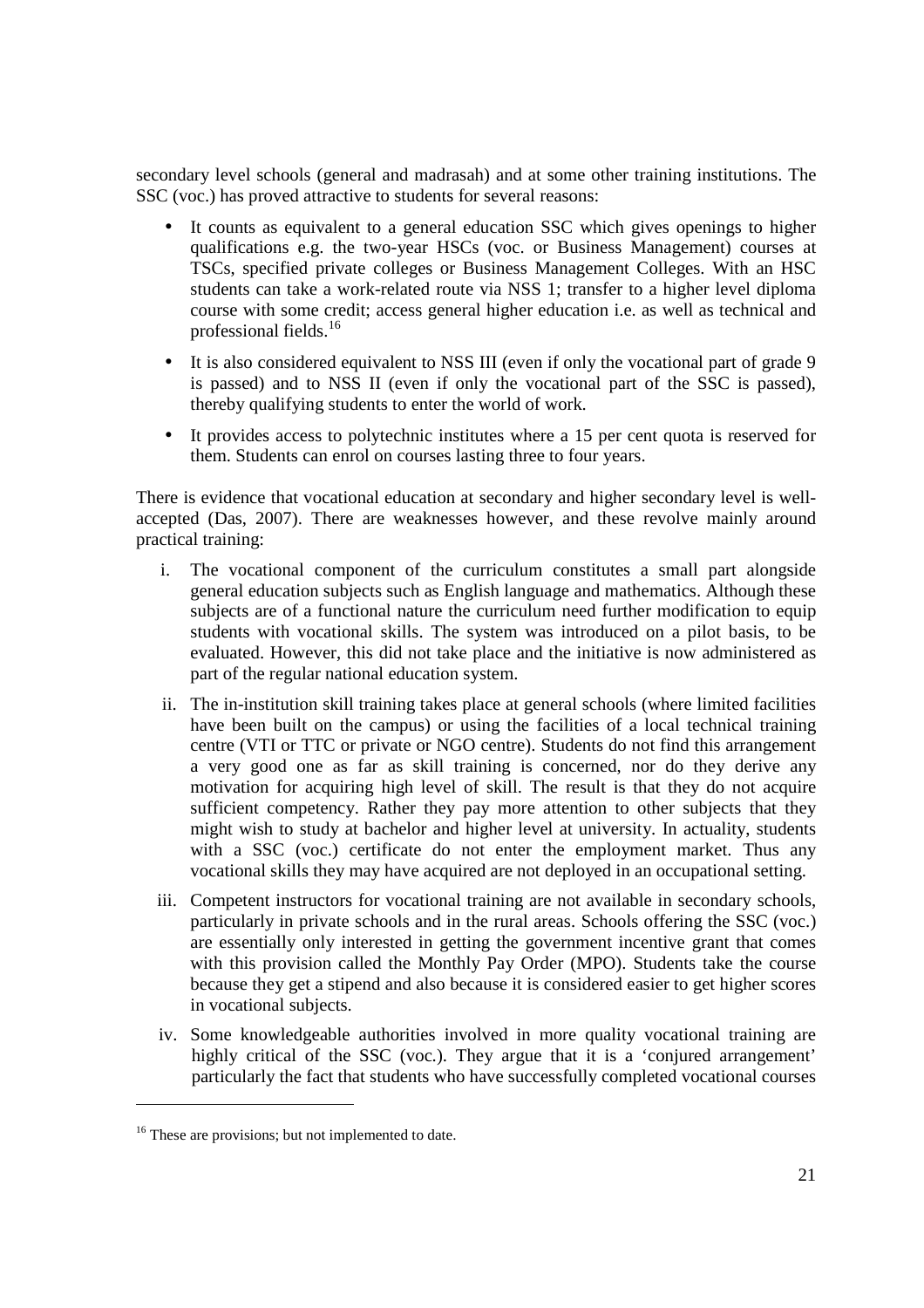at grades 9 and 10 at secondary level are be treated (and certificated) as having NSS III and NSS II respectively, even if they are not successful in other SSC subjects. The reality is that vocational skill level is not a reliable determinant of competence. Therefore the qualifications do not carry any meaning in relation to the development of skilled manpower to meet labour market needs. It is argued that education and skill are different. The NSS has no correspondence with the actual skills levels for which vocational qualifications have been decided. It was a policy decision bureaucratically manipulated with no understanding of what vocational qualification is expected to mean.

- v. Although enrolment in the SSC (voc.) shows a rising trend, students' interest in gaining skills is not the reason for this. Rather, rather their interest is in higher examination scores and the stipend mentioned above.
- vi. A large proportion of SSC (voc.) graduates are unable to pursue HSC (voc.). The regulations state that further study has to be in the same trade but training institutions do not have the capacity to offer a wide range of trades at the higher level. Students therefore do not have any choice but to move to general education or discontinue.

The World Bank conducted a tracer study in 2006. It involved 2,300 graduates of 'the certificate and diploma level courses of both public and private institutions' and found a very low post-qualifying employment rate (9 per cent) among these graduates. While 45 per cent were pursuing further studies, 46 per cent were unemployed. The lowest employment rate was found among the SSC (voc.) graduates (4 per cent) and the HSC (Business Management) graduates (5 per cent); and it was they who also had the highest proportion pursing further education. Graduates of the HSC (voc.) had a slightly better employment rate (30 per cent), followed by diploma graduates (21 per cent) and basic trades (18 per cent) (World Bank, 2007). Admittedly, these courses only account for small proportion of the total enrolment. However, two things are important to note here: first, the SSC (voc.) students take more interest in pursuing further education and the proportion of graduates seeking jobs is not known. Secondly, more studies are needed e.g. combinations of labour market analyses, comprehensive tracer studies on students in different trade areas (occupations), employment conditions, and evaluations of the appropriateness of skills levels for employers. Only then can a comprehensive assessment of the SSC (voc.), the HSC (voc.) and the HSC (BM) and their relationship to NSS II and I levels be made. Such studies are important for providing feedback into the training system.

On the whole, the introduction of the SSC (voc.) and the HSC (voc.) represents an improvement in the qualifications framework. The two qualifications have achieved popularity because they enjoy more social prestige than the stigmatized vocational learning.

A study by the Bangladesh Technical Education Board (BTEB) on the socio-economic status of graduates from vocational training centres and their parents found a decline in the status of the graduates compared to that of their parents (Rafique, 1996). This downward mobility was attributed to the grade 8 entry level which was considered an inadequate basis for acquiring the skill levels to allow upward movement in the job hierarchy.

Recently, a civil society forum called Education Watch Group and another large national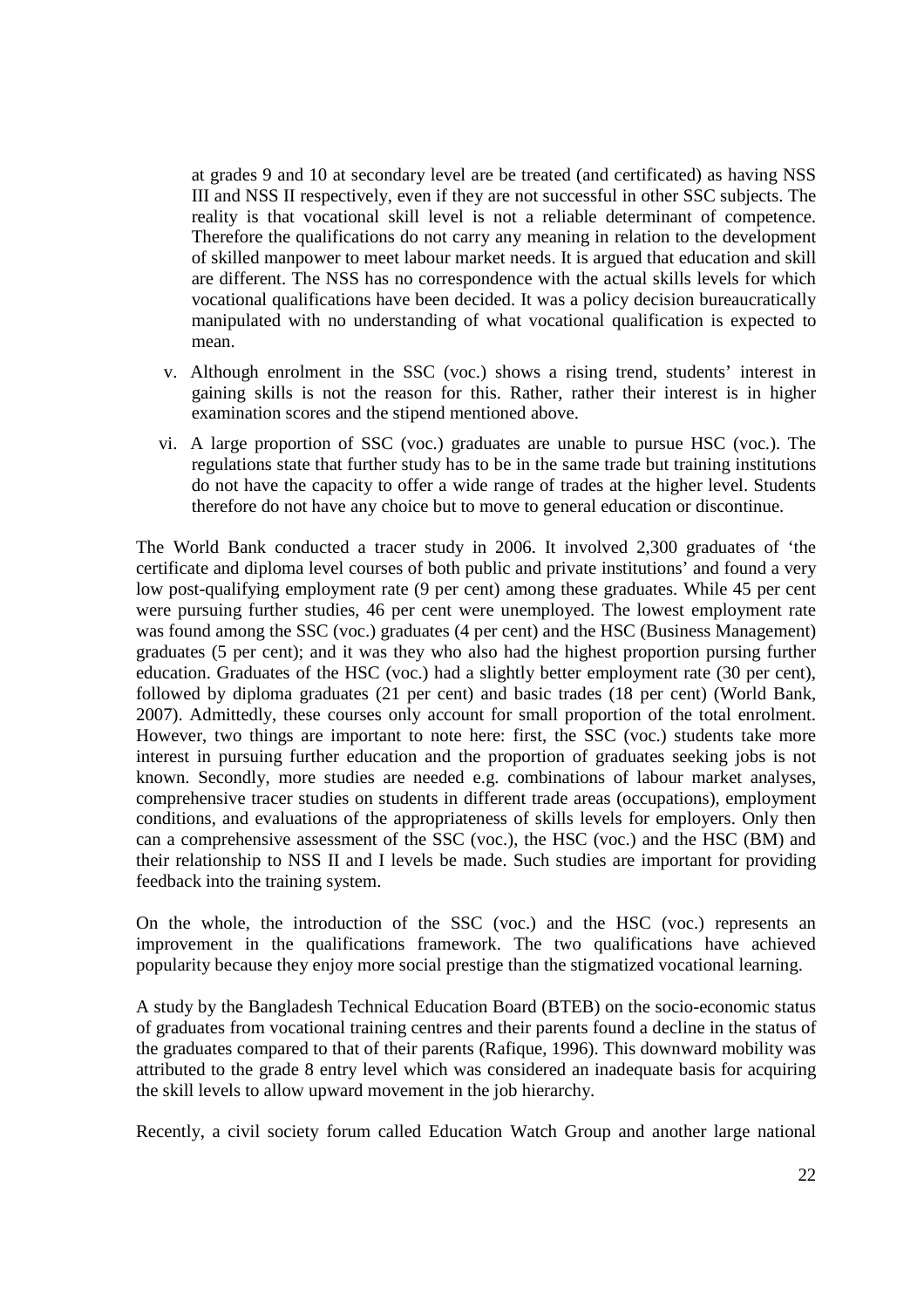NGO forum named Campaign for Popular Education (CAMPE) have jointly submitted a memorandum to the National Education Policy Formulation Committee 2009 (which has been constituted by the newly elected Government). One proposition is for policy emphasis on the upgrading and quality improvement of technical and vocational skills development at secondary education to match the domestic as well as overseas employment-market needs. To this end, the proposal recommends partnerships between government and nongovernmental institutions, sufficient inter-ministerial cooperation and the development and use of innovative approaches. The social demand is that policy attention be directed to attracting larger numbers of students in TVET rather than the present concentration on general education.

## **5.9. Mobility of diploma graduates**

The following mobility options exist for students with a diploma in engineering:

- Enter a four-year BSc (Engineering) course at Dhaka University of Engineering and Technology (DUET) with transfer of credit.
- Enter a one-year Diploma in Technical Education course at TTTC, Dhaka or a oneyear Diploma in Vocational Education at VTTI. These graduates can then pursue a two-year B.Sc in Technical Education provided by the TTTC under Dhaka University.

At the present time, students with diplomas in agriculture and nursing do not benefit from similar arrangements.

## **6. TVET reforms**

The period since the establishment of the East Pakistan Technical Education Board in 1967 (now the BTEB) has seen notable growth in and expansion of the industry sector and corresponding increased demand for workers. The TVET system has experienced some growth and diversification of provision; several government ministries have become involved; some large private enterprises have created pre-service and apprenticeship training opportunities and NGOs have created training provision. These developments have taken place in the context of policy shifts such as the denationalisation of public sector industries and the introduction of investment promotion policy to stimulate national economic growth. The Bangladesh Technical Education Board (BTEB) was established in the context of the then prevailing system but with an increase in trade areas. Interviewees from BTEB confirmed that there has not been any 'major qualifications reform' except that:

- Polytechnic institutes raised the standard of the Diploma in Engineering in 2004 from a three- to a four-year programme, with the aim of upgrading the status of graduates.
- The National Skills Standards (NSS) III, II and I were integrated with general secondary and higher secondary education grades 9, 10 and 12 respectively through the SSC (voc.) and the HSC (voc.).

Earlier discussions have suggested that a major limitation of the TVET system has been the lack of attention to competence in education and skill training and lack of skill training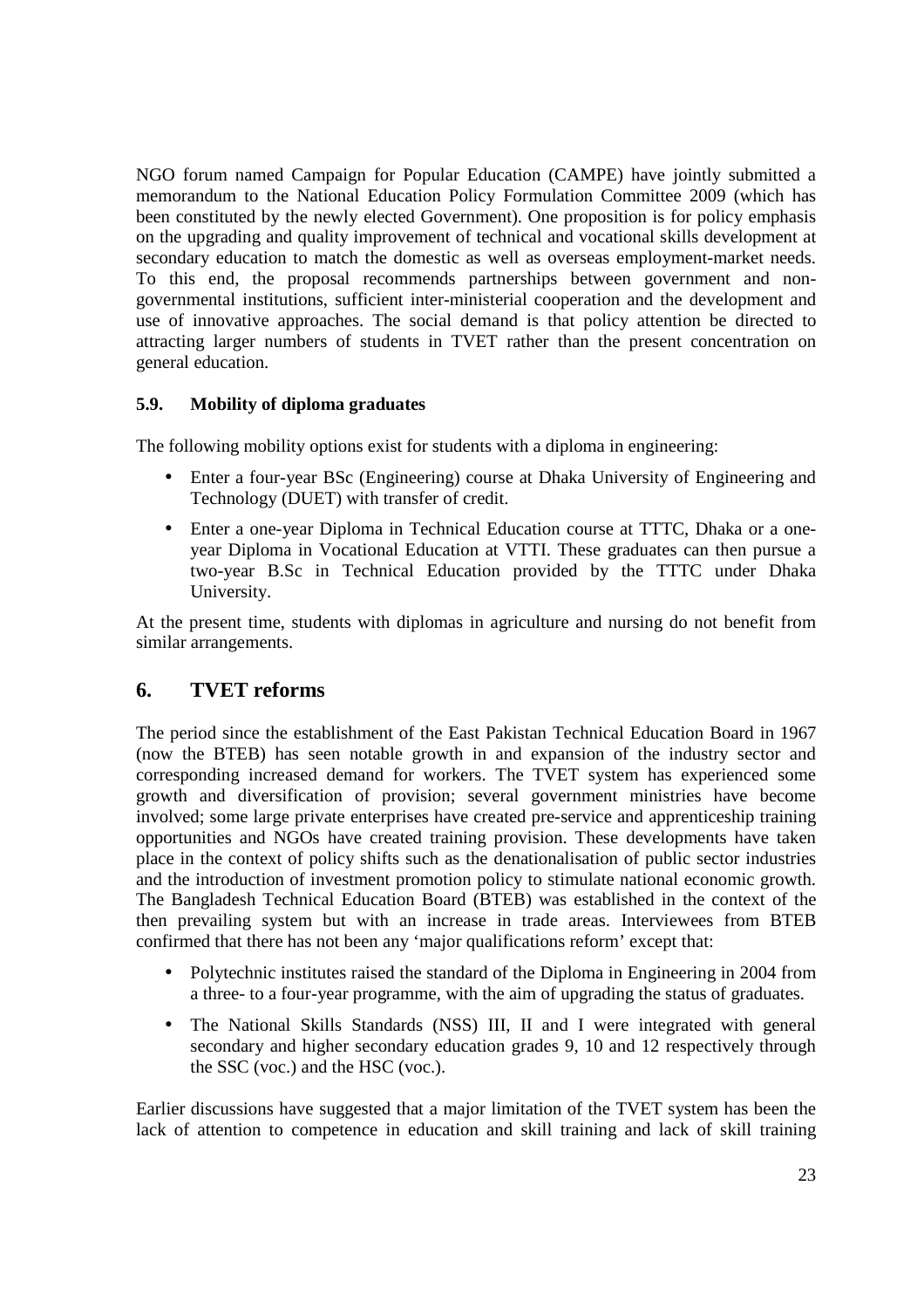appropriate for the world of work. Indeed, competence-based training has been the focus of TVET reform in many countries and has also been seen as way of increasing both quality and quantity. The concept of "competence" focuses on knowledge, skills and attitudes expected of employees in the workplace and the ability to transfer and apply skills and knowledge in new situations and environment.

The EC-ILO TVET Reform Project initiative in has considered the importance of introducing competence-based qualifications organized into a framework of qualifications. This would then support the delivery of modular and flexible courses in order response to the needs of employers in both formal and informal economies. The aspiration is that the responsiveness of TVET institutions be further strengthened through management and teacher training, decentralisation and other organisational improvements - and that all of this will have a positive impact on the employability of graduates. Competence-based qualifications and a national qualifications framework are also intended to assist the underprivileged poor, including women, working children, youth with low literacy levels and the rural population through 'mainstreaming' community-based training into the TVET system.

## **6.1. The need for a NTVQF**

This study ascertained that senior Directorate of Technical Education (DTE) and TVET staff had already taken cognisance of the urgent need to improve the TVET system (including the development of a qualifications framework) in view of a number of problems in the existing system:

- The levels of qualifications known as National Skill Standards were not widely understood, even in the institutions providing the training, nor had there been any attempts to raise awareness across training institutions and amongst employers.
- The levels were not properly set nor curricula designed for competency-based training: skills were not identified and described specific to match the jobs and industry requirements.
- The system did not maintain close links with employment and industry sectors.
- Instructors were not trained to deliver competency-based training nor to support the implementation of a qualifications framework; thus quality training could not be assured.
- There was no legal support for the framework.
- Education and training institutions and industry sector organisations were not aware of the potential usefulness of a framework.
- Monitoring and arrangements for providing feedback to set the system right were absent.

These weaknesses were attributed to the low priority and meagre national budgetary allocation for TVET and even a declining trend between 1998-99 and 2004-05. Expenditure on TVET as a percentage of secondary and higher education expenditure was 3 per cent in 1998-99; 2.9 per cent in 1999-2000; 2.6 per cent in 2000-01; 2.3 per cent in 2001-02; 2 per cent in 2002-03 and 1.9 per cent in 2003-04 and 2004-05 (World Bank, 2007). These figures clearly indicate the low status of vocational training institutions in the education system as a whole.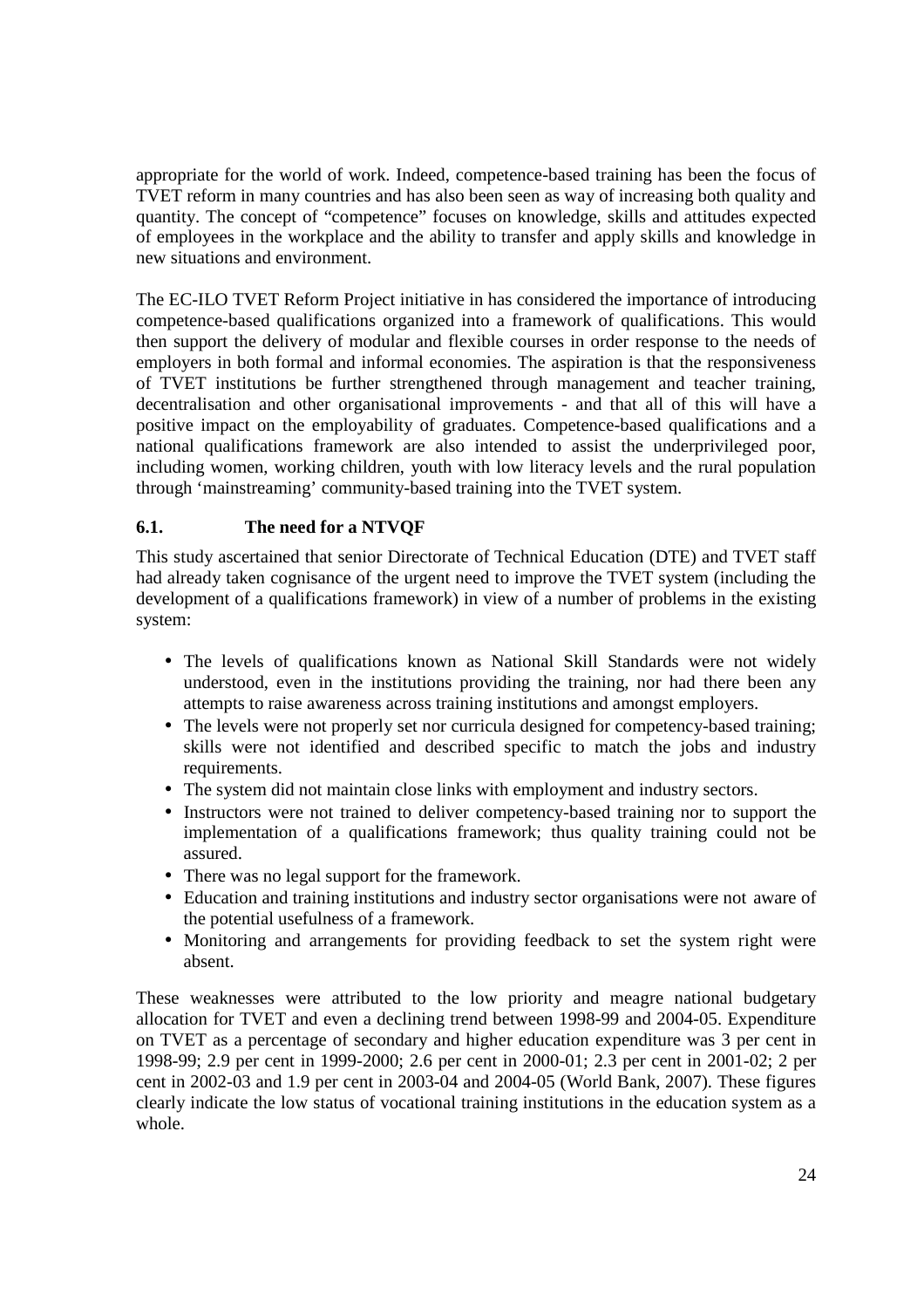#### **6.2. A qualifications framework as a policy instrument**

The National Technical and Vocational Qualifications Framework (NTVQF) is seen an essential policy tool for accomplishing a wide range of goals in relation to the reform of TVET and the introduction of competence-based education and training. An NTVQF and the associated implementation structures will:

- improve access to education and training;
- streamline the certification of skills;
- promote abilities and other personality attributes of workers or job-seekers to match the requirements of employment settings;
- establish linkages between national educational qualifications and trade qualifications at all levels;
- allow students to access and pursue education and training avenues throughout their lives thereby achieving higher levels of qualification;
- recognize the equivalencies of various qualifications and resolve the problem of deadends in education, particularly in TVET;
- allow both formally and non-formally acquired education and skills to be matched against a common set of objective criteria against which individuals' achievements can be calibrated;
- facilitate the recognition of knowledge and skills obtained on-the-job; and
- evolve systems of equivalence between formal, non-formal and informally acquired competence.

#### **6.3. Influences on the NTVQF**

The present initiative to develop a framework is donor-influenced. Financial support has come from the European Commission and the ILO is executing the activity with technical experts who are mostly Australians and have experience working in different countries. Three groups have visited Australia and Malaysia to become acquainted with their frameworks. These included representatives from the Directorate of Education (DTE), the Bangladesh Technical Education Board (BTEB), the Bureau of Manpower Employment and Training (BMET), and from employers' groups and an association of manpower export agencies. The first most of these people heard about an NQF was when they were contacted by the ILO in relation to a study visit.

The model of competence-based education adopted in the NTVQF appears to be very much in-line with the UK and Australian approaches which focus on workplace functional analysis, as opposed to the French, German and Austrian approaches which have a broader notion of occupational competence.

In a recent paper prepared in connection with designing the framework, references are made to NQFs in the Philippines, Sri Lanka and Vanuatu, suggesting that these have been considered in the conceptualisation of the Bangladeshi NTVQF (Moore, 2009). Aspects of frameworks from other countries have also been incorporated, based on the prior experiences of project experts. In addition, because of the growing significance of the European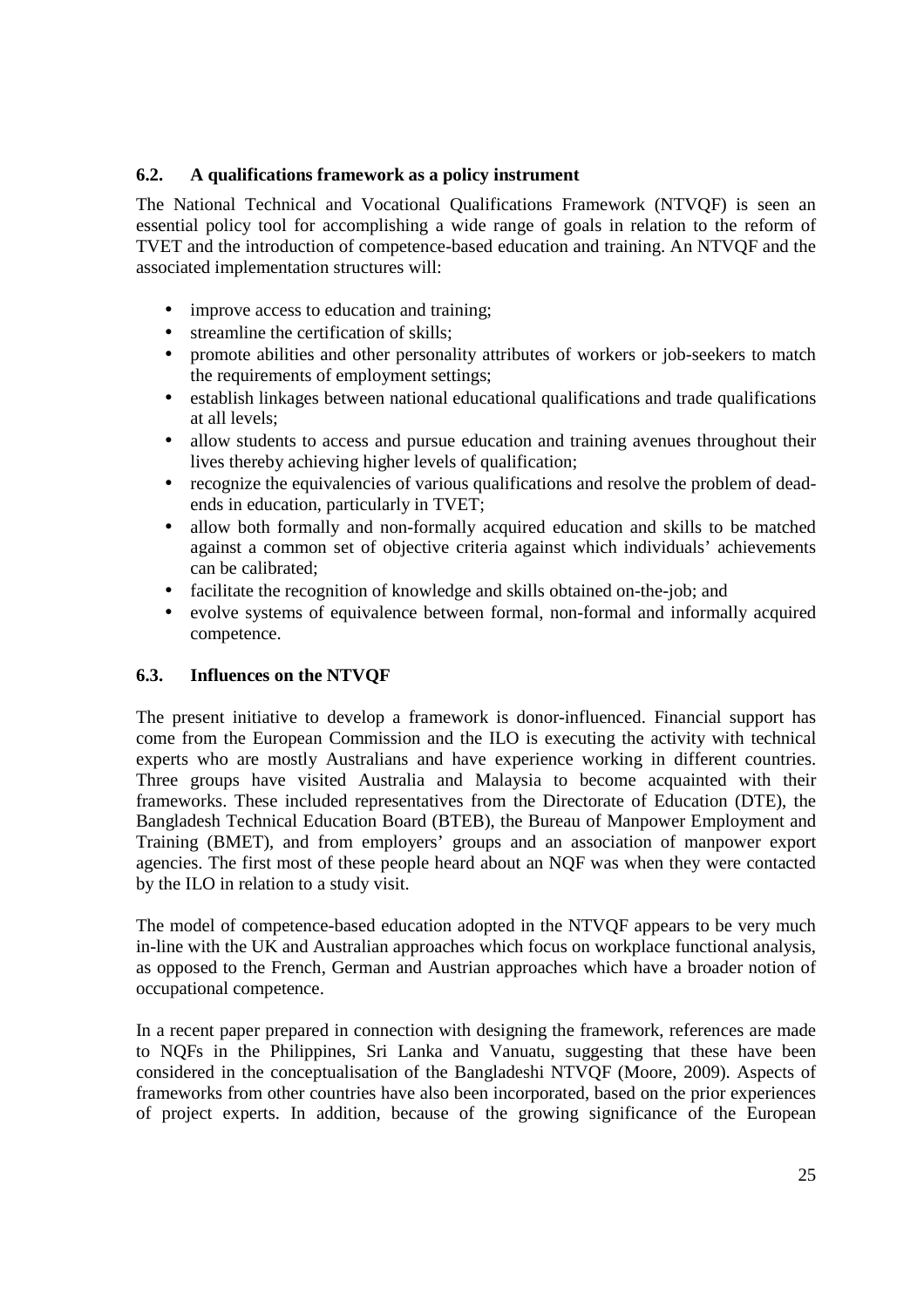Qualifications Framework, the level descriptors for the Bangladesh framework have drawn substantially from the EQF, with some modifications in terminology.

## **6.4. Scope of the NTVQF**

As stated at the outset, the proposed NTVQF is a partial framework covering all TVET qualifications at certificate and diploma level. It will also cover on-the-job training in both formal and informal sectors and training provision offered through various organisations that is not currently standardized and not recognized by a nationally authorized body.

The development of the NTVQF has adopted a sector-based approach with the four industry sub-sectors that were targeted by the EC-ILO project (because of their growth potential) as the starting point. It is intended that the Asian Development Bank (ADB) and Swiss Development Cooperation (SDC) will cover a further four subsectors and that the forthcoming World Bank Vocational Training Project will support the different training activities through relevant institutions.

## **6.5. The design process**

The planning and preparation stages of the design process have been undertaken by expatriate professionals and ILO-employed national staff. A series of preliminary orientation and consultation meetings for the various education sectors were organized by the ILO in 2007. These addressed *inter alia*: the importance of a qualifications framework in the context of TVET reform; definitions and essential features of an NQF; the proposed NTVQF for Bangladesh and its relation to existing qualifications structures and potential learning pathways.

At this stage the key actor was the ILO, working in cooperation with the Directorate of Technical Education (DTE). Investigations in relation to this study revealed that the ILO also contacted the industry sector and other institutions engaged in training (for example the Bureau of Manpower Employment and Training [BMET] and NGOs). These organisations are now familiar with the idea of the NTVQF. To enhance their interest and understanding, some concerned personnel were supported by visits to selected countries under a fellowship programme. The process to date involves the four priority sector industries, 13 occupations and their required skills levels:

| <b>Sector</b>                       | <b>Occupations</b>                                                             |  |  |  |  |
|-------------------------------------|--------------------------------------------------------------------------------|--|--|--|--|
| Agro-food Processing                | Food Technician, Packing Technician and<br><b>Baker</b>                        |  |  |  |  |
| <b>Transport Equipment</b>          | Welder, Electrician and Fitter                                                 |  |  |  |  |
| <b>Leather and Leather Products</b> | Supervisor, Machine Maintenance<br><b>Technician and Machine Operator</b>      |  |  |  |  |
| <b>Information Technology</b>       | Graphic Designer, Web Developer, IT<br>Support Technician and Software Testing |  |  |  |  |

**Table 1. Priority sectors and occupations for standards development**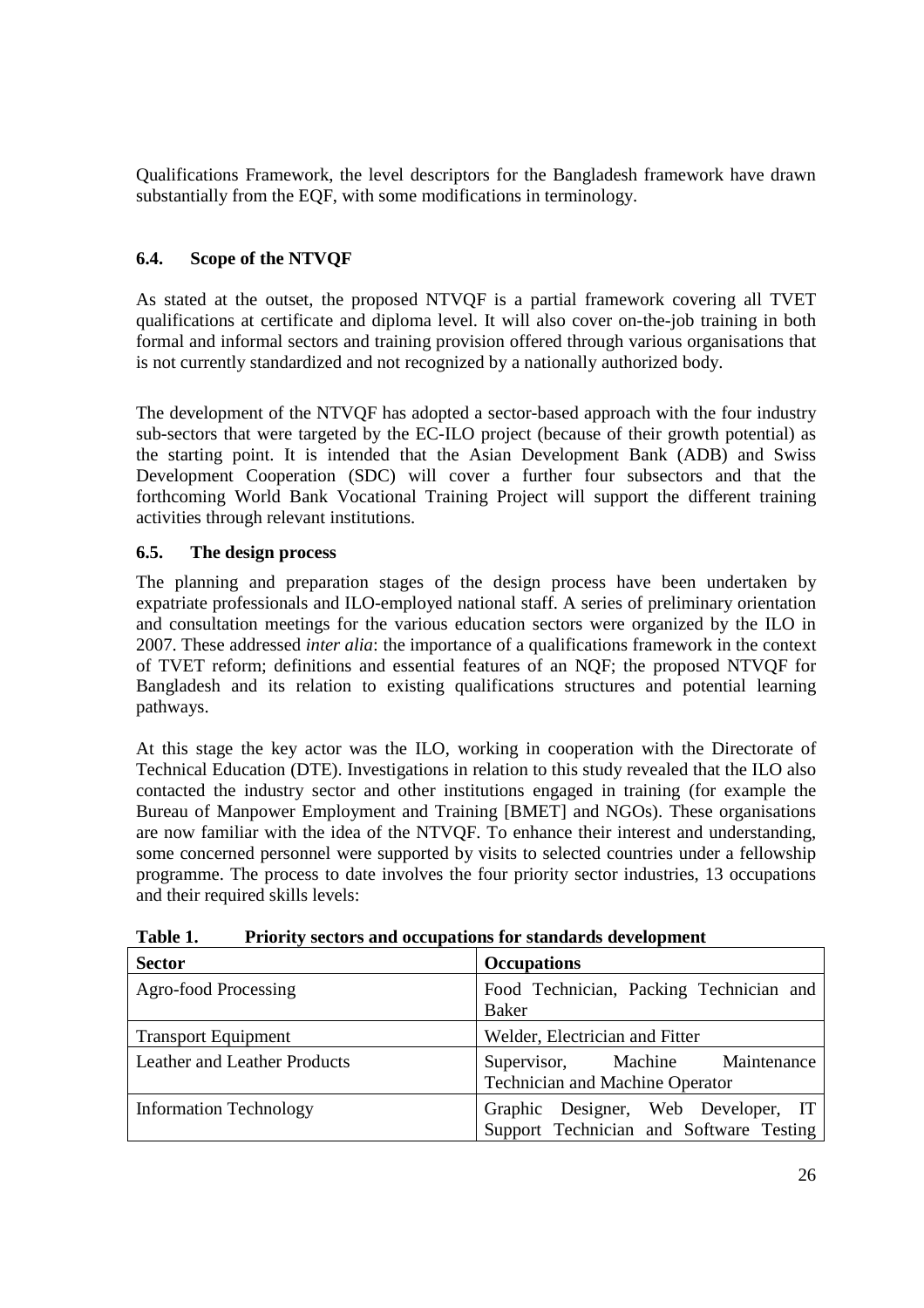| ౼ |
|---|
|   |

Sector Industry Skills Committees (ISC) have been formed to identify units of competence for each occupation. Each ISC has an expert technical subcommittee to define/describe the skills and the broad structure of competency (outcome of learning) required in specific occupations. These are linked to levels of qualification to help employers recruit employees to match their needs.

A Curriculum Development Committee (CDC) of the Bangladesh Technical Education Board (BTEB) consisting of BTEB curriculum experts and industry representatives will develop the units of competence more fully.<sup>17</sup> These will be sent back to the ISC for wide industry circulation and public comment in order to ensure the validity of the industrial content. The CDC may then need to revise the competency units. As such the process ensures the development of competency-based curricula closely linked to the skills standards identified by employers.

Further down the line, the CDC will develop learning and assessment materials for the units of competence to reflect the requirements of qualifications, which will again be forwarded to the relevant ISC for endorsement. The ISC may advise review/change of the materials. Once the occupational qualification with associated units of competence plus learning and assessment materials are passed by an ISC, they will go through the Executive Committee of the National Skills Development Council (ECNSDC) for registering with the BTEB and thereafter for publication.

Some concerns have been expressed from with the existing TVET system. Although the goal and process of developing a transparent qualification system is accepted as sound in principle, questions are raised as to whether all sectors and occupations can be dealt with in this way, especially in the absence of a special project and special resources. This creates a dilemma: whether to proceed with the development of NTVQF for the short- and long-term benefit of the country or whether to focus attention on the immediate need to train large numbers of people to respond to overseas employment demand. Senior BMET officials reported that they are very engaged in offering short orientations and training for people wanting to go overseas. This suggests that, on the one hand, there is an emphasis on the development of a qualifications framework, but that, on the other hand, training needs have to be fulfilled on ad hoc basis as per client requirements. Some of the short-term training is contracted out to organisations involved in manpower export. Such training courses are expected to be brought into the NTVQF in due course.

In the course of the present study, it surfaced that some Industry Skills Committee members were not familiar with NTVQF. Some members came to know about it in late 2007, when the ILO took the issue to them seeking their support/participation. Employers reported that they already looked for competence rather than relying on certificates. At the current time industries are willing to cooperate with the ILO and the government on the NTVQF with the

 $\overline{a}$ 

<sup>&</sup>lt;sup>17</sup> The CDC is not yet formed.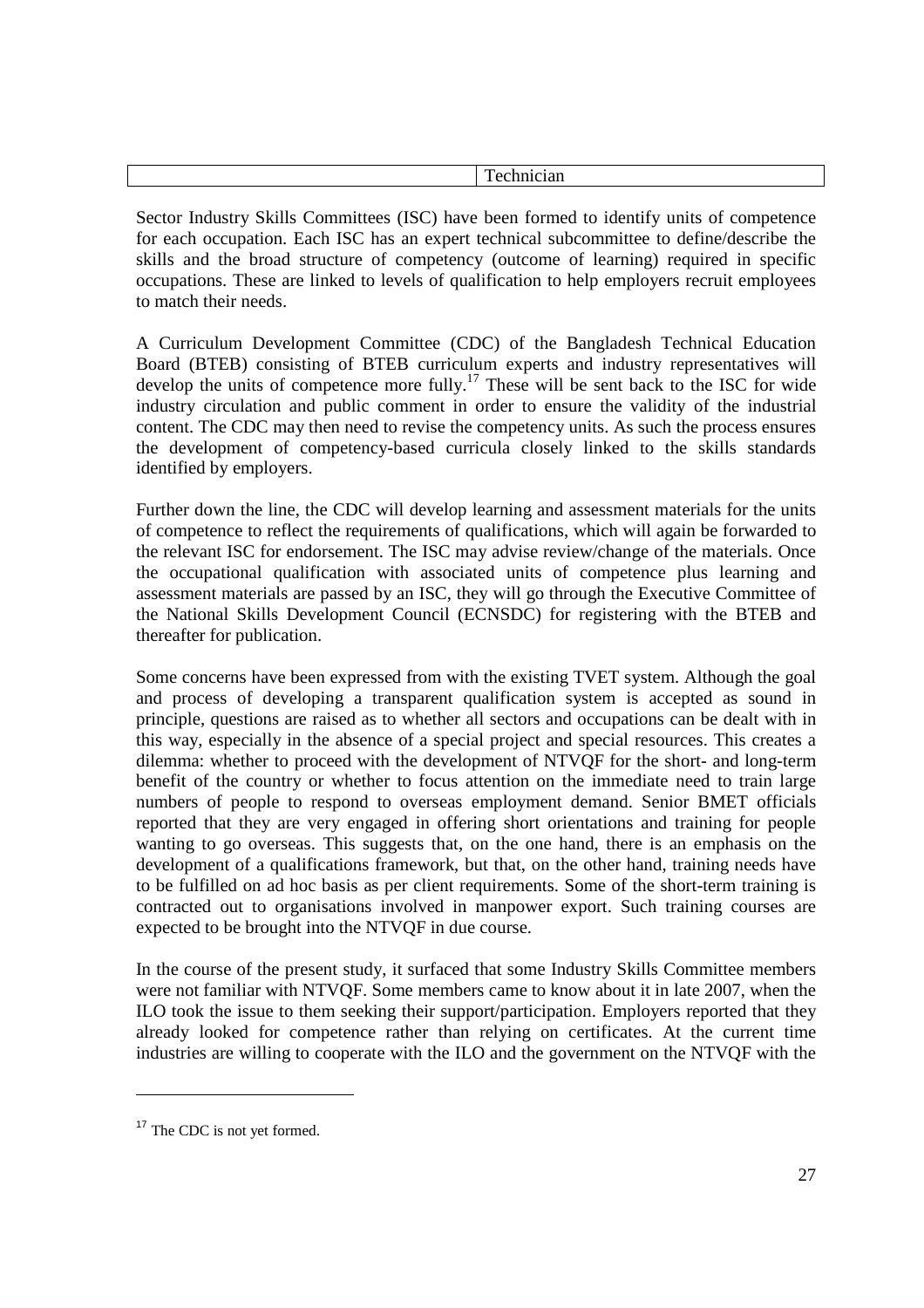expectation that the government will be serious in sustaining the process.

The introduction of a system of "ladderisation" similar to that in some other Asian countries is seen as an opportunity for domestic and migrant workers to become upwardly mobile: upgrading their skills through training in an institution; leaving to pursue work; returning at a later date for more training; back into the workforce at a higher level, and so on.

#### **6.6. Structure of the NTVQF**

The draft framework as presented in Table 1 below consists of six TVQF levels and two prevocational qualifications, according to job classifications. The qualifications structure that currently exists (NSS) is accommodated into the proposed one, which is generally accepted by stakeholder groups. It is however acknowledged that the levels of the framework have been suggested by expatriate experts and other local project staff (professional) in the ILO, based on their idea of level descriptors by job classification with consideration of existing qualifications by education/training type. The level descriptors in terms of "knowledge, skill and responsibility" for each of the proposed six levels are presented in Table 2. Examples of job classification by proposed qualification levels with corresponding level descriptors and qualifications that would fit the NTVQF levels are presented in Table 3.

| <b>TVQF</b>   |                                                                | <b>Education type</b>                                         |                                            | <b>Current</b>                              |                                                            |
|---------------|----------------------------------------------------------------|---------------------------------------------------------------|--------------------------------------------|---------------------------------------------|------------------------------------------------------------|
| <b>levels</b> | <b>Pre-vocational</b>                                          | <b>Vocational</b>                                             | <b>Technical</b>                           | qualification                               | <b>Job</b> classification                                  |
|               | education                                                      | education                                                     | education                                  | structure                                   |                                                            |
| TVQF6         |                                                                |                                                               | Diploma in<br>Engineering or<br>equivalent | 4-year<br>Diploma                           | Supervisor / middle<br>manager/sub-assistant<br>engr. etc. |
| TVQF 5        |                                                                | National Skill<br>Certificate 5<br>(NSC <sub>5</sub> )        |                                            | <b>NSS Master</b>                           | High-skilled worker /<br>supervisor                        |
| TVQF4         |                                                                | <b>National Skill</b><br>Certificate 4<br>(NSC <sub>4</sub> ) |                                            | NSS 1 / HSC<br>(voc. / BM)<br>Year 11 & 12  | Skilled worker                                             |
| TVQF3         |                                                                | <b>National Skill</b><br>Certificate 3<br>(NSC3)              |                                            | $NSS$ 2 / SSC<br>(voc.) Year 10             | Semi-skilled worker                                        |
| TVQF2         |                                                                | <b>National Skill</b><br>Certificate 2<br>(NSC <sub>2</sub> ) |                                            | NSS 3 / SSC<br>(voc.) Year 9                | Basic-skilled worker                                       |
| TVQF1         |                                                                | <b>National Skill</b><br>Certificate 1<br>(NSC1)              |                                            | NSS Basic /<br><b>Basic Trade</b><br>course | Basic worker                                               |
| Pre-voc. 2    | National<br>Pre-vocational<br>Certificate<br>NPVC <sub>2</sub> |                                                               |                                            | None                                        | Pre-vocational trainee                                     |
| Pre-voc. 1    | National<br>Pre-vocational<br>Certificate 1                    |                                                               |                                            | None                                        | Pre-vocational Trainee                                     |

**Table 2. Proposed NTVQF and existing qualifications**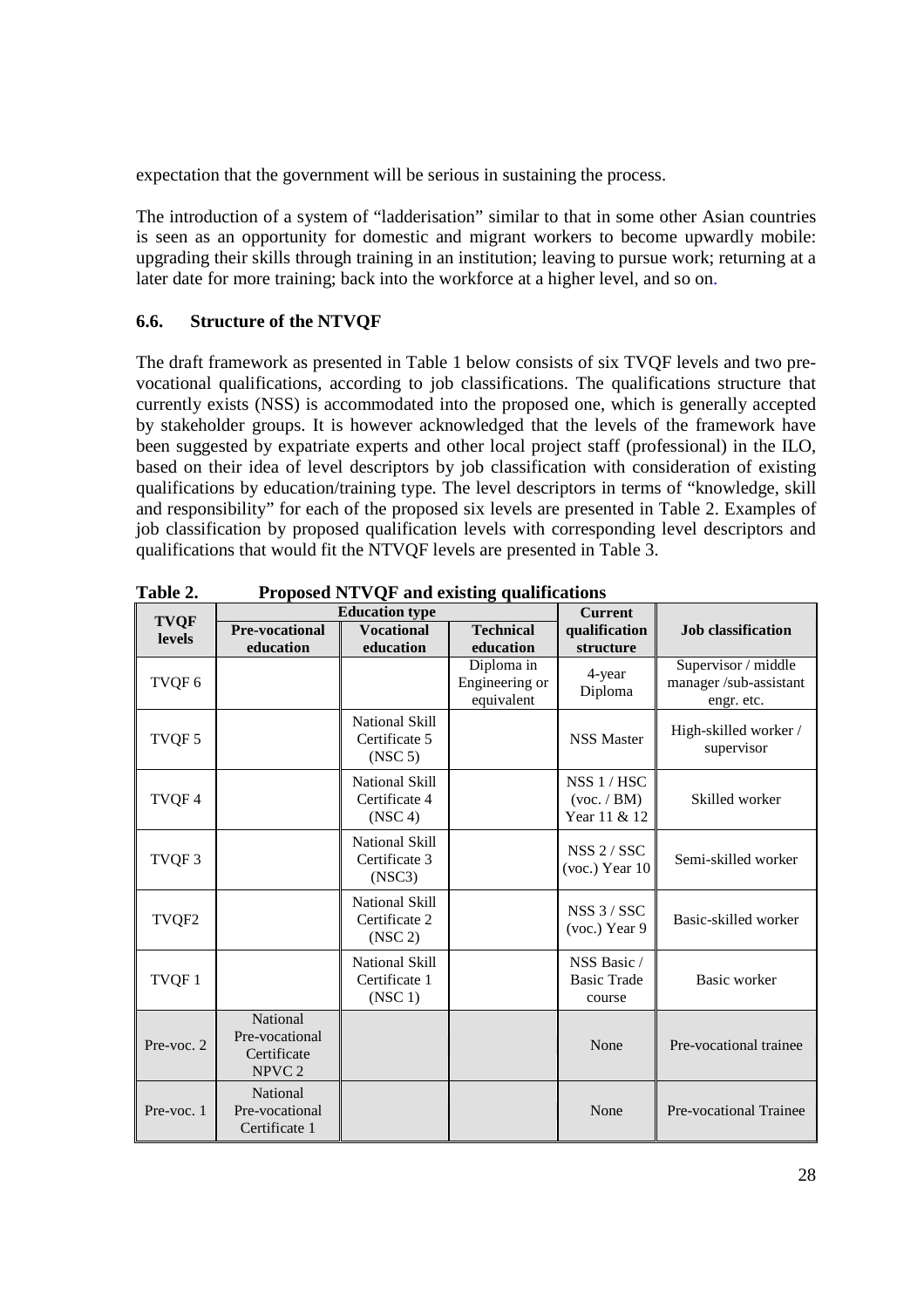| NPVC 1 |  |  |
|--------|--|--|
|        |  |  |
|        |  |  |

It is difficult to make any precise assessment as to whether the relationship between jobs classified and proposed qualification levels is going to be a realistic one. Chairs and members of Industry Skills Committees could not comment because the whole idea is foreign to most of them. It is apparent that the broad approach is very much within the UK/Australian approach to competence-based education. This means that the intention is for learning outcomes to be developed by industry bodies, based on functional analysis of occupations/jobs. Outcomes are viewed as the drivers of vocational education.

**Table 3. Proposed NTVQF levels and level descriptors** 

| <b>TVQF</b><br>level | Knowledge                                                                                                                                   | <b>Skill</b>                                                                                                                                                                                      | <b>Responsibility</b>                                                                                                                                                                    | <b>Job</b> class                                                  |
|----------------------|---------------------------------------------------------------------------------------------------------------------------------------------|---------------------------------------------------------------------------------------------------------------------------------------------------------------------------------------------------|------------------------------------------------------------------------------------------------------------------------------------------------------------------------------------------|-------------------------------------------------------------------|
| 6                    | • Comprehensive actual and<br>theoretical knowledge<br>within a specific study area<br>with an awareness of the<br>limits of that knowledge | • Specialized and restricted<br>range of cognitive and<br>practical skills required to<br>provide leadership in the<br>development of creative<br>solutions to defined problems                   | • Manage a team or teams in<br>workplace activities where<br>there is unpredictable change<br>· Identify and design learning<br>programmes to develop the<br>performance of team members | Supervisor /<br>middle<br>manager/sub-<br>assistant engr.<br>etc. |
| 5                    | · Very broad knowledge of<br>the underlying, concepts,<br>principles and processes in<br>a specific study area                              | • Very broad range of<br>cognitive and practical skills<br>required to generate solutions<br>to specific problems in one or $\bullet$<br>more study areas                                         | • Take overall responsibility for<br>completion of tasks in work or<br>study<br>Apply past experiences in<br>solving similar problems                                                    | High-skilled<br>worker/<br>supervisor                             |
| $\overline{4}$       | · Broad knowledge of the<br>underlying, concepts,<br>principles and processes in<br>a specific study area                                   | • Range of cognitive and<br>practical skills required to<br>accomplish tasks and solve<br>problems by selecting and<br>applying the full range of<br>methods, tools, materials and<br>information | • Take responsibility, within<br>reason, for completion of tasks<br>in work or study<br>• Apply past experiences in<br>solving similar problems                                          | Skilled worker                                                    |
| 3                    | • Moderately broad<br>knowledge in a specific<br>study area                                                                                 | • Basic cognitive and practical<br>skills required to use relevant<br>information in order to carry<br>out tasks and to solve routine<br>problems using simple rules<br>and tools                 | • Work or study under<br>supervision with some<br>autonomy                                                                                                                               | Semi-skilled<br>worker                                            |
| $\overline{2}$       | • Basic underpinning<br>knowledge in a specific<br>study area                                                                               | • Basic skills required to carry<br>out simple tasks                                                                                                                                              | • Work or study under indirect<br>supervision in a structured<br>context                                                                                                                 | Basic-skilled<br>worker                                           |
| $\mathbf{1}$         | • Elementary understanding<br>of the underpinning<br>knowledge in a specific<br>study area                                                  | • Limited range of skills<br>required to carry out simple<br>tasks                                                                                                                                | • Work or study under direct<br>supervision in a structured<br>context                                                                                                                   | Basic worker                                                      |
| Pre-voc 2            | · Limited general knowledge                                                                                                                 | • Very limited range of skills<br>and use of tools required to<br>carry out simple tasks                                                                                                          | • Work or study under direct<br>supervision in a well-defined,<br>structured context                                                                                                     | Pre-vocational<br>trainee                                         |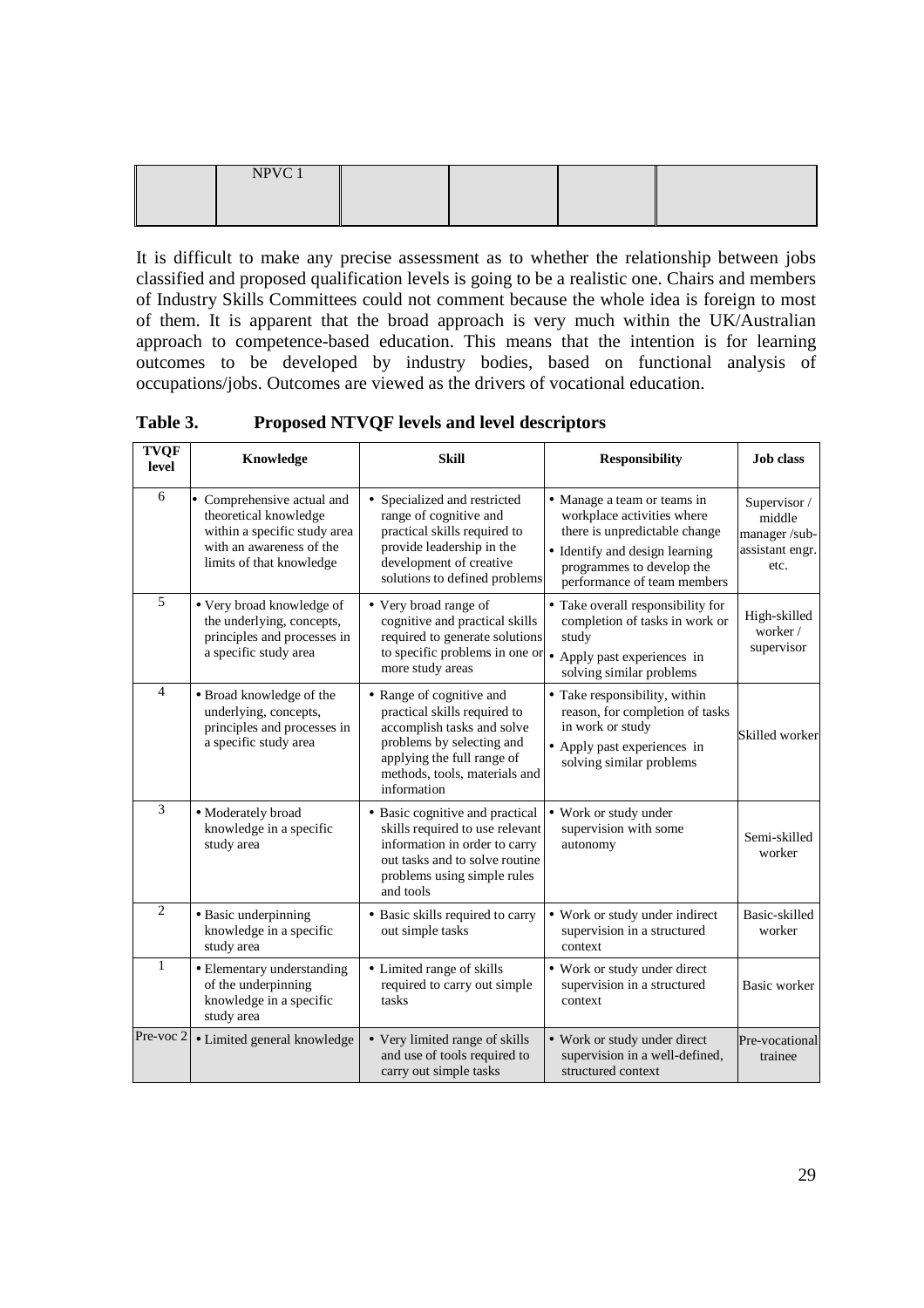| <b>TVOF</b><br>level | Knowledge                                             | Skill                                                              | <b>Responsibility</b>                                                                                                          | <b>Job class</b> |
|----------------------|-------------------------------------------------------|--------------------------------------------------------------------|--------------------------------------------------------------------------------------------------------------------------------|------------------|
|                      | Pre-voc $2 $ • Extremely limited general<br>knowledge | • Minimal range of skills<br>required to carry out simple<br>tasks | • Simple work or study exercises, Pre-vocational<br>under direct supervision in a<br>clear, well-defined structured<br>context | trainee          |

The experts and consultants working on the NTVQF project claim that the framework draws on similar frameworks in Sri Lanka, the Maldives (in the South Asian Association for Regional Cooperation, along with Bangladesh), Vanuatu (similar to the Sri Lankan framework) and Malaysia. In other words, different aspects of these countries' frameworks have been found to be worth adopting in the Bangladesh situation, according to the project consultant. However, some critics argue that the NTVQF draws too heavily on the UK and Australian frameworks and that this is problematic given different levels of technological and industrial development.

A few comments can be made:

- i. Whilst observations differ with respect to suitability to the Bangladesh situation, the NTVQF has largely been accepted especially amongst those with a view to the future, with a modern industrial outlook and those familiar with the nature of overseas employment markets.
- ii. The major implementing authorities in Bangladesh, such as the Bangladesh Technical Education Board (BTEB), the Directorate of Technical Education (DTE) and the Bureau of Manpower Employment and Training (BMET) are not yet properly equipped to fulfil the management requirements in terms of skills training provision and skills assessment. It is understood, however, that present and forthcoming TVETrelated projects are likely to improve capacity improvement in these over-arching institutions as well as contributing to TVET development.
- iii. Industry as a whole is not sufficiently familiar with this framework and its potential effectiveness, and in the short run the framework is not likely to enjoy wide acceptance in the workplace. However those who have already been involved in the process tend to express their long-term interest in the new system, subject to the government continuing to play the prime role.

#### **Table 3. Examples of occupation classifications and qualifications aligned to proposed TVQF levels**

| <b>NTVQF</b><br>level | <b>Job</b> classification                                   | <b>Brief level descriptor</b>                                                                                                                             | <b>Oualification example</b> |
|-----------------------|-------------------------------------------------------------|-----------------------------------------------------------------------------------------------------------------------------------------------------------|------------------------------|
| 6                     | Supervisor / middle<br>manager/sub-<br>assistant engr. etc. | High theoretical and factual knowledge<br>and wide range of skills. Manage work Diploma of Engineering<br>determine<br>and<br>teams<br>requirements       | training (Mechanical)        |
|                       | High-skilled worker<br>supervisor                           | High level of factual knowledge and NS Certificate<br>skills in a specific area. Works Engineering<br>autonomously and supervises work teams Programming) | in<br>V<br>(CNC              |
|                       | Skilled worker                                              | Broad factual knowledge in an area and NS Certificate IV<br>wide range of skills. Able to work Engineering (Mechanical                                    | in                           |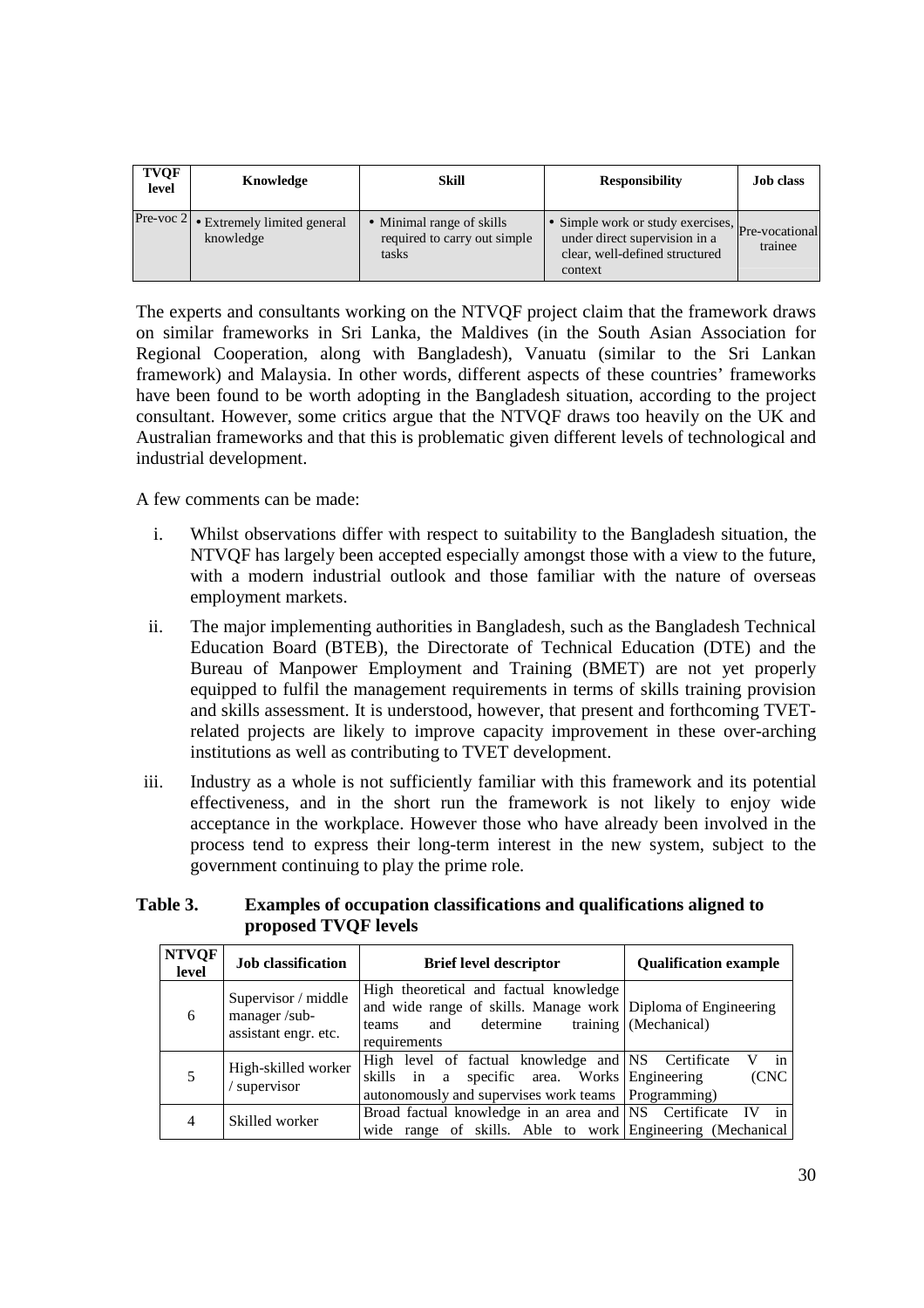| <b>NTVOF</b><br>level       | <b>Job</b> classification | <b>Brief level descriptor</b>                                                            | <b>Qualification example</b>                    |
|-----------------------------|---------------------------|------------------------------------------------------------------------------------------|-------------------------------------------------|
|                             |                           | without supervision                                                                      | Trade – Machinist)                              |
| 3                           | Semi-skilled worker       | Some factual knowledge and skills in a                                                   | NS Certificate III in                           |
|                             |                           | specific area and able to work with                                                      | <b>Engineering (Surface</b>                     |
|                             |                           | minimal supervision                                                                      | Finishing)                                      |
| $\mathcal{D}_{\mathcal{A}}$ | Basic-skilled worker      | Limited factual knowledge and skills and                                                 | NS Certificate II in                            |
|                             |                           | able to work under frequent supervision                                                  | Engineering (Fabrication)                       |
|                             | Basic worker              | Very limited general knowledge and<br>skills and able to work under close<br>supervision | NS Certificate I in<br>Engineering (Foundation) |

#### **6.7. Analysis of proposed pathways**

Flexible pathways with scope for the horizontal and vertical mobility of the workforce between education, training and work are important. The NSS provided a qualifications pathway for vocational training graduates but only to a limited extent. The subsequent introduction of the SSC and HSC (voc.) widened the scope for vertical mobility and also offered a link between general education and technical-vocational training. This was however not placed in a comprehensive national qualifications framework for the TVET system as a whole. The reform of TVET and the development of the NTVQF have led to the pathways presented in figure 3 below. These are currently at the consultation and finalization stages. The pathways offer entry points into the TVET skills hierarchy and corresponding qualifications for different categories of students/trainees with varying levels of general education; exit points to join the work force; openings for upward movement, and accommodate prior learning. They remain indicative at the present time and in that spirit have been incorporated in the National Skills Development Policy (Final Draft 2009) and the National Education Policy (Final Draft 2009). In general, the stakeholders we consulted were positive about the pathways which prefigure the acceptability of the qualifications framework as a whole, provided there are some further improvements in the system, for example, indicating movements from work to education.



**Figure 3 Pathways for Technical & Vocational Education**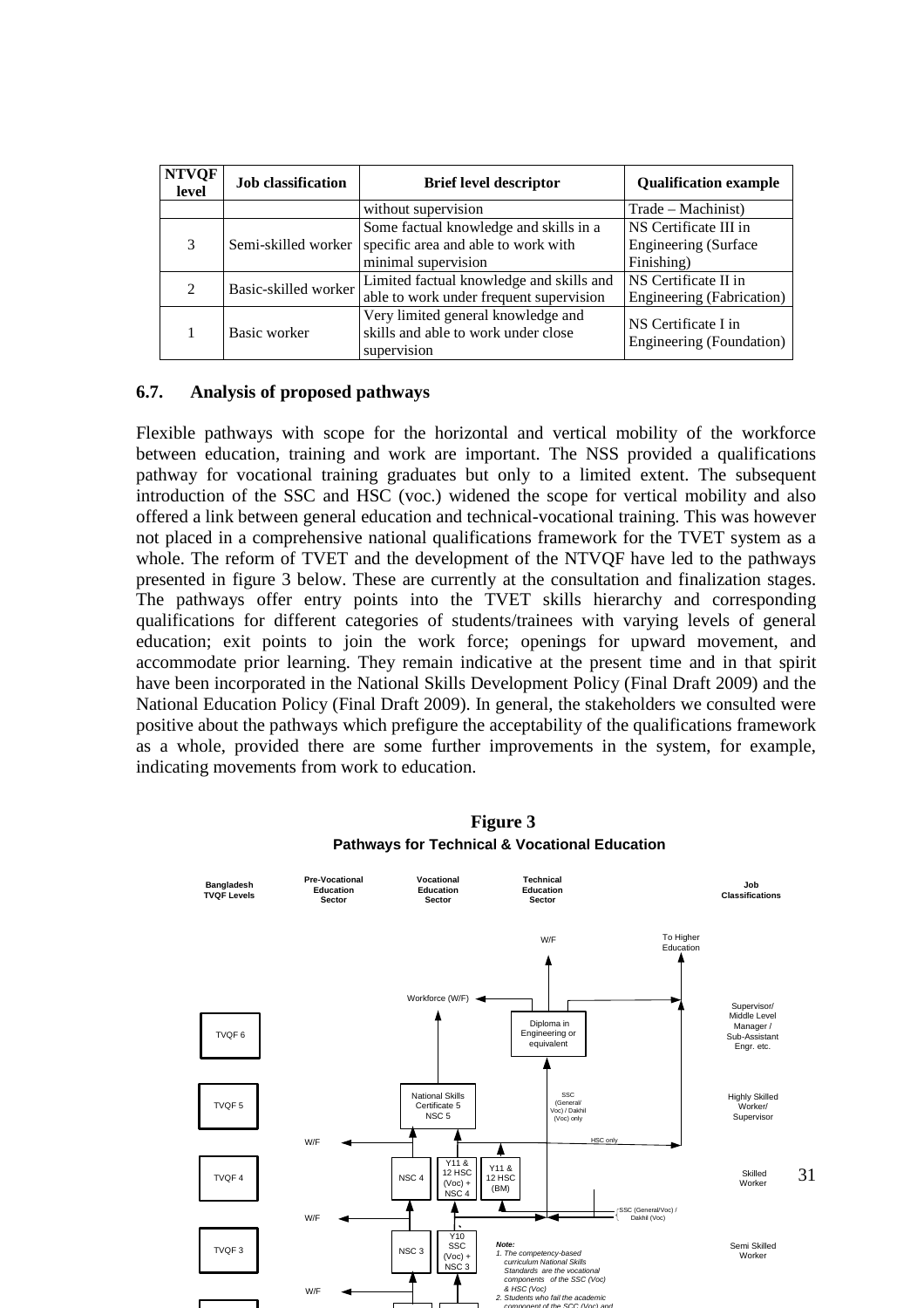Source: Moore, I. 2009. *A Proposed TVQF for Bangladesh* (Dhaka, ILO).

#### **6.8. Roles of stakeholders and users**

Stakeholder involvement in the proposed NTVQF is important to ensure its relevance, quality and success in implementation. This discussion will be limited to those who will have key roles to play.

Government as the principal provider: The Government of Bangladesh was the main stakeholder of TVET until 1990 - as provider, employer and financier. A few private (commercial) institutes and NGOs began providing TVET in the mid-1970s, when manpower export became an important phenomenon. Since 1990, with the help of a government incentive (the Monthly Pay Order [MPO] covering a proportion of salaries, private TVET institutions have increased spectacularly and now outnumber government institutions. In 2007-08, out of 4,248 TVET providers 292 (6.9 per cent) were government-funded and 3,590 (93.1 per cent) were private (BTEB, 2008, p. 61). The number of private TVET institutions continues to increase day by day.

The BTEB is responsible for assessment and the award of qualifications for its affiliated institutions. It is worth emphasizing here that a number of providers are not affiliated. Apart from the private providers, non-affiliated providers include 18 government ministries that provide TVET; semi-government TVET providers such as Bangladesh Small and Cottage Industries (BSCIC), Bangladesh Industrial and Technical Assistance Centre (BITAC), Bangladesh Jute Mills Corporation (BJMC), Bangladesh Railway (BR) and Bangladesh Power Development Board (PDB) are working in the area of TVET (Siddiqi, 2007, p. 32); literally hundreds of NGOs; industry associations such as the Institute of Fashion Technology of Bangladesh Garments Manufacturers Export Association (BGMEA) and the Chittagong Skills Development Centre (CSDC). These non-affiliated providers usually offer short skill training courses according to standards they set themselves and award their own certificates.

Donors' leading role: Donors have played a significant and longstanding role in financing TVET. For example, the Dhaka Polytechnic Institute was established with the financial help from the Ford Foundation. In the early 1980s, UNEVOC (UNESCO's International Project on Technical and Vocational Education) helped to establish the National Council for Skill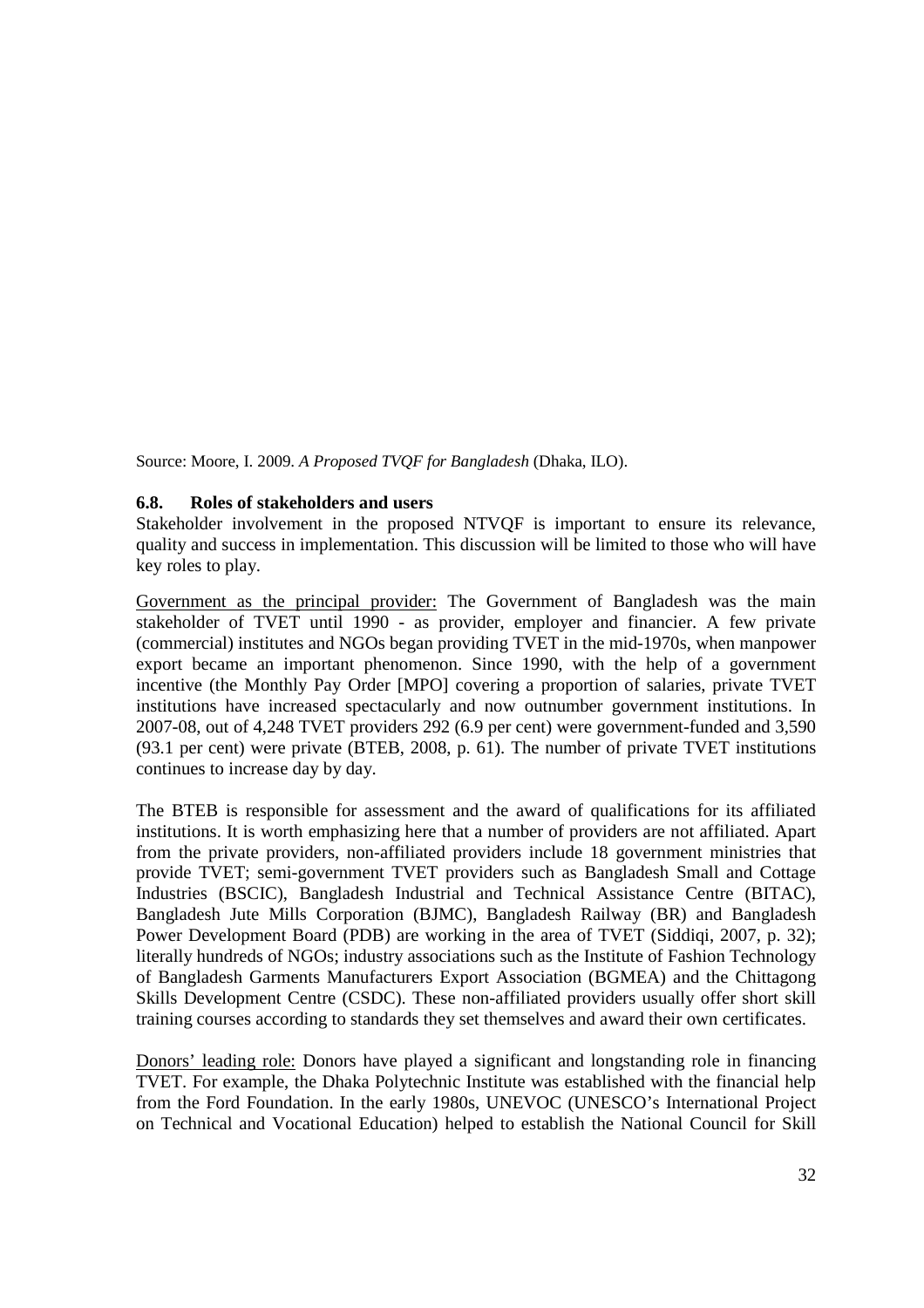Development and Training (NCSDT) secretariat under the Bureau of Manpower Employment and Training (BMET) in support of National Skill Standards (NSS). The EC-ILO and the Asia Development Bank (ADB) are currently implementing separate but coordinated projects to reform TVET and introduce the NTVQF. The World Bank is preparing to support another project to complement the existing projects. Donors' financial support for the development and reform of TVET and NTVQF is therefore conspicuous. Interviewees noted that donors are driving the proposed NTVQF processes. Indeed, most Industry Skills Committee (ISC) members only came to know about the NTVQF through ILO representatives; and work related to the NTVQF is mainly undertaken by ILO project personnel.

The role of employers: Before the country's liberation in 1971, both public and private sectors were employers of TVET graduates; while a significant proportion were selfemployed. Since liberation, the government has continued to be the major employer. However, over the past three decades overseas employers have absorbed a significant proportion of the TVET graduates. With the growth of the private sector, demand for TVET graduates from local institutions has increased and private employers have become important stakeholders. Ongoing TVET reform and associated projects appear to have increased interest among private sector employers in the domestic market as well as suppliers of manpower to overseas markets. The role of industry in the NTVQF is emphasized and the private industry sector has subsequently assumed an important. NTVQF processes have so far excluded the informal sector which employs nearly 80 per cent of the total labour force. It is of course not easy to involve the informal sector, as it is very diverse and not organized. However, a separate component under the TVET Reform Project is exploring ways to bring employers and skill learning through the informal sector under the remit of the qualifications framework.

The role of the Bangladesh Technical Education Board (BTEB): BTEB is the only legal organization concerned with the quality of TVET. It achieves this through developing curricula, organizing examinations, issuing certificates and affiliating private and NGO TVET providers. However, during the course of this study it surfaced that the effectiveness of BTEB has been compromised by the rigid bureaucratic governance of its line ministry (the Ministry of Education). The TVET Reform Project and associated projects have attempted to address this. According to BTEB, industry involvement in curriculum development is underway. Greater involvement is likely as the NTVQF develops, particularly through the Industry Skills Committees (ISC) and the Curriculum Development Committee (CDC) which operate under BTEB. With extensive efforts through the donor-supported reform projects, the suggested model has a chance to be successful.

The role of providers not affiliated to BTEB: It has been noted that a lot of government, semi-government, NGO, and private institutions (including those which are not-for-profit) offer skills training, but their courses not accredited by BTEB. They develop their own training and issue their own certificates. This is an anomalous situation from the point of view of skill standardisation and qualifications. It would be appropriate to bring them under a coherent system through some regulatory measure to be implemented under the BTEB. Indeed, this is viewed as one of the purposes of the NTVQF.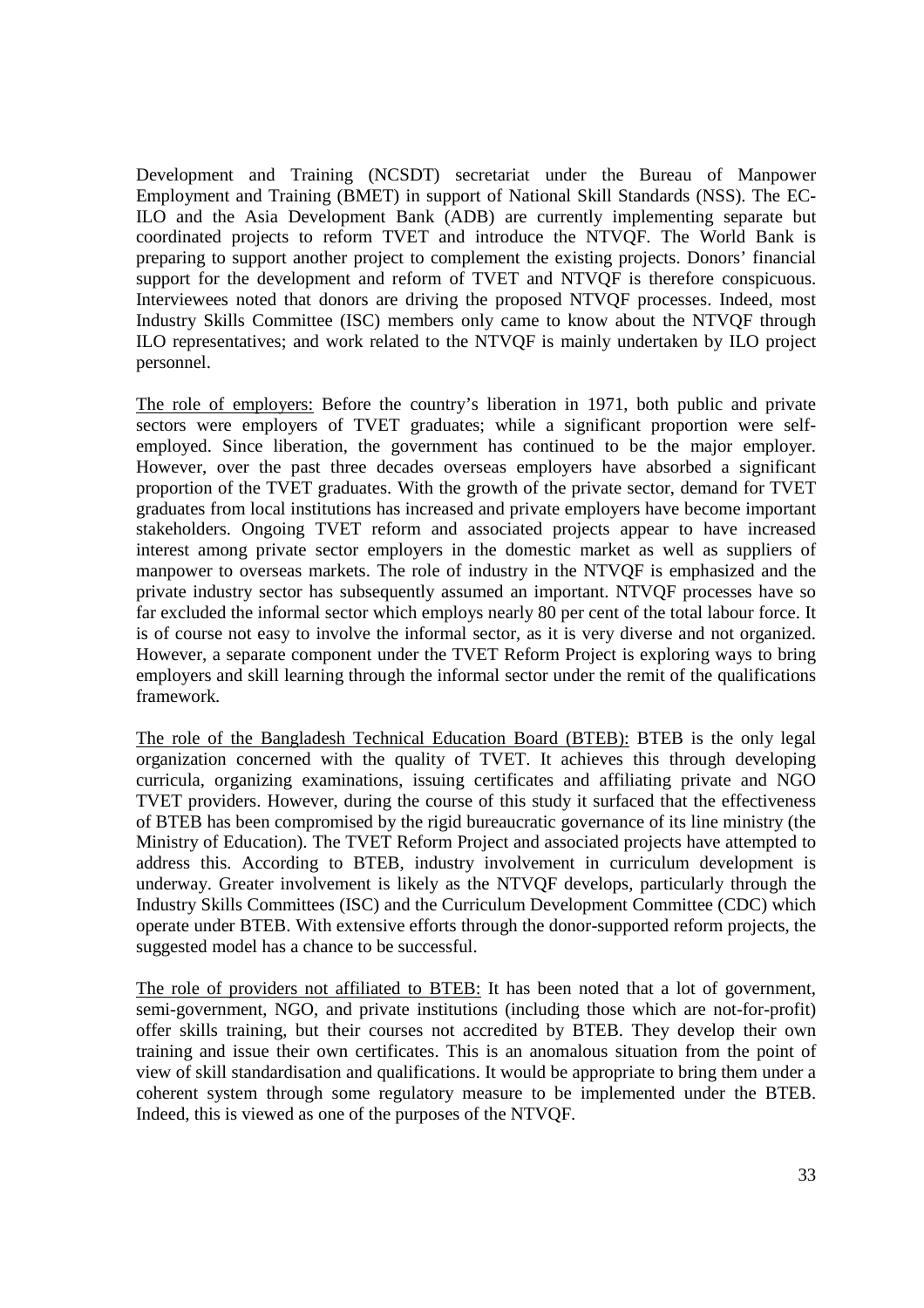## **6.9. The Recognition of Prior Learning in the NTVQF**

As we have seen, diverse institutions under several government ministries and outside of the government have their own skills training programmes. NGOs in particular organize skills training for their target groups, usually within economically and socially disadvantaged populations, taking account of local needs and opportunities. These training courses are not standardized or recognized. The recipients of such skills training in Bangladesh, unlike in developed countries, constitute a large beneficiary group and therefore recognition of their skills is an important issue to be addressed by the qualifications framework.

In a way, the National Skill Standard system, introduced in 1985, already had provision for the recognition of prior learning (RPL). The NSS Basic allows transition to NSS III and NSS II. Irrespective of educational qualifications, individuals access the Basic Trade Course (360 hours) in public or private institutions and achieve the NSS Basic certificate. It is also the case that individuals who have acquired trade skills through informal learning or on-the-job training can take the NSS Basic certificate examination if they successfully pass a "prequalifying test" organized by BTEB. Interviews with BTEB personnel and documents received from BTEB reveal that although this RPL system has been in existence, it has not being administered due to lack of staff within BTEB.

Interviews and document reviews suggest that the idea of RPL enjoys widespread support amongst TVET stakeholders. However, a number of problems within the current context have been identified. These include:

- No agreed definition of RPL in the Bangladesh TVET system.
- Lack of national standards, methodology and tools for RPL.
- Very few institutional incentives to respond to market need for RPL especially in the informal sector. Correspondingly, a need for strategies to improve access for the underprivileged.
- Lack of a support system, quality assurance mechanisms and record keeping arrangements for RPL.
- Limited or negligible assessor skills for RPL (Arthur, 2009).

Candidates for RPL in Bangladesh will come mainly from disadvantaged categories, including: the rural poor; working children; girls and women; poor adults; people with disabilities; those who work in formal and informal sectors with skills but no literacy; adolescents (boys and girls) who have no literacy or who have dropped out of primary or secondary education; youth who failed to complete the minimum schooling required to enter the current TVET system (grade 8) or who drop out after grade 8.

The EC-ILO TVET Reform Project states, with good reasons, that these groups are mostly excluded from substantive participation in publicly-funded TVET. There is no question about the need for them to acquire marketable skills so that they can find decent employment. Some of them work in both informal and formal sectors and have achieved considerable skills in certain trade(s) through on-the-job training, but this is not recognized for qualifications. Additionally, those who receive training through various poverty alleviation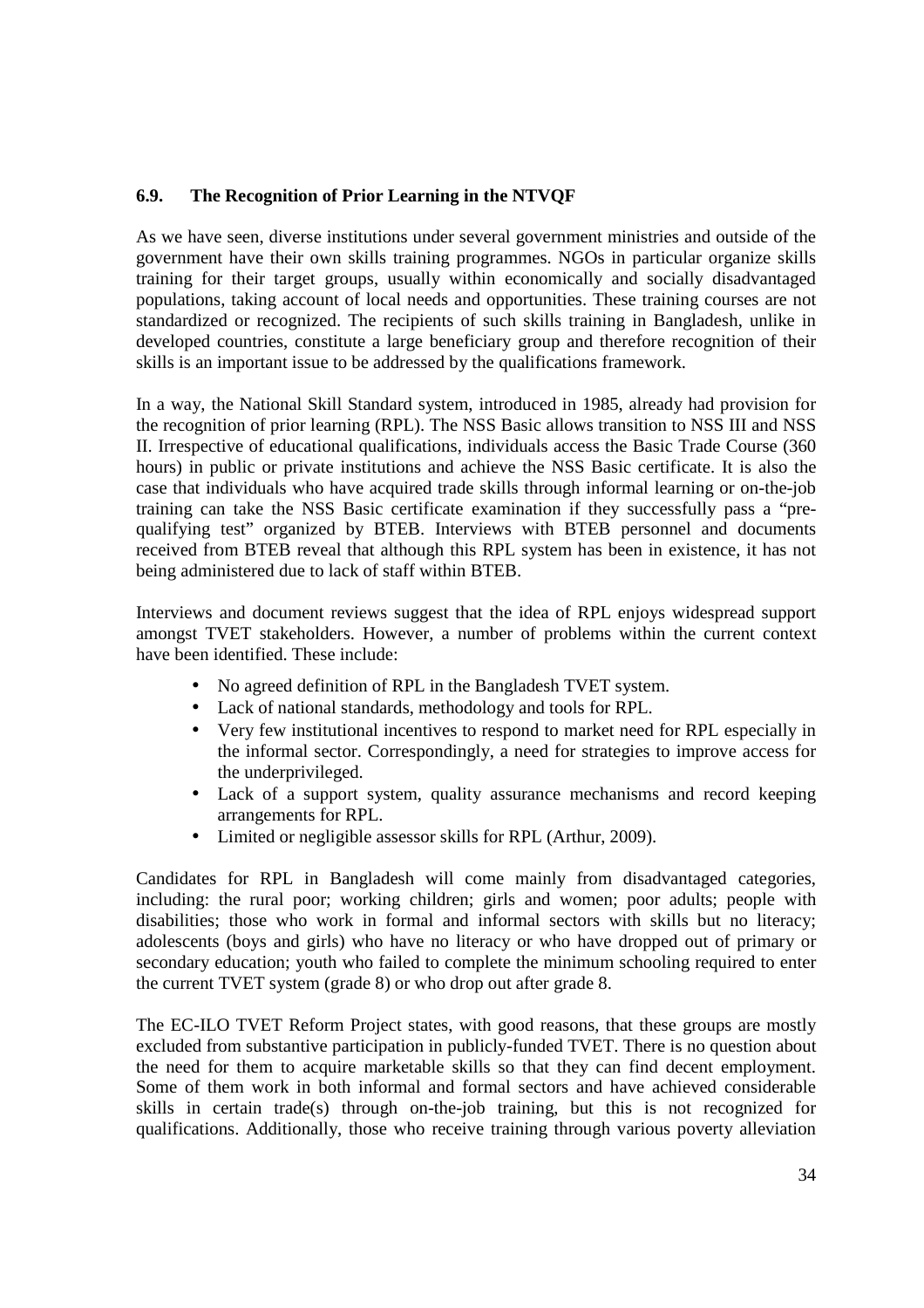programmes need to be able to upgrade their skills in order to improve their standard of living.

RPL provided through the NTVQF could increase access to TVET for these groups and thereby contribute to their future income generation capacity. To that end, the TVET Reform Project foregrounds RPL. As illustrated in table 2 (above), the NTVQF will consist of two pre-vocational levels to cater for under-privileged and poorly educated groups in society. After that are five certificate levels and one diploma level. Additionally, under the NTVQF, training organizations will be able to issue a Statement of Attainment for specific units of competence when less than the full programme has been completed.

The Skill Development Project (SDP) includes a number of activities which will impact on disadvantaged and excluded groups. Given that most potential beneficiaries cannot participate in long-duration training because of work commitments, the project focuses on the development and implementation of short, modular competence-based courses. The Curriculum Development Committee (CDC) under BTEB will retain responsibility for developing such courses in line with the competency standards identified by occupations through the Industry Skills Committees (ISC). Courses offered by NGOs, recognized by industries as relevant, considered effective in terms of employment outcomes and in trade areas where competency standards are already available, may be transformed by the CDC into a competence-based format for recognition by the BTEB and acceptance on the NTVQF.

Through the National Skills Development Council (NSDC), the government will ensure that over time, all government agencies that deliver skills training will review their curriculum so that it aligns with the new NTVQF. In this way, participants in government-funded skills development programmes will increasingly have the opportunity to receive nationally recognized qualifications for the part of their programme that is based on industry skills standards. It is generally accepted that realising the full benefits of RPL will require capacity enhancement in key agencies such as the Directorate of Technical Education (DTE), the Bangladesh Technical Education Board (BTEB) and the Bureau of Manpower Employment and Training (BMET).

## **7. NTVQF: Implementation, institutional structure and governance**

#### **7.1. Key institutions responsible for implementation**

All of the foregoing analysis leads to a summarized view that successful implementation of the proposed NTVQF will be contingent upon cooperation and coordination among several institutions to fulfil the interrelated responsibilities of:

- Policy making for skills development, ensuring effective linkages amongst all the key partners in the skills development process and providing appropriate support to the functioning of the total system.
- Operating a system for competence-based education and skills training that matches the needs of industries and the employment market; and awarding qualifications reflecting the skills levels of trainees.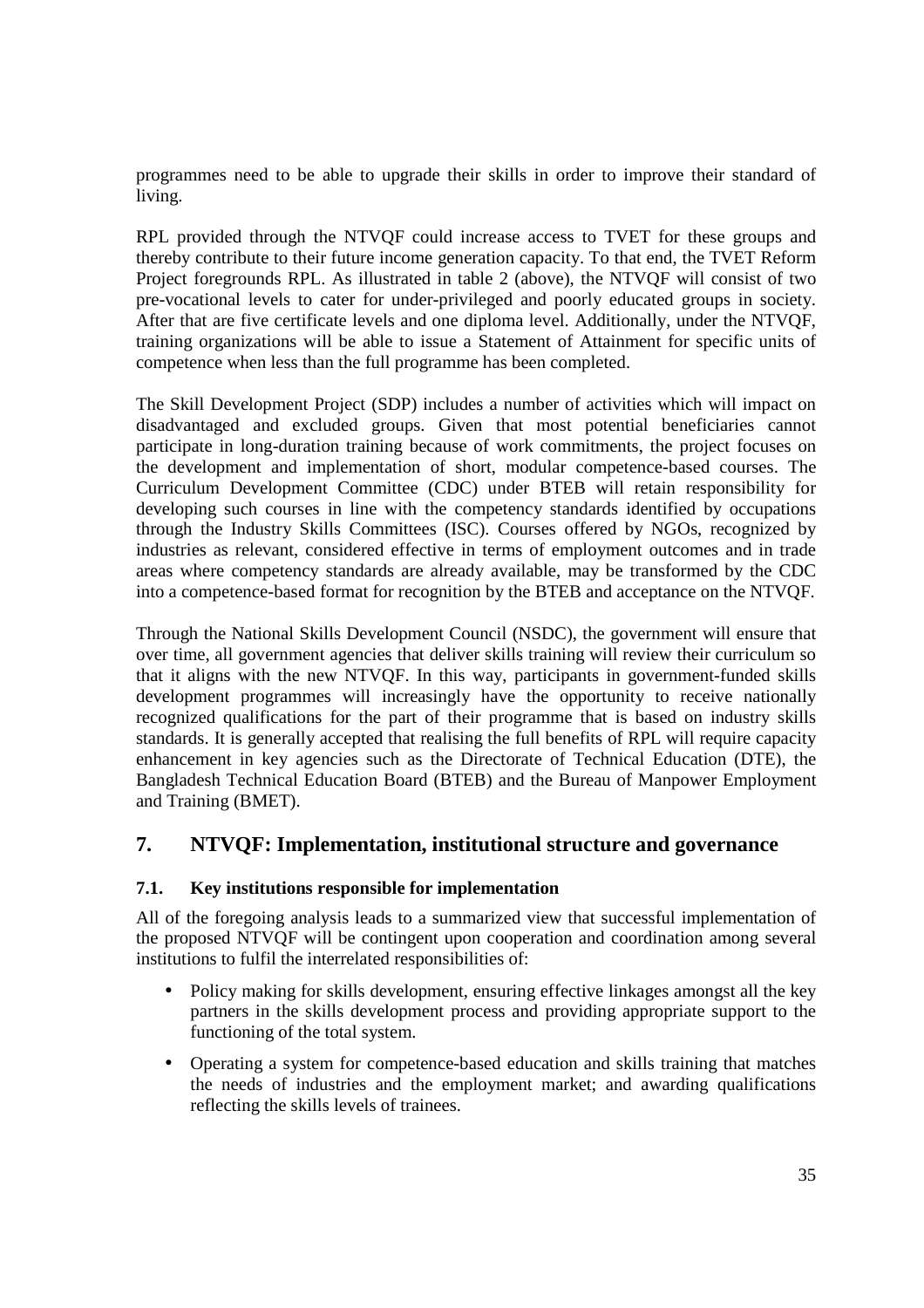• Determining skills levels by occupation, developing training curricula corresponding to skills levels, affiliating through inspection the institutions which are to engage in providing training as per the approved curriculum, accrediting courses that reflect skills in demand, conducting examinations/assessment and awarding diplomas/certificates within the national qualifications framework.

The National Skills Development Council (NSDC) is mandated to establish policy to guide the overall TVET system in terms of market responsive skills development that contributes to the achievement of national development goals. The NSDC is also responsible for:

- Establishing effective coordination between: the 18 different government ministries that are currently engaged in skills training and awarding qualifications; industry associations and other employers' groups; NGOs providing skill training and private training institutions.
- Financing institutions and social partners within and outside government.
- Establishing supporting institutions, for example, to conduct research on market needs, suitability of curricula, employability of graduates and/or industry culture and participation.
- Monitor the performance of the institutions with designated responsibility for implementing the training programmes and the qualifications framework.

It is through the NSDC that the much-needed correspondence between the skills development training system and the national qualifications framework will be established. The NSDC will take all necessary measures to motivate all organizations providing skills training (whatever the form and duration) to adjust their curricula to the NTVQF standards. The Executive Committee of the NSDC is positioned to execute the decisions of the NSDC and provide feedback on the implementations status.

The Bangladesh Technical Education Board (BTEB) remains responsible for registering training institutions (in public and private sectors), accreditation of courses, development of curricula, examination and assessment of skills and assuring the quality of the certification of qualifications. The process of curriculum development makes use of Industry Skills Committees (ISC) to ensure market-responsiveness in line with competency standards. Technical expertise is provided by the expert Curriculum Development Committee (CDC). The present anomalous situation whereby supply of skilled labour does not reflect demand should be resolved through these activities.

The Directorate of Technical Education (DTE) under the Ministry of Education is responsible for the mainstream public TVET institutions. The Director General, DTE (acting as the National Project Director of the EC-ILO TVET Reform Project) has a pivotal role in upgrading skill standards (with the support of BTEB), establishing training curricula and facilitating the implementation of the qualifications framework. The DTE and BTEB will both collaborate with industry and commerce in the planning of training programmes that facilitate the acquisition of the knowledge, skills, attitudes and values necessary for selfdevelopment and organization-development in enterprises where graduates work. The industry attachment of training courses in the existing DTE-administered training system will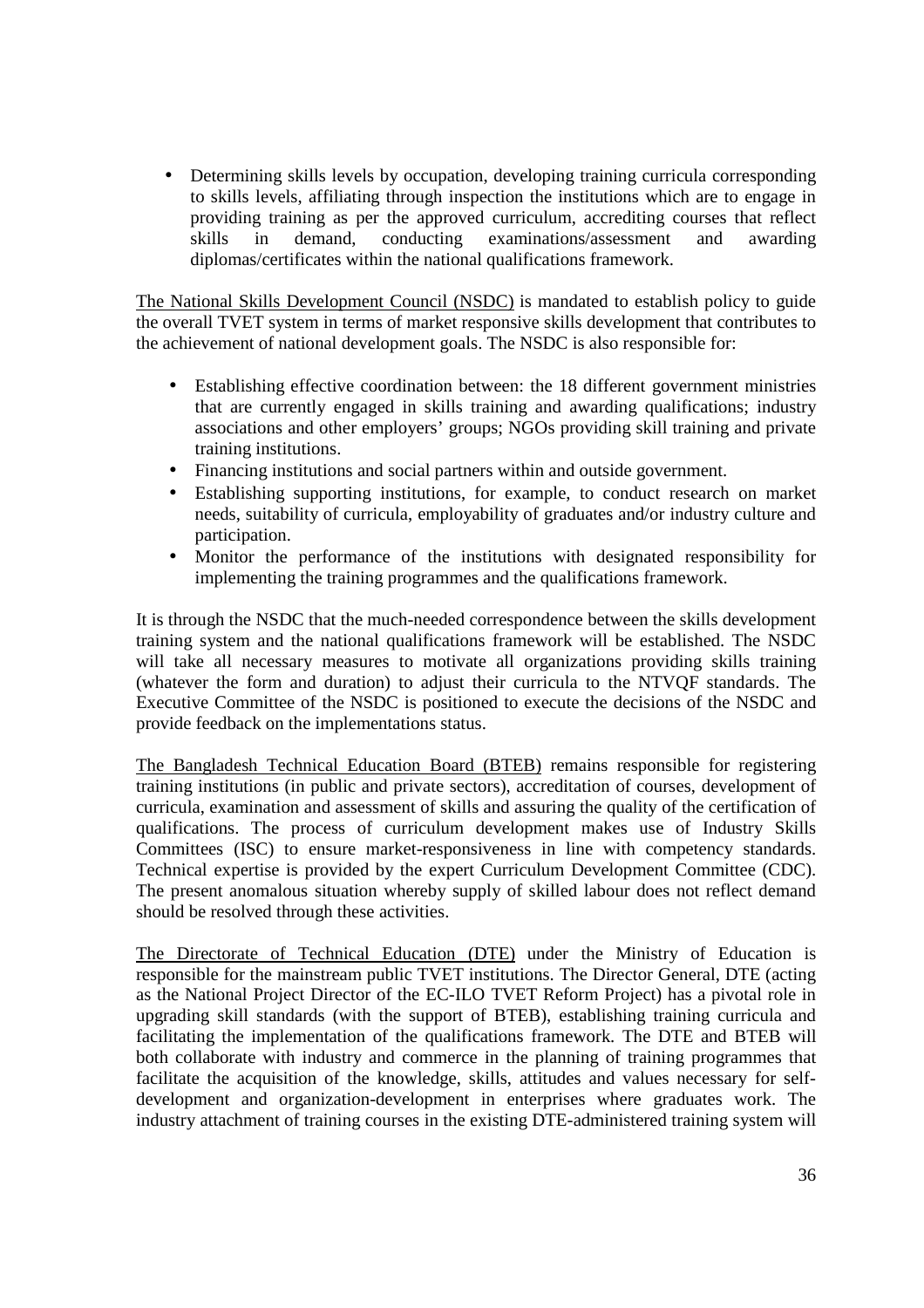be continued to support the implementation of the qualification framework.

The Bureau of Manpower Employment and Training (BMET) under the Ministry of Expatriate Welfare and Overseas Employment (MEWOE) is another important provider of skill training in the public sector and will continue its programmes when the NTVQF is implemented. Some BMET courses are not accredited by BTEB, but are expected to be adjusted to the requirements in the near future.

Several other ministries run trade-specific skill training programmes within their projects, generally promoting self-employment. These can be of varying durations and are not currently recognized in the existing skill standards for certification by BTEB. The NTQVF will assure the quality of these training programmes and accommodate them, with adjustments as necessary.

NGOs and other providers of non-formal skills training will also be encouraged to utilise the new standards and support materials so that the skills component of their programmes can be nationally recognized.

## **7.2. Key systems for implementation**

Over and above the key institutions involved in implementation, reference needs to be made to some of the systems that are going to be put in place:

The private training institutions' share in skills training activities has spectacularly increased over the past decades. It is to be noted however that most private TVET institutions suffer from poorly equipped workshops and laboratories, lack of training materials, inadequate classrooms and libraries, lack of qualified teachers and untrained administrators. During our investigation into the issue, DTE and BTEB personnel reported that very few private TVET institutions and NGOs are able to provide quality skill training at present. As mentioned, 93 per cent of TVET institutions and 80 per cent of TVET enrolments are in the private sector. This more than justifies the current emphasis on capacity enhancement in the private institutions. However, some cautionary notes were sounded and recommendations made that support to these institutions should be rationalized and tied to quality output measures. It was also noted that approaches may be different for organizations with and without BTEB accreditation affiliation.

The Bangladesh Skills Quality Assurance System will develop, implement and monitor a new national set of quality standards to ensure nationally consistent and high quality training and assessment services for learners. The new quality assurance system will apply to the nation's skills development system, which forms part of the *National Skills Development Policy* currently in draft form (referred to in a subsequent section of this report). The BTEB will have the major responsibility for quality assurance. Affiliation will be a precondition according to legal and /or regulatory conditions set by BTEB. BTEB will also make sure that curricula, training delivery facilities and skills assessment processes satisfy the standards corresponding to qualification levels.

An apprenticeship system**,** which has not worked satisfactorily before, is still considered an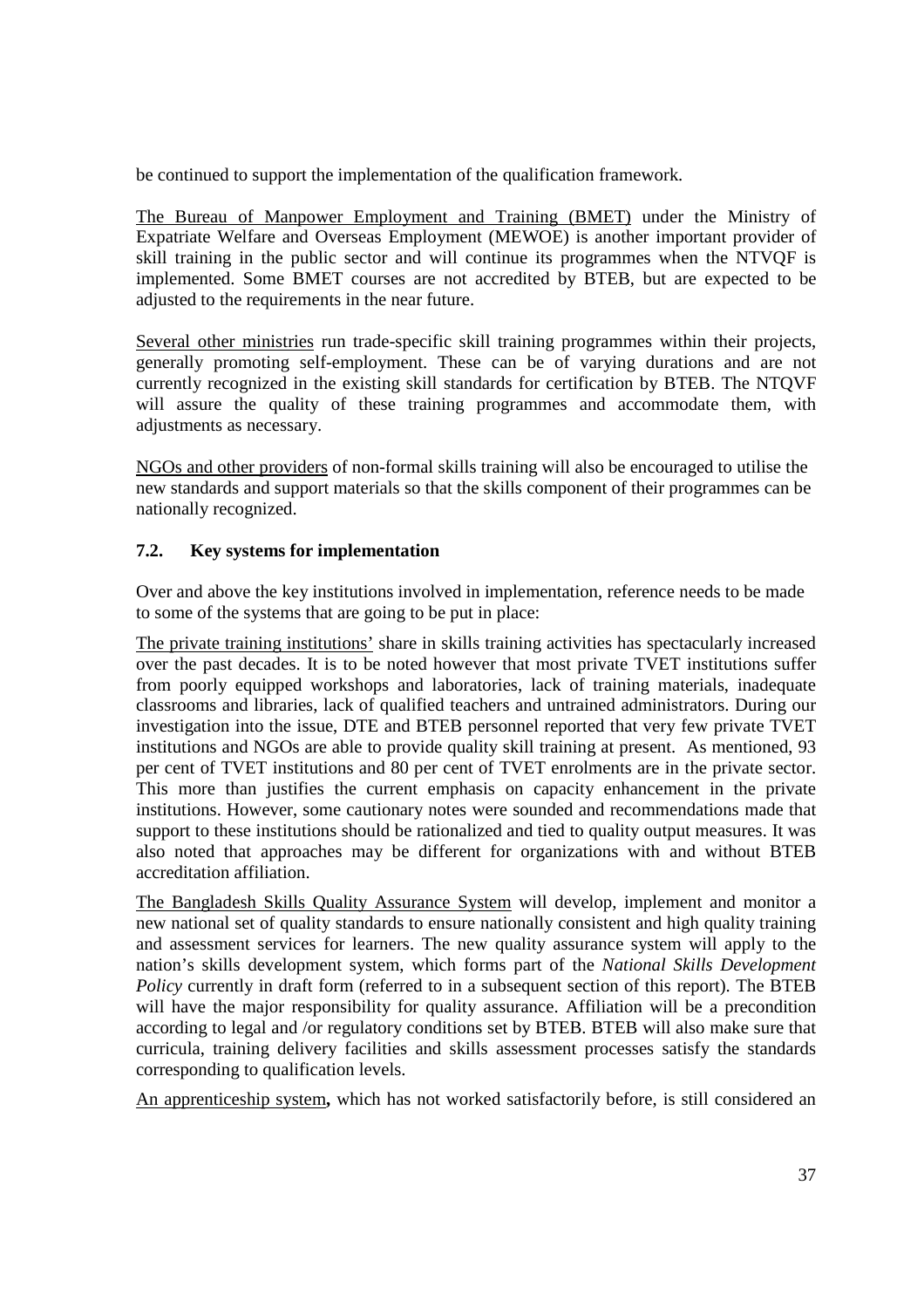important component of skills development.<sup>18</sup> The Bureau of Manpower, Employment and Training (BMET) under the Ministry of Labour will be responsible for implementing the system and apprentices will receive nationally recognized qualifications from the NTVQF. It is understood that promotional measures taken through the Ministry of Labour (MOLE) and BMET:

…the apprenticeship system will be strengthened and expanded so that more employers, master craftsmen and learners, from both the formal and informal economies, can participate in the new system.. …. Apprentices will receive nationally recognised qualifications under the NTVQF, and although incentives may initially be limited to those occupations identified as a priority by industry, the government will explore the potential of making apprenticeships available at all levels of the NTVQF in all industry sectors and will explore links between apprenticeships and the new system of national system of national service for the youth of Bangladesh.<sup>1</sup>

#### **7.3. Governance**

 $\overline{a}$ 

The National Skill Development Council (NSDC), as the highest and apex body, will oversee and monitor all activities related to the development and implementation of the NTVQF including policy formulation, approval of legislation and coordination of public and private institutions. The composition of NSDC is widely representative which will increase its effectiveness regarding the development of a new TVET system.

It has to be recognized that the current TVET system has developed tremendous complexity. The big governance challenges comprise inter-agency coordination and coherent regulatory measures, effective institutionalization of partnerships, implementing the NTVQ system through the training delivery structure on the basis of competence-based training and quality assurance, and establishing decentralized management for the organization of training activities at district and upazilla levels. Another dimension of complexity in governance comes from possible political interference that may slow down the process.

The NSDC is expected to ensure necessary coordination amongst ministries and between the government and other actors and to facilitate all other institutions in their roles. The latter function may require new regulations (and these will need to be framed with due respect to the autonomy of BTEB), for example, requiring industries to support skills development training processes and/or incentivizing trainees to participate. The NSDC and its Executive Committee is expected to have its own secretariat, staffing and government budget allocation; and will seek cooperation from any organization, as necessary, to carry out its functions.

Decentralized planning and management of skills development activities are to be undertaken by regional units of the Bangladesh Technical Education Board (BTEB) and the Directorate of Technical Education (DTE). These are in the process of being established. The NSDC is also expected to establish district-level skills development committees, where all ministries involved in skills development can meet on a regular basis to deal with planning and

<sup>&</sup>lt;sup>18</sup> The reasons stated are: lack of industry interest and indifference of the authority to the enforcement of the relevant law of 1962.

<sup>19</sup> ILO, 2009, p. 29. *Bangladesh Skills Development Policy* (*Final Draft*). (Dhaka, ILO).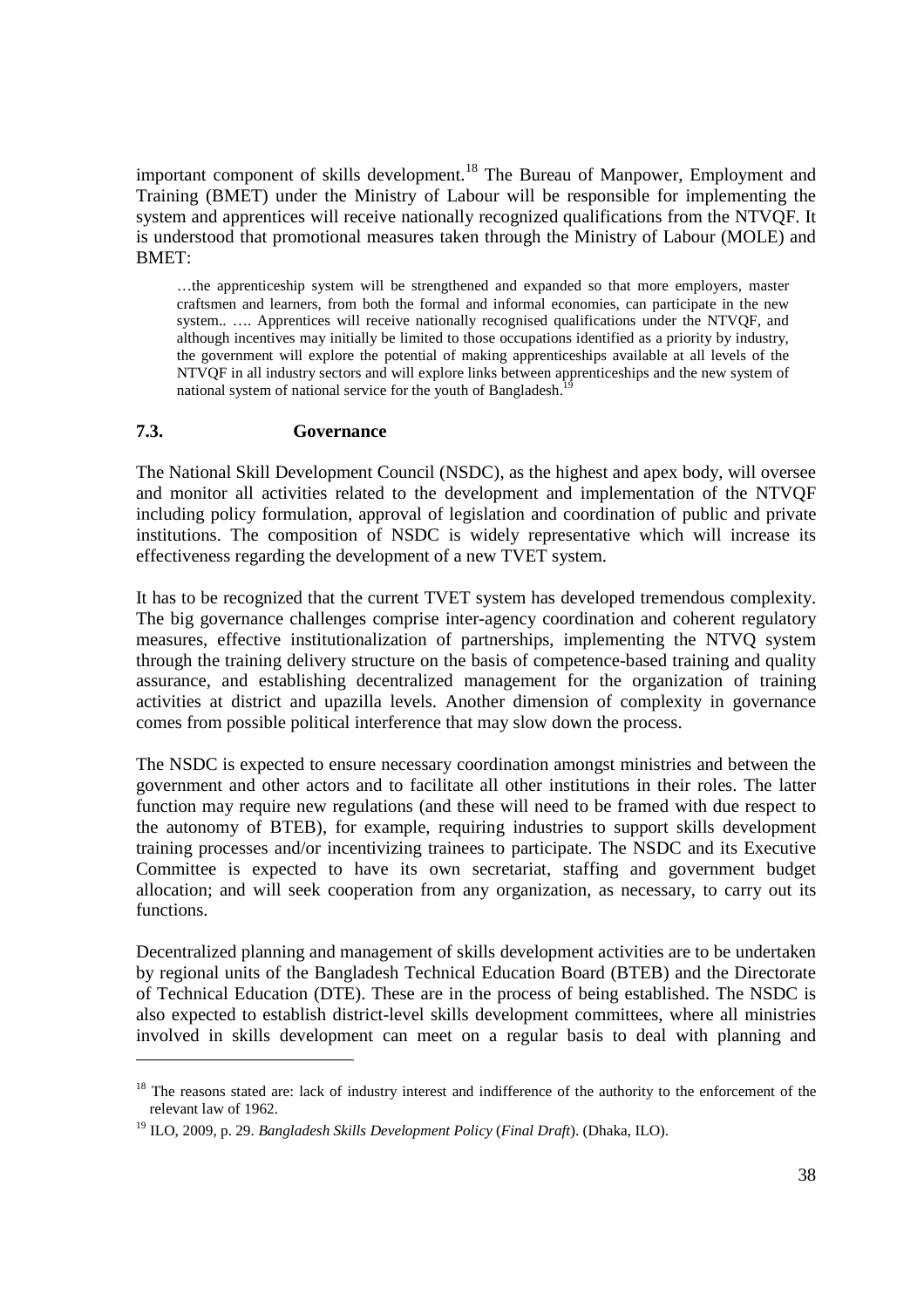resourcing the development and improvement of programmes in line with local needs.

In order to be able to efficiently perform its enhanced role with respect to the NTVQF, BTEB (currently operating under the Ministry of Education) will be empowered to implement its full legislative terms of reference. Its staffing levels will be increased and its procedures enhanced to enable it to manage technical functions such as curriculum development, inspection and assessment of skills. BTEB will also be strengthened to ensure it can provide rigorous quality assurance through the accreditation of courses and the registration of training providers. This should help to enhance the status of training. It will work in cooperation with the Ministry of Labour and Employment, the Ministry of Industries and the Ministry of Expatriate Welfare and Overseas Employment, and other line ministries, to develop and review skill standards and curricula. BTEB will coordinate its activities with NSDC and be responsible for maintaining the standards set out in the NTVQF and ensuring that all ministries fulfil the requirements of skill standards within the framework of qualifications. The capacity strengthening of BTEB means that it has all the needed facilities and enjoys full autonomy, a situation which does not pertain in present practice.

#### **7.4. National policy as an instrument of governance**

One of the problems regarding the acceptance and implementation of the NSS (as a qualification framework) was the absence of a national policy to support it. The present TVET Reform project with a timeline of five years has one component which is dedicated to the development of policy. Entitled, "TVET Policies, Systems and Legislation", it covers:

- TVET policy and implementation mechanisms.
- Legal and regulatory environment.
- Structure and coordination of TVET system.
- Management, governance, flexibility, effectiveness and efficiency of TVET institutions.
- Monitoring of resources and outputs and accountability in TVET.

In addition, the TVET Reform Project has technical consultancy support to formulate a national policy by taking inputs from relevant agencies and groups of people from within the government and outside. The first phase of consultation and review of the draft policy by the National Policy Consultative Group was completed on 16 September 2009. All of the above signifies the importance attached to policy reform. Therefore, the NTVQF will be implemented within a national policy framework, specifying clearly the role and nature of engagement of each actor.

The previous apex body, the National Council for Skills Development and Training (NCSDT), responsible for developing policy and coordinating skills development activities, was virtually non-functional. One explanation for this is that the Council was chaired by the Minister of Labour and Manpower but comprised other ministers as members. This ministry did not have sufficient authority over other ministries to the effective in a coordinating role. The Council reconstituted in 2008 as the National Skills Development Council (NSDC)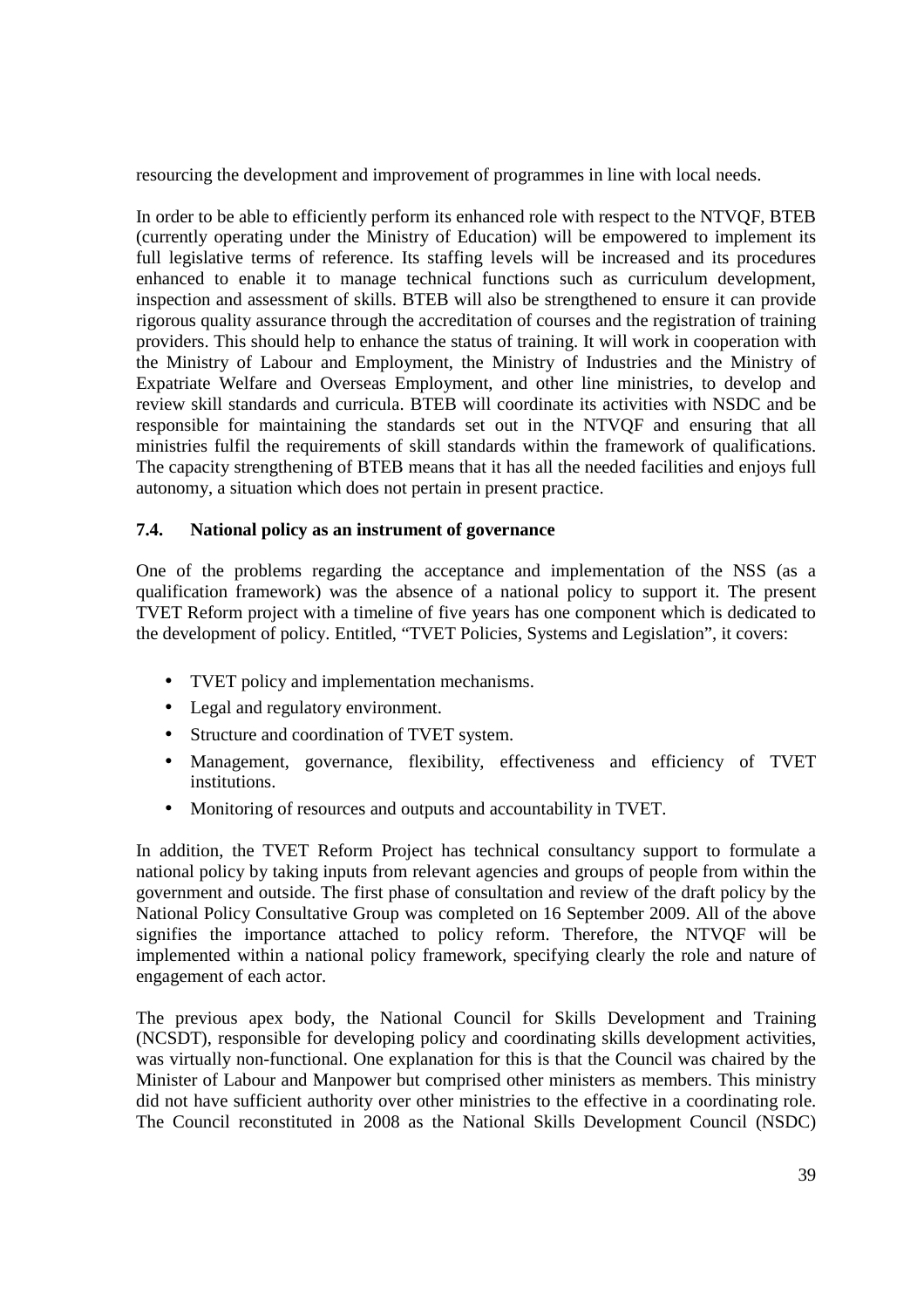headed by the Prime Minister and is now a high-profile inter-ministerial body with representation from private sector employers, public-private partnership entities, NGOs and private training institutions, civil society, schools and universities (total members: 36).

Given the fragmented institutional structure of TVET in the country (the private sector and NGOs disjointed from the public skills-training system) the toughest challenge for the Council is to work out an umbrella policy. It must be noted that skills development is a central theme subsuming formal education, non-formal education, industry development, enterprise development, and community development. Policy must take account of the diversity in these policy fields but also be cohesive enough to ensure consistency and complementarities across them. With continuing change in skill requirements in the world of work today, the uniting policy is to encourage skills development as a lifelong learning process.

A National Skills Development Policy (NSDP) Consultative Group was formed with representatives from the key stakeholder groups (e.g. government institutions, private industry/employers' associations, NGOs and civil society) in order to maximise participation in policy formulation. Six working committees were formed to draft policy statements following an outline prepared by the project consultants and endorsed by the Policy Consultative Group (PCG). The committees could co-opt additional members if they wished to.

The draft policy was discussed in PCG meetings on 2, 9 and 16 September 2009. Attendance at these meetings revealed a range of responses to the process of preparing the draft. The following findings emerged:

- The participation of sector committees (key stakeholders) were symbolic, as they requested the ILO staff (consultants) to draft policy statements on their behalf; thus the key role player was the ILO.
- Some members see the Policy Consultative Group (PCG) as overrepresented by government agencies; industry representatives are the second major group and other groups have nominal representation.
- The informal sector is not represented at all in the PCG.
- It was noticeable that only a few members actively participated in the consultation meetings; the majority remained passive.
- With a low level of participation from interest groups outside of the government, a key concern is whether a decentralized system is viable.
- Although skills development activities are to be industry-led, the important industry sectors are not represented in the PCG, nor are industry sectors likely to play a very effective role through the NSDC Executive Committee.

The draft national policy paper appears to be an inclusive statement covering the relevant issues. It seeks to: "Establish a clear vision and reform agenda for skills development having improved quality and relevance of skills duly indicated by qualification levels." As a guide to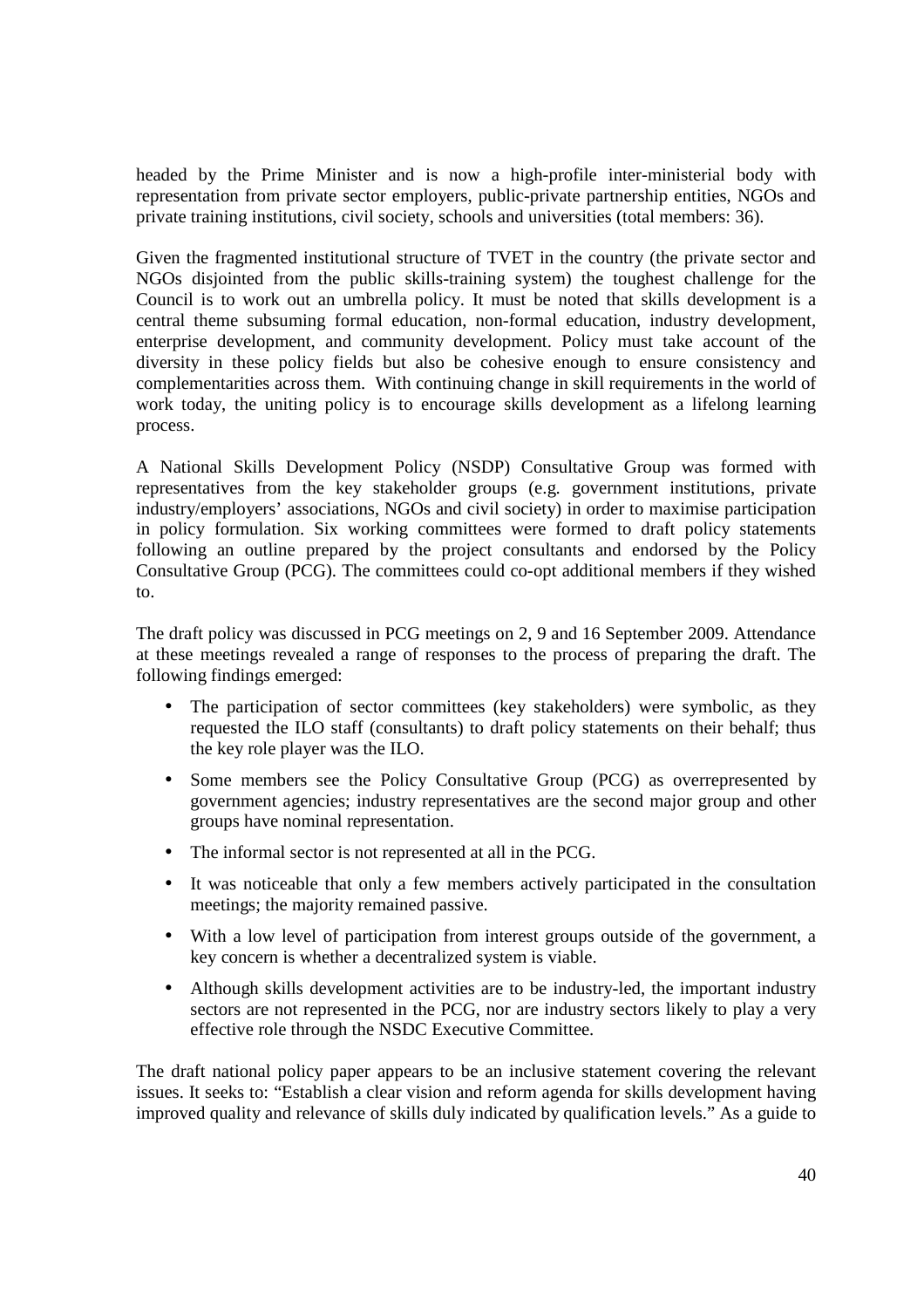skill development strategies and implementation activities, the policy will support coordinated actions across all parties. The policy emphasizes strengthening the workforce by linking skills development to other economic, employment and social policies. It supports lifelong learning to promote the employability of the workforce in line with changes in the economy and market needs and also stresses the need to create decent jobs. The central theme is strengthening the relations between government, industry and civil society by developing a broader span of skills beyond the traditional conception of technical and vocational education and training, to include:

- the full scope of pre-employment and livelihood skills training, including TVET and apprenticeships;
- education and training for employed workers, including workplace training; and
- employment-oriented and job-related short courses, for both domestic and international markets.

The role of the NSDC is critical in making the policy and the NTVQF work as intended. Headed by the Prime Minister, the NSDC with its functional Executive Committee is expected to "implement a new vision for skills development in Bangladesh".

#### **7.5. National Skills Development Policy and National Education Policy, 2009**

By stating that "skills development stands at the interesetion of a number of policy fields including education, non-formal education, labour, employment and industry development" the skills development policy suggests a necessary link with education policy. In fact, the new (drfat) education policy includes the pathways as proposed in the NTVQF. The skills development policy and the education policy complement each other. That the education policy has given significant weight to TVET is evident in the following:

- In the latter years of primary education (grades 6-8), which is a part of compulsory education, all students (children aged 12-13 years) will receive pre-vocational education.
- Following grade 8, a short course of 6 months duration will entitle the students to qualification at level 1 of the national skills standards of the new qualification framework.
- After grade 9, there is scope to complete secondary school in four years through technical-vocational education and acquire skills standards 2, 3 and 4 of the NTVQF.
- On completion of grade 10, students with national skills level 4 can have their credit transferred in order to pursue higher level technical education through polytechnic institutes and thereafter further education for professional degrees in engineering, textiles, agriculture etc.

According to the education policy statement, students' competencies at each level of TVET will be taken into account. The experience of the present SSC and HSC (voc.) suggests that unless school facilities are developed for competence-based TVET training, the skills standards (NTVQF levels 1-4) will be actually be achieved (industry attachment is not likely for secondary school students). As such, education policy appears to have provided for an integration of skills qualifications with educational levels. This may enhance the popularity of technical-vocational education i.e. lead to greater social acceptance of TVET and in turn to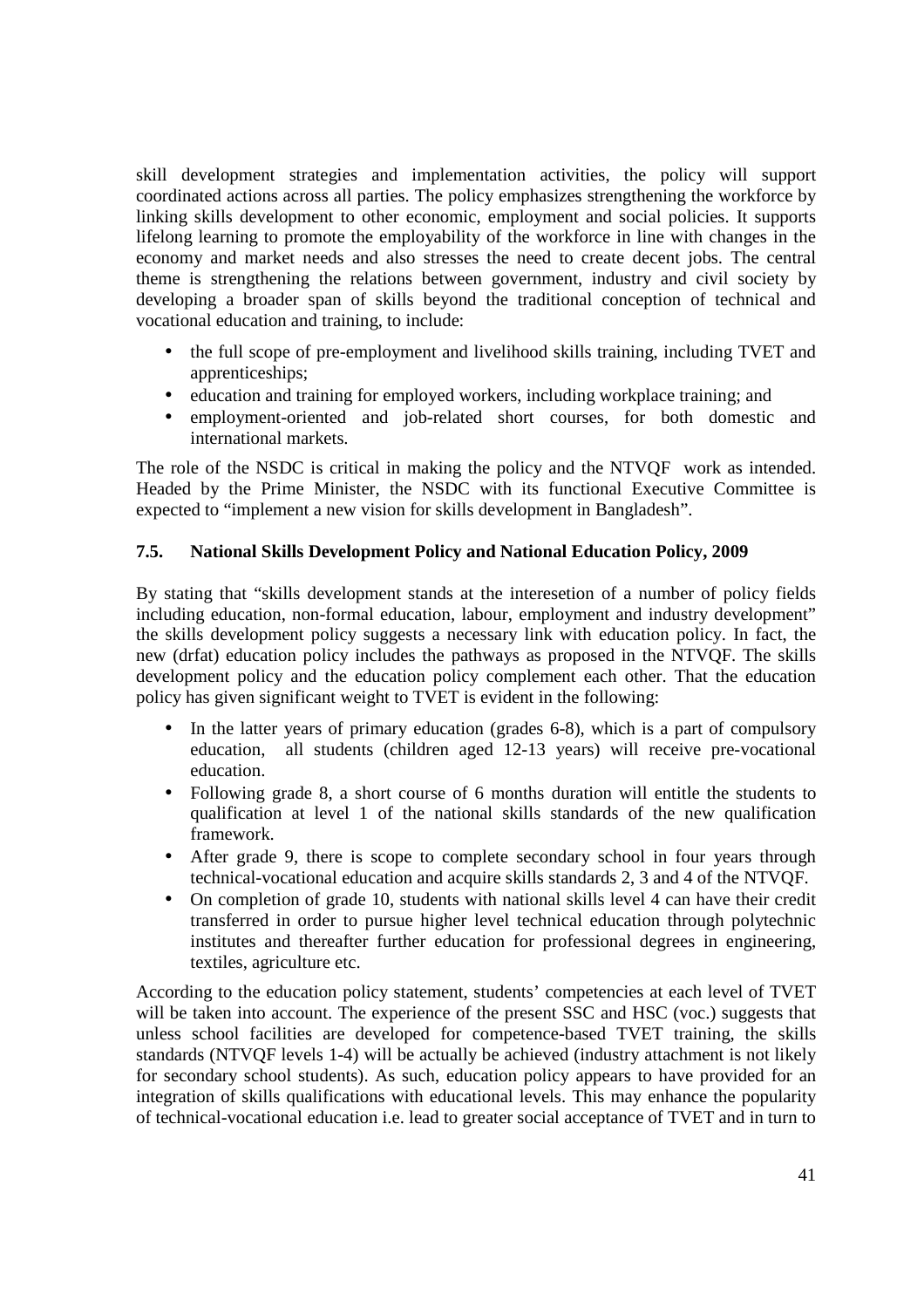increased demand for skills training. This may encourage the participation of industries in supporting the development of skills through the school system.

The implementation of the National Skills Development Policy (NSDP) seems to derive strength from the assertion that the government will assume primary responsibility for education and pre-employment training and for training the unemployed; encourage social partners to engage in further training and employers to provide opportunities for work experience. It is also stated that "the government will move to implement the National Skills Development Policy with all haste, through a well resourced and clearly stated strategy" which includes adoption of the NTVQF as a necessary part of it.

With regard to stakeholder participation in policy formulation, this investigation has revealed that policy working groups were formed with representation from different stakeholder groups. Moreover, the Industry Skills Committees (ISC)/ Sector Working Committees (SWC) were represented on the National Skills Development Policy Consultative Group.<sup>20</sup> These institutions working for policy formulation, skills identification by occupation, curriculum development and implementation, are working with enthusiasm at the present time. The TVET Reform Project is providing technical and financial support. Some high ranking officials who were interviewed opined, however, that in most cases the participation of industry representatives – considered as the most important stakeholder in the process – remains problematic (as it was in the past). Special mobilizations efforts drew them into the EC-ILO project, but this may be more difficult when special project support is withdrawn.

## **7.6. Donor-supported projects that facilitate the NTVQF**

 $\overline{a}$ 

Two ongoing and complementary projects, the TVET Reform Project and the Skills Development Project (SDP) supported by the EC-ILO and the ADB respectively, will facilitate the implementation of the NTVQF. They have components addressing: the problems in governance structure and decision making; coordination mechanisms: awareness and knowledge-building among partner organisations to increase participation, and institutional capacity building (referred to above).

For example, component 3 of the TVET Reform Project "Strengthened TVET Institutions through Improved Knowledge and Skills of Managers and Teachers" is intended to upgrade or develop systems of TVET management, fortify teacher training for teacher qualifications and build the capacity of managers and teachers to deliver flexible and demand-driven training programmes. A fellowship programme NTVQF for training managers, industry managers and those concerned with governance and operations has been implemented to raise awareness of the framework as a whole.

Component 2 of the SDP is "Improved Capacity for Quality and Efficiency of TVET Delivery". This is to be achieved by (i) providing in-service training to TVET teachers; (ii) improving institutional capacity at regional Directorate of Technical Education (DTE)

 $^{20}$ ISC is the term used in the ILO TVET Reform Project whereas SWC is used in the ADB supported SDP Project. They are functionally the same.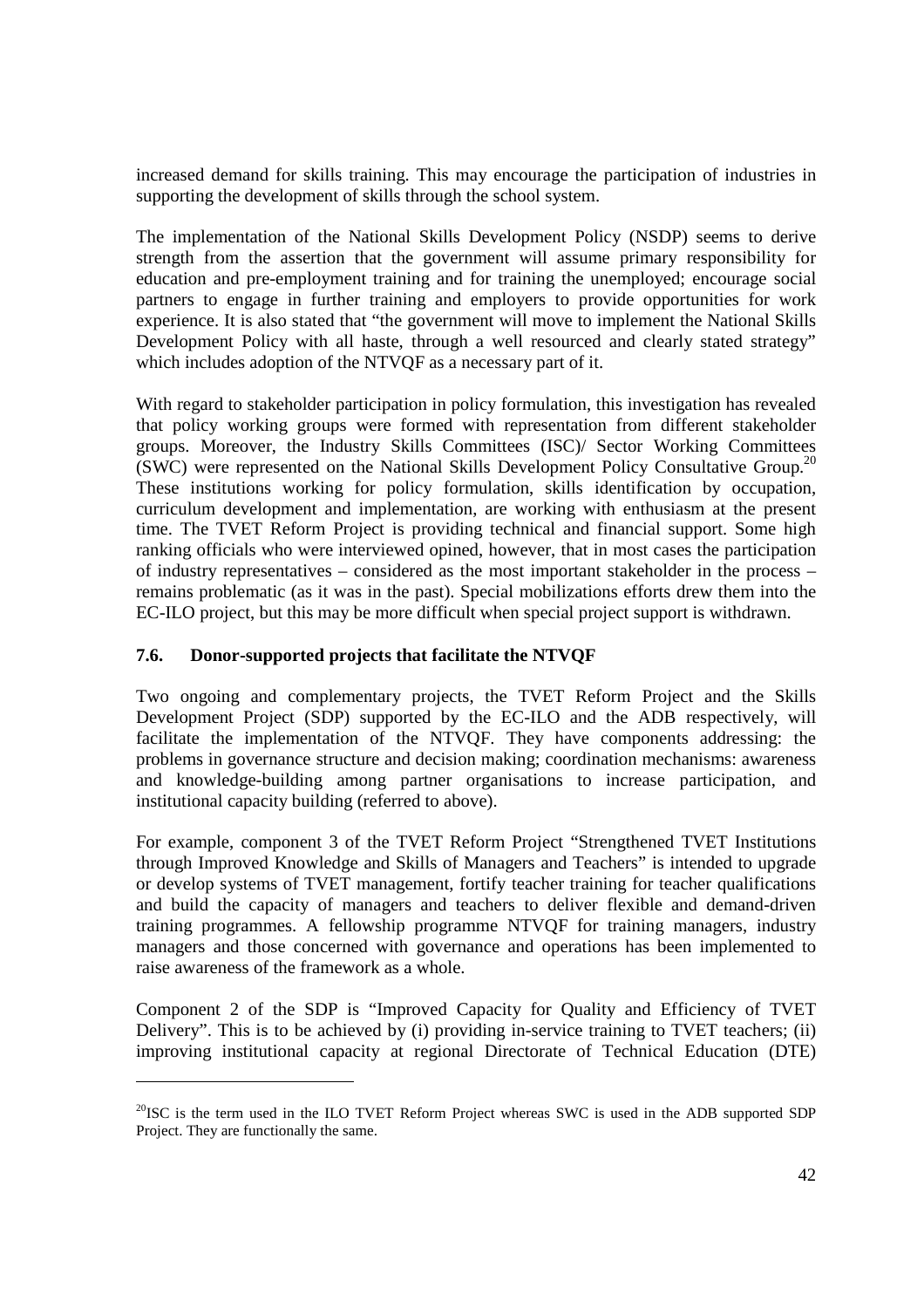offices; (iii) revitalizing two existing TVET teacher-training institutions; (iv) strengthening the capacity for short competence-based programmes in selected public and private training institutions; and (v) strengthening of the capacity of the DTE for planning, research, and social marketing. The project will pilot item (iv) in private TVET institutions and will enter into training partnerships with industry associations in the Sector Working Committees (SWC).

#### **7.7. How the implementation of the NTVQF is supported and how implementation may support broader policy goals**

The NTVQF aspires to support increased productivity and poverty reduction. The National Skills Development Policy is a major plank in its implementation. The experience of implementation will most probably also identify areas where modification of policy is necessary particularly with regard to role players, provision of quality-assured skills training and financing arrangements. The TVET reform process can be a regular periodical exercise based on the experience of NTVQF implementation along with experiences in other fields that have a bearing on the TVET system.

The Bangladesh Technical Education Board (BTEB) has major responsibilities in implementing the NTVQF and will have to work closely with other institutions such as the Directorate of Technical Education (DTE), the Bureau of Manpower Employment and Training (BMET) and the Industry Skills Committees (ISC). To do this effectively requires reform of its governance structures and technical committees (to broaden representation); adequate staffing, and closer relations with industries for curriculum development and assessment. Strengthening of capacity of BTEB will exert a major influence of the activities of the TVET Reform Project and the Skills Development Project.

In the same way, the Directorate of Technical Education (DTE) also needs to strengthen its management capacity with regards to skills training and teacher development, for example as well as preparing itself to work throughout the country. Similar arrangements will be necessary for NGOs and private training providers in order to deliver quality training. Technical and financial support in these regards is planned within the TVET Reform Project and the SDP. Further support is likely to come through the forthcoming World Bank project.

Periodic review of the NTVQF will be a necessary part of overall implementation in order to continually adjust it to the realities dealing with in-demand skills in demand and ensuring adequate skills provisions for trainees to achieve unit competencies and qualification levels. Reviews will be conducted by the BTEB under the direction of the NSDC. These will provide information and insights into the ongoing formulation and reformulation of strategies in line with targets yet also responsive to contextual changes.

## **8. Financing**

The design phase of the NTVQF has been financed by the European Commission as the TVET Reform Project. This included conducting preliminary studies, funding study trips and organizing extensive consultancies. Skills identification processes through Industry Skills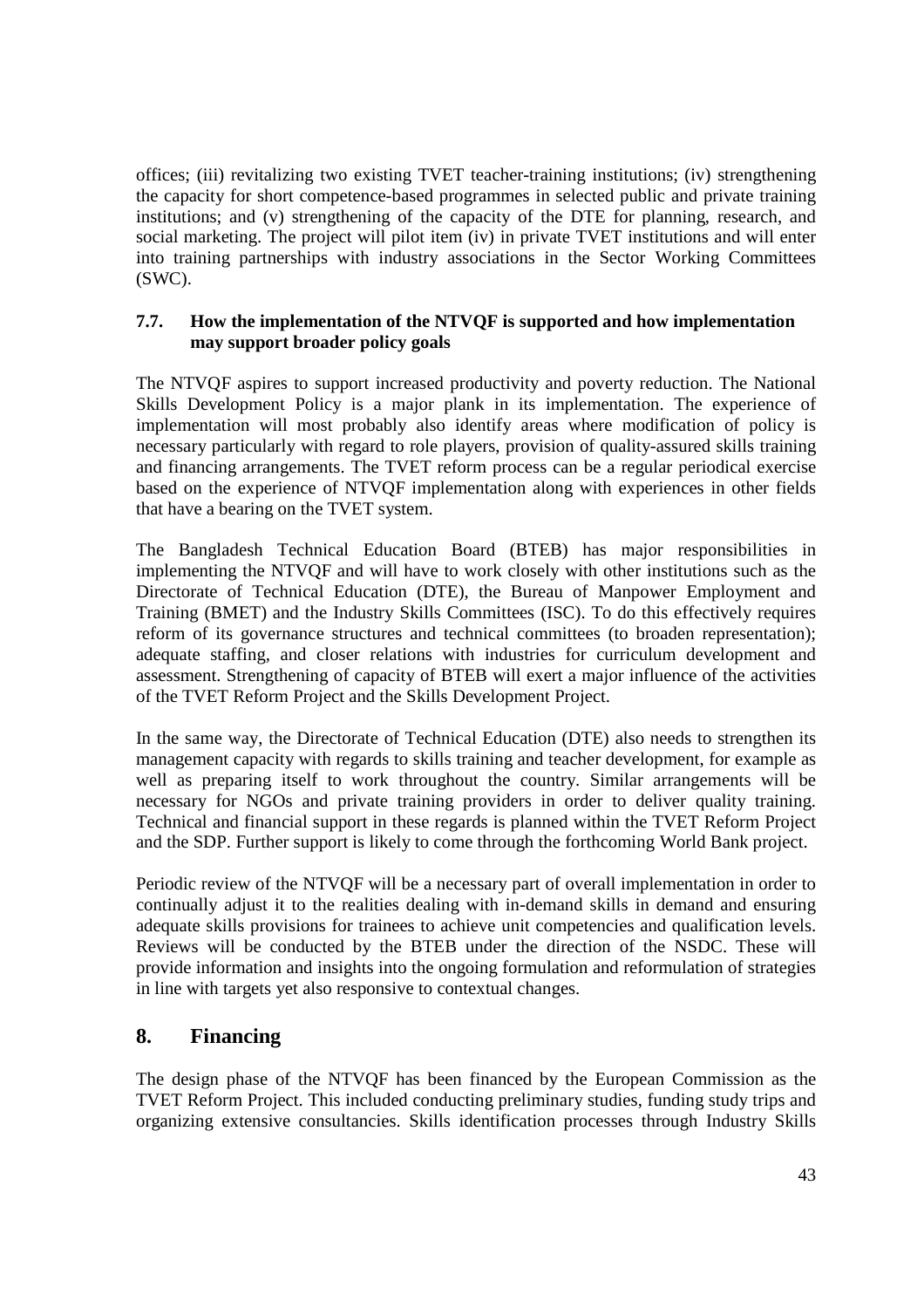Committees (ISC) and curriculum development ongoing within the same financing agreement. This is limited to four selected priority sectors, as stated earlier.

The same process focusing on four more sectors is to be taken care of by the Skills Development Project (SDP) financed by an ADB loan and a Swiss Development Cooperation (SDC) grant. Many more sectors will have to be covered over time. Financing is going to be a continuing issue in order to carry forward the TVET reform initiative including the implementation of the NTVQF and expanding the scale of the operation. The Poverty Reduction Strategies Programme's commitment to increase the rate of TVET enrolment to 20 per cent of secondary students by 2020 from the present 3 per cent represents a big escalation of financial involvement.

The direct beneficiaries of the TVET and NTVQF are going to be individuals, enterprises and the national economy. It is only to be expected that government, public and private enterprises and individuals share the cost. This study suggests that the picture is unclear in terms of the role of enterprises. There does not appear to be any spontaneous willingness among enterprises to support the skills training process through the development of training institutions or to support individual trainees for training related to apprenticeship. Observations have been made that the government should support the system. Indeed, private training institutions and NGOs expect government support to improve their capacity to offer quality competence-based training and to comply with the regulations of BTEB as well as meeting industry expectations. Conversely, in most cases industries are not offering attachment and placement opportunities to support quality training.

The financing of private secondary schools and training institutions to run the SSC (voc.) is likely to become complicated. At the moment there is special financial grant support to institutions and a system of Monthly Payment Orders (MPO) to individual teachers and employees. In future, financial support from the government is likely to be performancebased which although predicated on rational decisions, is likely to succumb to pressure groups. In other words, once an institution is registered under the MPO system, it is difficult to stop the support or to withhold registration. Moreover, the provision of stipends to students, especially the poor and the disadvantaged will have to be continued and indeed expanded with the adoption of the NTVQF and the promotion of TVET.

A large financial commitment from the government in particular over the years to come will only be secured with a remarkable growth in the national economy and in the social patronage of TVET. Doubts exist among some people in organisations engaged in TVET activities about the practicability of the large volume and complex design of the work that lies ahead. This is particularly noted amongst those in very responsible positions who have borne the pains of disappointment in the course of previous efforts to improve the TVET system, especially when it comes to working in bureaucracy that is dominated by nontechnical people at the highest decision-making levels. Others expressing doubt are those who are familiar with the nature of externally supported projects operating under strict conditions who have witness the lack of continuity of activities after the pilot phase. Scepticism also exists amongst those who have not had very positive experiences of partnerships with industry. At the moment, the forthcoming World Bank project is seen as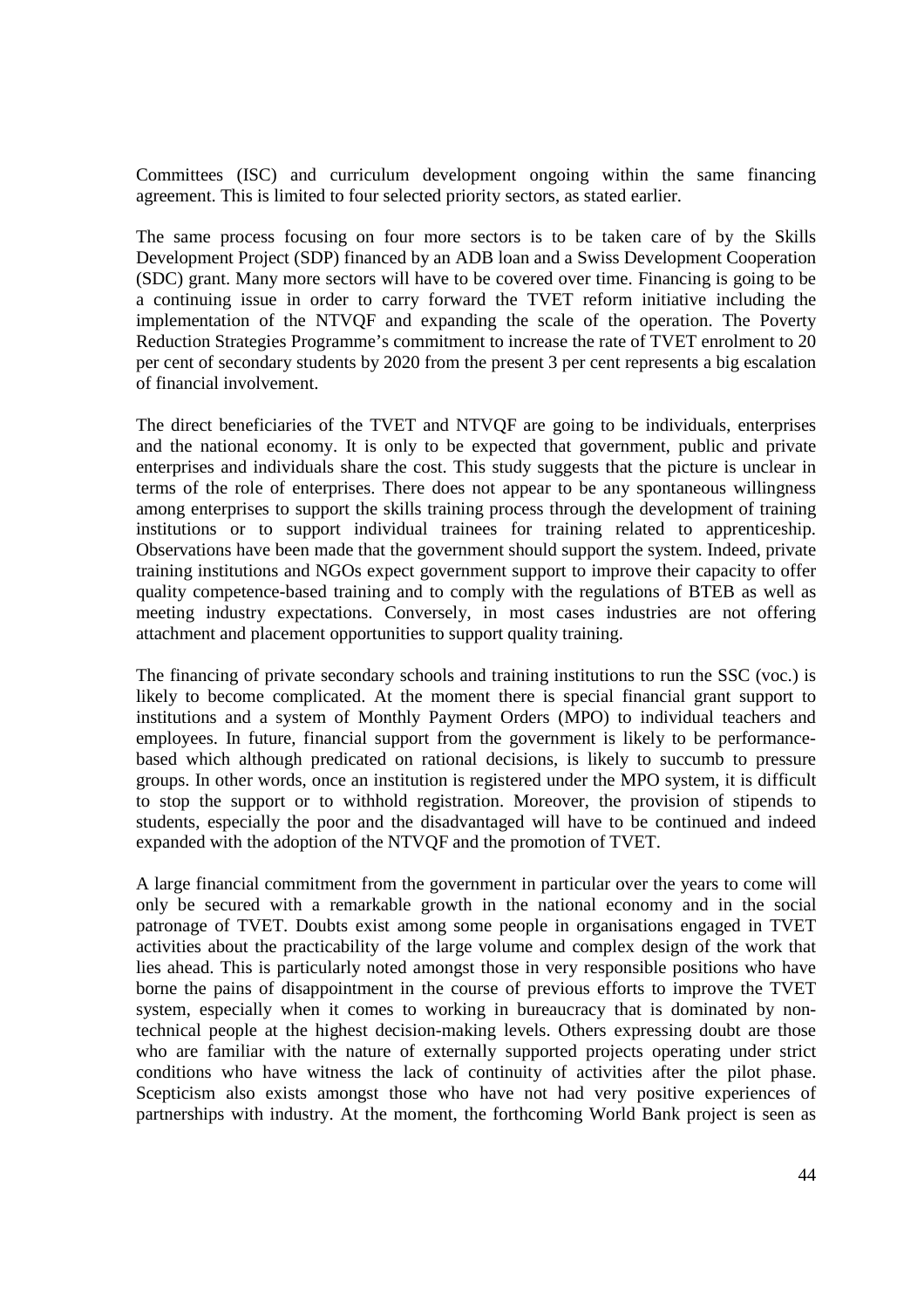carrying forward the momentum of the current two projects, in the short- to medium-term at least.

Some senior officials connected with the TVET system, especially with its finances, argue that the BTEB operates with financial strength through its own resource generating mechanisms. The argument goes that limitations on its capacity (infrastructure, manpower engagements etc.) are imposed by the bureaucratic influence of the Ministry of Education. In its future expanded role in relation to the NTVQF, and if it takes full advantage of the autonomy available to it within the current projects, BTEB should be able to become selffinancing.

The possibility of diversifying sources of funding was part of the National Skills Development Policy statement, which was discussed with all stakeholder groups. A number of scenarios were conceptualized:

- Encouraging industry participation in training through public-private partnerships.
- Capacity building of training institutions to increase their financial management with a view to managing their own budgets in future.
- Government contribution of one per cent of the remittances from the expatriate workers.
- Increased budgetary allocation from the national purse.

Some industry employers have suggested that the training cost for those who are already in a job may be recouped from employees' salaries as exists in Malaysia. However, that requires a well-organized sector which is, except in a few cases, completely absent in Bangladesh.

## **9. Impact, sustainability and challenges**

#### **9.1. Impact**

The foregoing discussions indicate that the Bangladesh NTVQF (within the government's TVET reform initiative) is at a formative stage. Design is ongoing and will be followed by pilot testing before implementation at the national level. Therefore post-implementation impact of the NTVQF is not possible at present. The impact of the process of development is described in the paragraphs that follow.

The process of developing the NTVQF has created a multiplicity of dynamics around the TVET system, which are generally positive. The impacts are of two kinds: one, a change in knowledge, attitude and sense of commitment amongst different stakeholder groups; and secondly, the establishment of some important institutions to carry through development through to implementation.

In the context of a lack of adequate understanding of the role of a qualifications framework, and even indifference to it among most of the stakeholders, the process has created opportunities for building awareness and eliminating indifference which will gradually pick up a stronger momentum. In that way sensitivity to the need for the NTVQF has been established. The exposure of senior personnel from policy-making, planning, training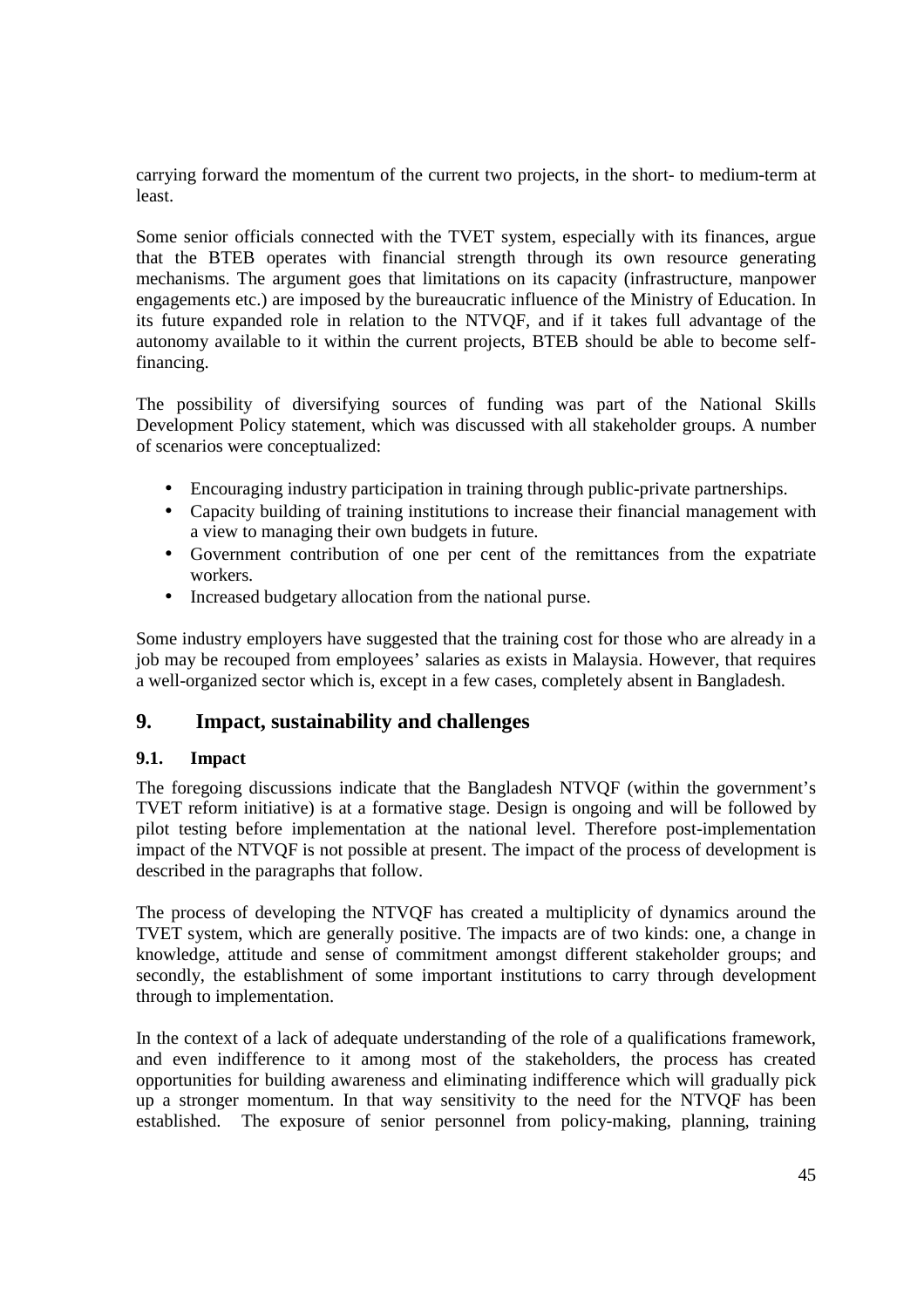management, industry management and associations, project management, qualifications regulation etc. to information and insights into the application of the NVQ systems in Malaysia and Australia has greatly informed the Bangladeshi process. Some of these people have been mindful of difficulties that the country might face in the initial stages of implementation.

A qualitative change is apparent amongst industry sectors and their representative forums, in the sense that they are demonstrating interest in the NTVQF. Their recognition within the process has engendered a willingness to contribute to the development of NTVQF and to its utilisation.

Preparatory activities have already developed new skills amongst participants in the process, as far as identifying units of competencies by occupation and skills levels are concerned. The authorities of the different institutions with responsibility for making the NTVQF work are now far more knowledgeable about what is involved. Skill training institutions as well as bodies with management and regulatory roles have been able to evaluate their existing capacity and identify areas for capacity enhancement.

Preliminary activities have already generated a large array of useful data and documents through primary studies, consultations, and workshops etc. These are expected to be of use in follow-up activities and also in the monitoring and evaluation of the NTVQF. Activities have also succeeded in bringing varied but relevant institutions together in a coordinated way to develop a nationally and internationally acceptable system of TVET. Governance issues have also been addressed and it is now clear what new structures and processes will be required in this regard.

The introduction of the NTVQF will of course impose new requirements on training providers, for instance, setting training standards that are consistent with qualifications in the national framework. Many institutions, particularly the small ones, have limits in terms of resource and technical capacity, and realize that they may have difficulty in complying with the requirements. This situation has created an expectation that special support will be forthcoming from government, donors or private sources.

## **9.2. Sustainability**

Institutional strength and commitment from key role players are important if the reforms are to be sustainable and to succeed in attracting students into the system, facilitating their job placement with recognized and respected qualifications. This study suggests that the climate is positive in these regards. The government, the most important role player, has committed to policies and budgetary increases to support the development of TVET. Similarly, the industry sector, another key player, and external donors such as the World Bank have demonstrating interest in ensuring that the TVET reforms and the NTVQF achieve their goals.

The BTEB is the key institution for ensuring that the qualifications framework is sustainable. It appears to be functioning as a close-knit organisation with technical and administrative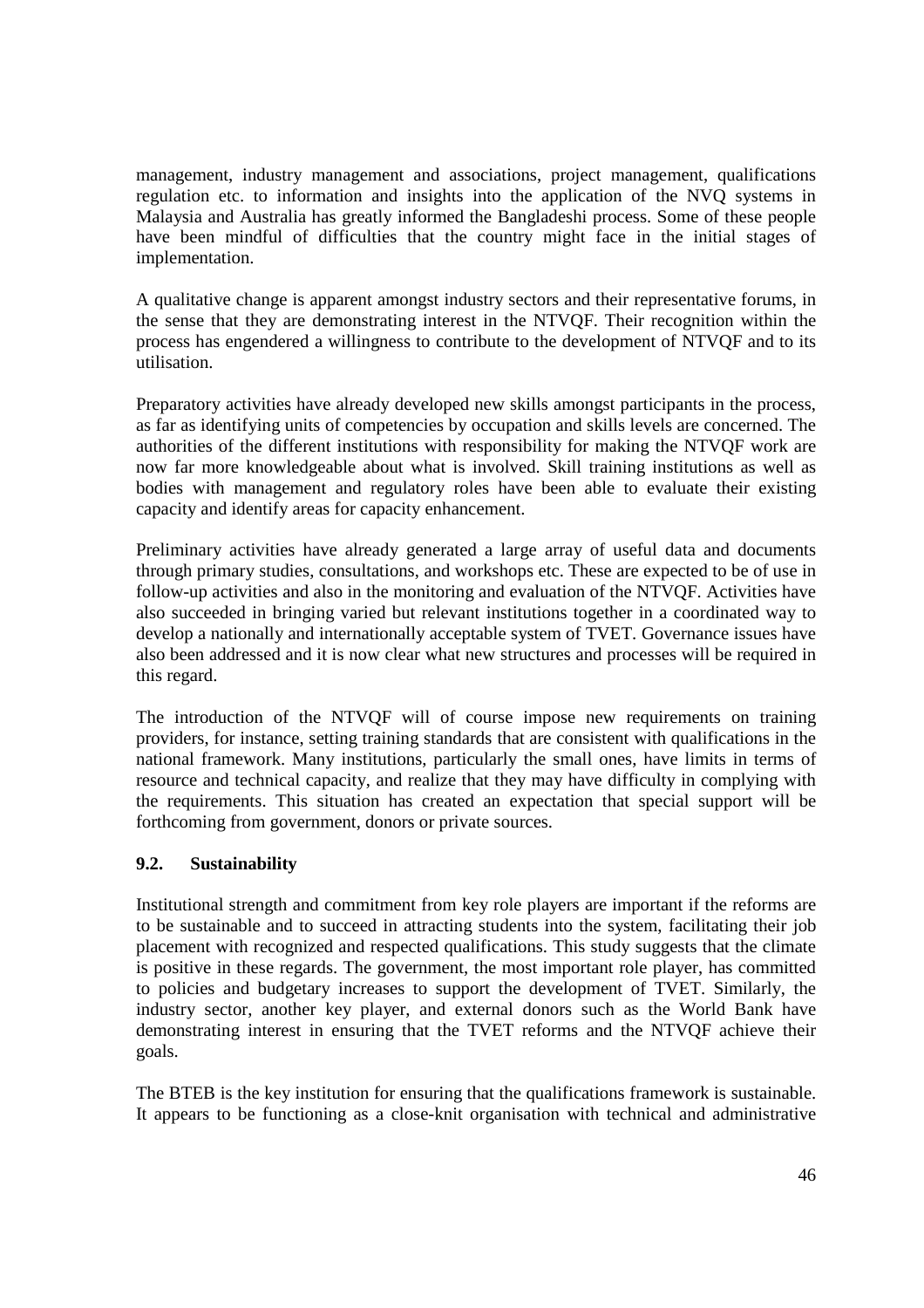facilities in place and financial autonomy. However, this study found that its activities are limited due to undue controls being exerted over its regular activities by the Ministry of Education. However, it seems as if this problem will be resolved and the independence of BTEB will be restored. An enormous volume of responsibility falls to BTEB but this will be eased by the decentralised structure that is planned. Moreover, there seems to be scope for BTEB to generate resources in future.

A final positive in terms of sustainability is that research and information-based activities, necessary to keep the system on track and up to date will be institutionalized.

#### **9.3. Challenges**

This study has analyzed the practical challenges of implementing the qualifications framework. A major complicating factor is the wide diversity of training providers, beneficiary groups, types of training, delivery modes, standards, qualifications and certification arrangements. In addition, a large proportion of the population are in receipt of on-the-job skills training through very varied informal channels. The requirement that different types of institution adjust to one coherent skills and qualification structure will necessitate high levels of coordination and control.

The identification of specific skills and units of competence at different levels (level descriptors) by occupation, as the basis for the determination of qualification levels, is a long and hierarchical process involving a number of groups (i.e. industry associations, Industry Skills Committees [ISC], technical subcommittees, the Curriculum Development Committee [CDC] and finally the Executive Committee of the National Skill Development Council [NSDC]). The EC-ILO project is managing this costly and time consuming task for a limited period of time. The overall process will be managed by the BTEB in the longer term and will be a very demanding process if all occupations and trades are to be covered. Thus the preparation of a complete set of skills standards, curricula and training materials and the continuous review of them will be a momentous task for the institutions involved. This is seen as a problem, especially because the exercise is not absolutely home-grown. Rather it is driven by external experts and donor support – a situation which always involves a degree of uncertainty in the economic and political context of a country like Bangladesh.

At present, only 13 selected occupations in four sectors are being worked on in terms of ascertaining units of competencies. This translates into 350 units for which training curriculum and training materials will be required. It is easy to see that the complete task across all important sectors and occupations will be an overwhelmingly large one in terms of the technical manpower and resource investment needed.

Given that implementation will be a big task, interviews with members of the Sectoral Working Committees (SWC)/Industry Skills Committees (ISC) gave the impression that the government and donors will need to take a very proactive role in implementation. However, once donor support is withdrawn, it is not clear how the programme will run nationwide.

This study has indicated that a successful qualifications framework will require changes in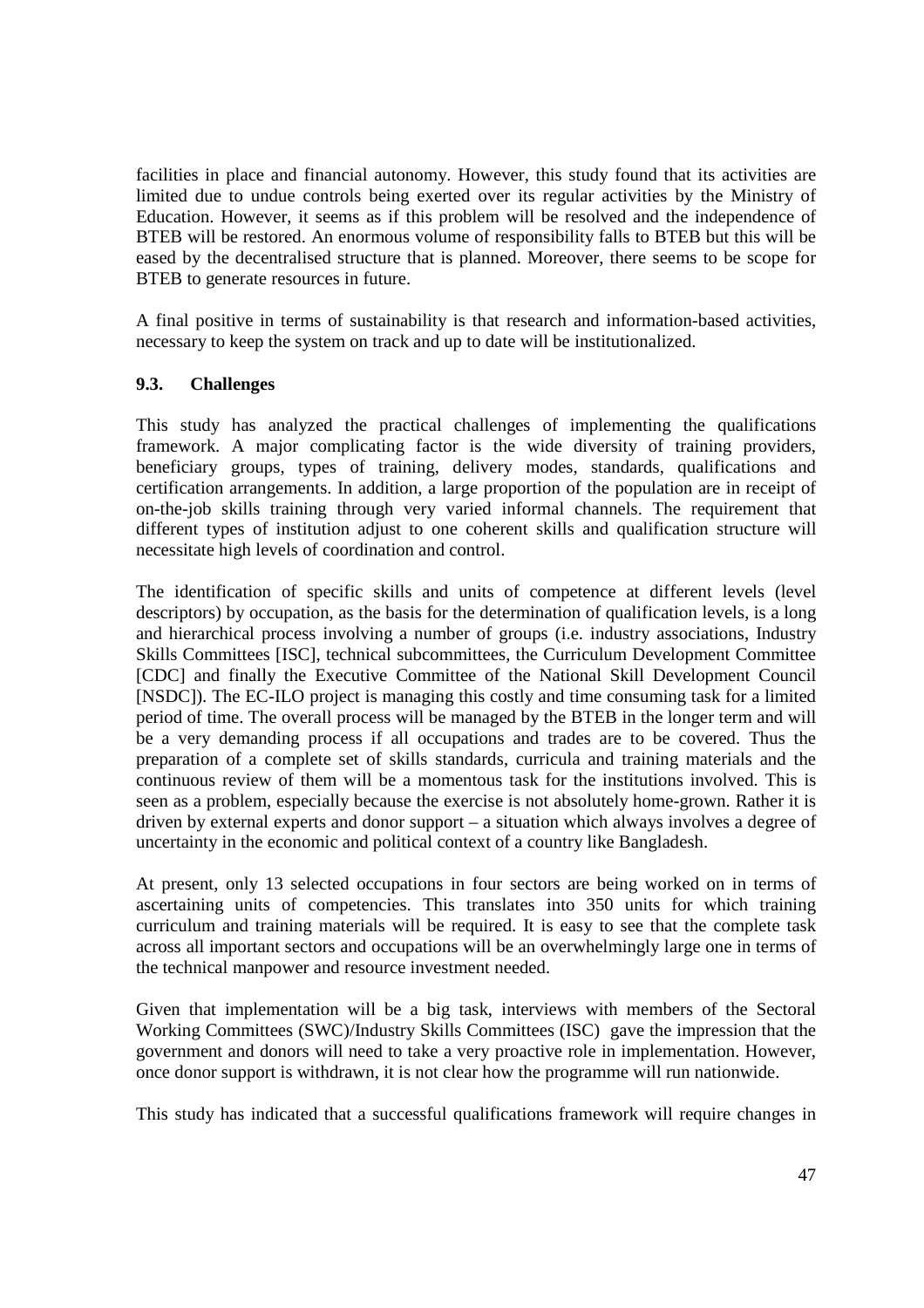policies and structural innovations at the highest levels of the implementation mechanism. The inclusion of disadvantaged learners appears to be a big challenge for the NTVQF. If workers who have been trained on-the-job are to upgrade their skills through training, then cooperation from their employers is essential. Very often employers are not keen to release employees for substantial periods of time. Employers also fear that employee turnover will be high with increases in certification.

This investigation revealed that, despite concerns, industry is positive about contributing to the new approach to workforce development, especially in the context of emerging market conditions. This means willingness of industries to engage in activities such as the training of workplace assessors. It was noted that support from externally funded project acts as a stimulus in this regard, at the present time. The general feeling was that this situation has a strong chance of continuing once BTEB assumes full responsibility, capacity and authority.

NGOs engaged in providing vocational training especially targeting the poor and disadvantaged argued that they found it difficult (with a few exceptions) to get funds from donors and to secure employment for their TVET graduates. The main reasons were their lack of: the infrastructure, workshop facilities, teaching and training materials, classrooms and libraries that are required to support high-quality skills training. A major constraint to effective TVET delivery is the lack of qualified teachers and very poor teacher development. In the light of these things, NGOs believe that they will find it difficult to comply with the NTVQF and therefore require substantial support from government and donors in reach the necessary standard.

Although major stakeholders have become involved in the NTVQF, it has transpired during this study that their involvement has been spurred on by the external projects rather than by an assessment of the value of the NTVQF in their particular fields. Indeed, some stakeholders do not seem to be fully aware of what the outcomes of NTVQF will be. This may limit the success of the NTVQF in future.

It is not clear at present how informal sector training providers will be brought into the NTVQF and what will be their role in the process. It appears that if the BTEB or any other organization organizes tests/examinations for skill assessment, trainees of these institutions may take part. However, the providers concerned may not be interested in upgrading their facilities so that trainees to achieve the standards set out in the NTVQF.

Quality-assured, competence-based training requires competent trainers, assessors and managers of institutions in large numbers. Development of such personnel is a big task, which cannot be accomplished overnight.

## **10 Conclusion**

In the face of a complex structure of education and technical-vocational training and variable access to TVET, the present NTVQF initiative represents a big step towards TVET reforms to meet national goals of poverty reduction and economic development. As a participatory process, the Bangladesh NTVQF is intended to support a nationally consistent and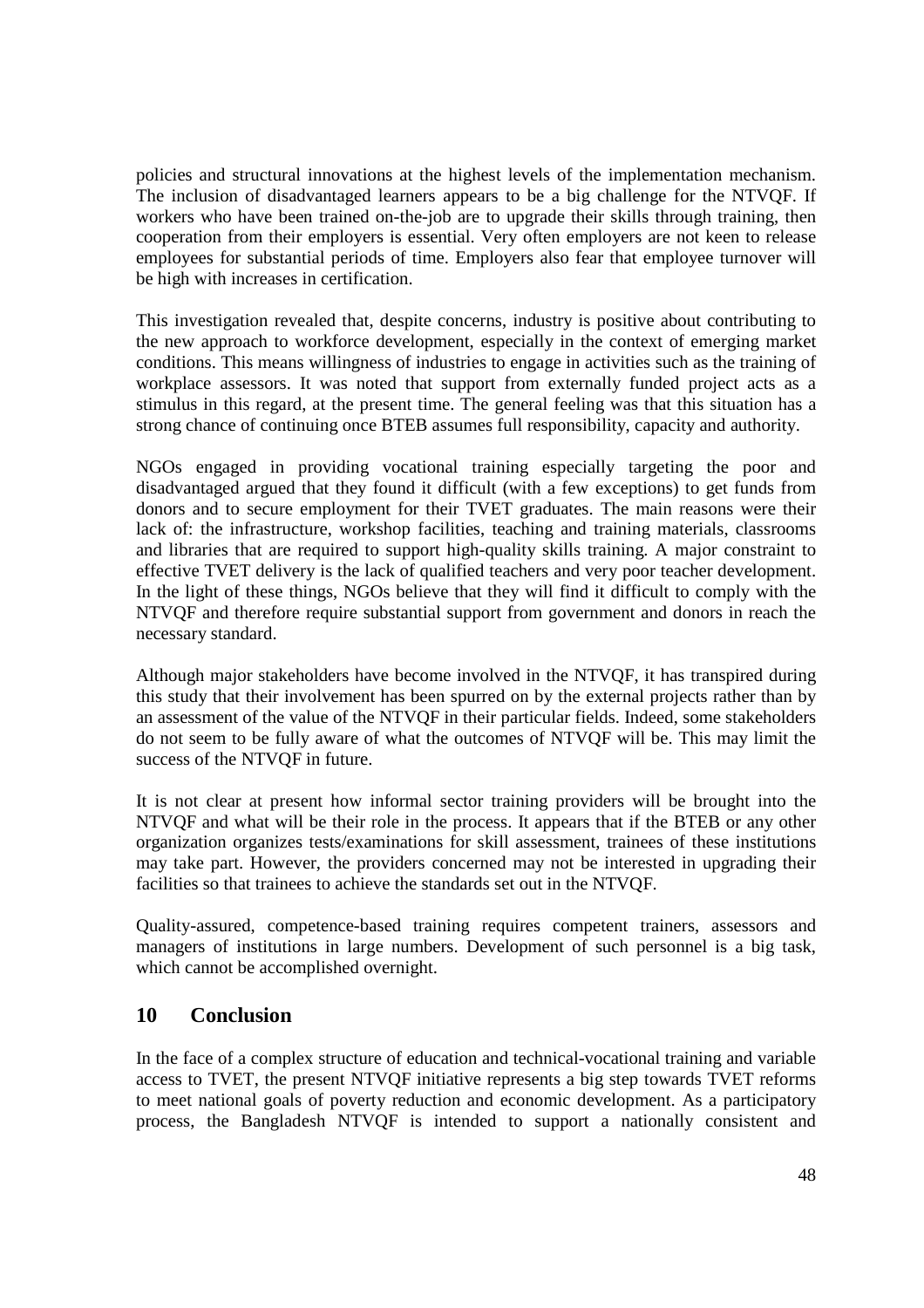transparent system for skills training and qualifications that is acceptable for both national and international employment.

As a tool to support the development of a competent workforce, the NTVQF process has generated enthusiasm amongst stakeholders. However, there is some scepticism about going to scale i.e. full implementation across all occupations, the extent of curriculum development required and the governance of the training and qualifications system across a diversity of institutions. As such, the sustained interest of the government, committed participation of industry and continuation of donor support beyond the pilot phase will be the key to the success of the whole endeavour.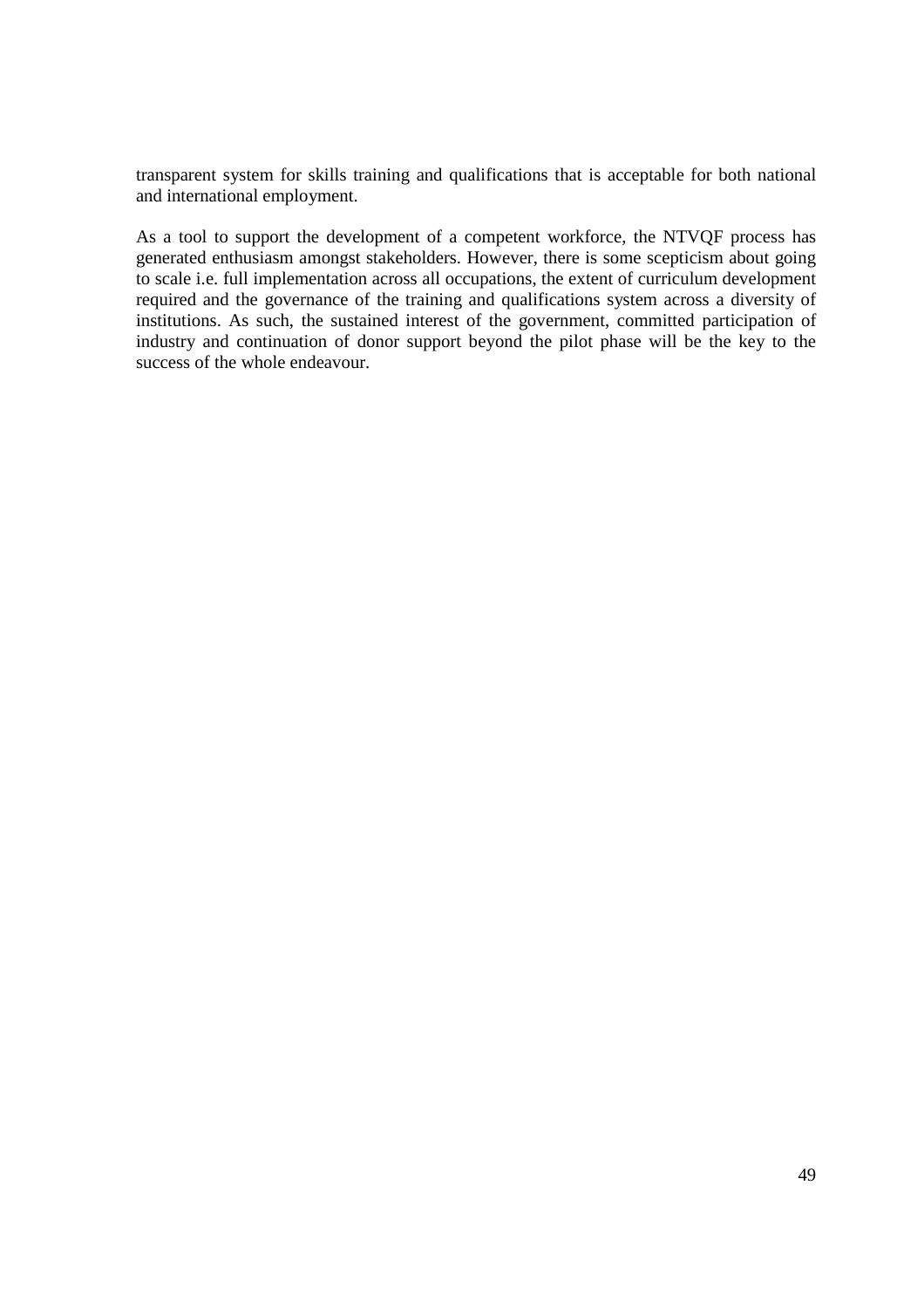#### **References**

- ADB (Asian Development Bank). 2008. BANGLADESH: Skills Development Project (Project Administration Memorandum), Dhaka: ADB.
- ADB (Asian Development Bank). 2007. Technical Assistance Consultant's Report, Project Number: 39408, ADB PPTA 4799 Ban, Skills Development Project, Final Report.
- Arthur, John. 2009. Recognition of Prior Learning (Draft Interim Report), EC-ILO TVET Reform Project, Dhaka: ILO (International Labour Organization).
- Bangladesh Bank. 2008. Recent Employment Situation and Labour Market Developments in Bangladesh. Policy Paper: 0807, Policy Analysis Unit, Dhaka.
- Barua, et.al. (2007). Determinants of Workers' Remittances in Bangladesh: An Empirical Study, Dhaka: Bangladesh Bank, Policy Analysis Unit.
- BBS (Bangladesh Bureau of Statistics). 2008. Household Income and Expenditure Survey
- 2005, Dhaka: Planning Commission, Government of the People's Republic of Bangladesh.
- BBS (Bangladesh Bureau of Statistics). 2008. Key Indicators on Report of Sample Vital Registration System 2006 & 2007, Dhaka: Planning Commission, Government of the People's Republic of Bangladesh.
- BBS (Bangladesh Bureau of Statistics). 2008. Labour Force Survey, 2005-06, Dhaka: Planning Commission, Government of the People's Republic of Bangladesh.
- BBS (Bangladesh Bureau of Statistics). 2009. Statistical Pocket Book Of Bangladesh 2008, Dhaka: Planning Commission, Government of the People's Republic of Bangladesh.
- BTEB (Bangladesh Technical Education Board). 1996. The Challenge of TVE for Human Resource Development: Policy Planning Strategy , Dhaka.
- BTEB (Bangladesh Technical Education Board). 2008. Annual Report 2007-2008, Dhaka.
- BTEB (Bangladesh Technical Education Board). 2006. Annual Report 2005-2006, Dhaka.
- Comyn, P. 2009. Review of the Structure & Coordination of TVET in Bangladesh, TVET Reform Project, Dhaka: ILO.
- Das, Hari, P. 2007. A Study of Curriculum Development and Implementation of Secondary Level Vocational Education in Bangladesh, Dhaka: National Academy of Educational Management (NAEM).
- GoB (Government of Bangladesh). 1997. The Fifth Five Year Plan 1997-2002, Dhaka: Planning Commission, Government of the People's Republic of Bangladesh.
- GoB (Government of Bangladesh). 2003. 'Learning for Change: Education for All National Plan of Action (NPA II) 2003-2015, Dhaka: Ministry of Primary and Mass Education.
- GoB (Government of Bangladesh). 2004. Agragatir Teen Bachhar*,* Dhaka: Social Welfare Ministry, Government of the People's Republic of Bangladesh.
- GoB (Government of Bangladesh). 2005. Learning for Change: Education for All National Plan of Action (NPA II) 2003-2015, Dhaka: Ministry of Primary and Mass Education, Government of the People's Republic of Bangladesh.
- GoB (Government of Bangladesh). 2007. 'Unlocking the Potential: National Strategy for Accelerated Poverty Reduction (NSAPR)', Dhaka: General Economics Division, Planning Commission, Government of the People's Republic of Bangladesh.
- GoB (Government of Bangladesh). 2008. Moving Ahead: National Strategy for Accelerated Poverty Reduction II (FY 2009-11), Dhaka, Planning Commission, Government of the People's Republic of Bangladesh.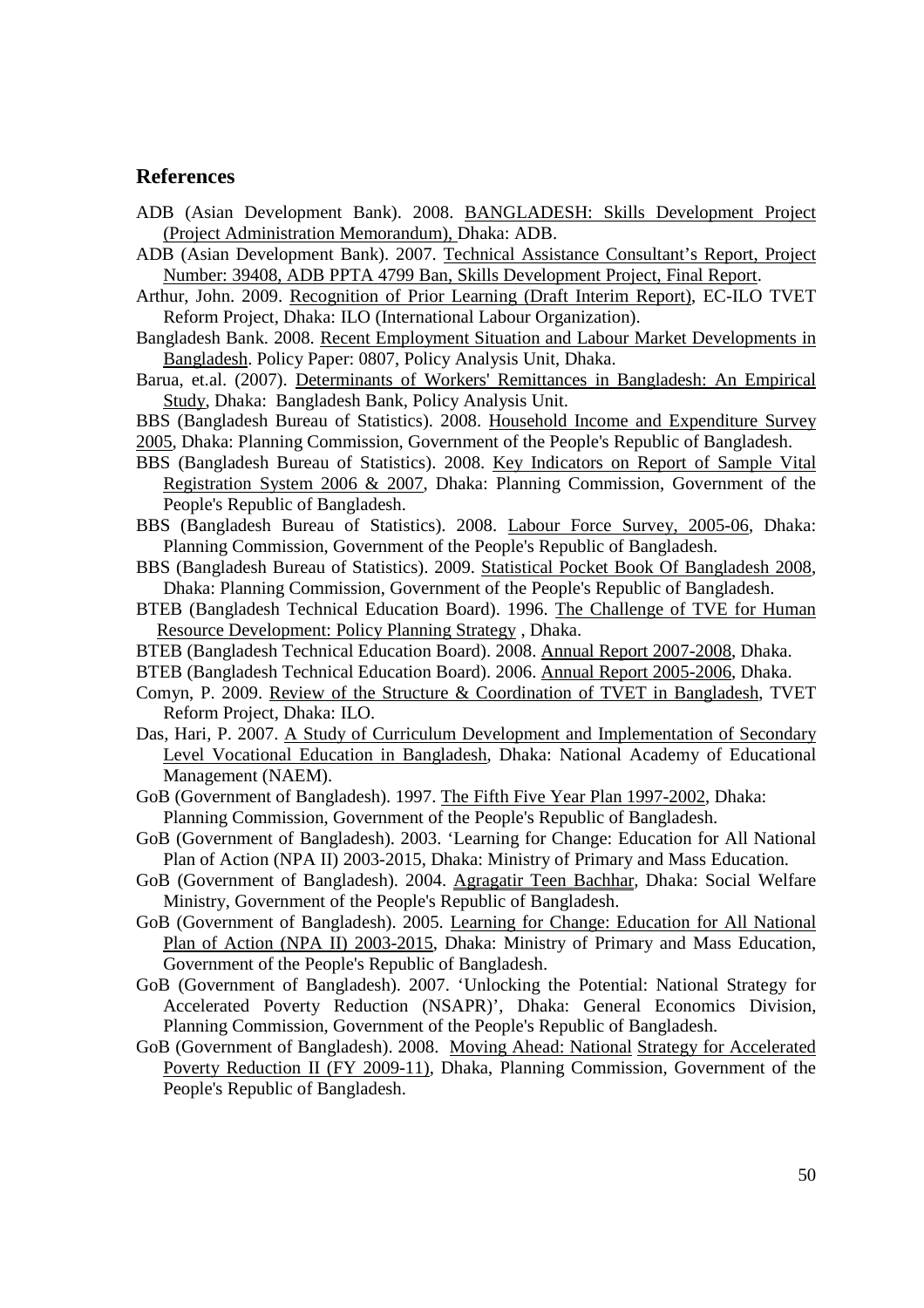- GoB (Government of Bangladesh). September 2009. National Education Policy (Final Draft), Dhaka: Ministry of Education, Government of the People's Republic of Bangladesh.
- ILO. 2007. TVET Technical Reform in Bangladesh: ILO Technical Proposal, Dhaka: ILO.
- ILO. (International Labour Organization). 2009. Bangladesh Skills Development Policy (Final Draft), EU-ILO-GoB TVET Reform Project, Dhaka: ILO.
- Khan, T.I.M. Nurunnabi (ed.). 1993. Role of Vocational Training Towards Human resource Development in Bangladesh, ILO Area Office, Dhaka.
- Mabud, M.A. 2008. Bangladesh Population: Prospects and Problems, *Keynote paper* at the National Seminar on Bangladesh Population (December 2008), Dhaka.
- Moore, Ian. 2009. A Proposed TVQF for Bangladesh, Dhaka: ILO.
- NIER (National Institute for Education Policy of Japan). 2007. From School to Work: Contemporary TVET Regional Experiences, Final Report of the Seminar National Institute for Educational Policy Research (NIER), Tokyo, Japan
- Islam, M. N. 2008. Availability of Data related to Technical and Vocational Education and Training (TVET) in Bangladesh, TVET Reform Project, Dhaka: ILO.
- PATVET (Pacific Association for Technical and Vocational Education and Training). 2005. Education Ministers Meeting, Apia, Samoa, 23-24 May 2005.
- Rafique, A. 1994. The Development of Technical and Vocational Education in Bangladesh A Case Study in Quality Improvement, UNESCO, Paris,
- Rafique, A. 1996. The Challenge of TVE for Human Resource Development: Policy Planning Strategy, Dhaka: Bangladesh Technical Education Board (BTEB).
- Razia, M. Begum, 2008. Re--orienting TVET Policy Towards Education for Sustainable Development: Bangladesh Perspective, Dhaka: Ministry of Education, Government of People's Republic of Bangladesh.
- Sharma, M. & H. Zaman. 2009. Who Migrates Overseas and Is It Worth Their While? An Assessment of Household Survey Data from Bangladesh, Policy Research Working Paper 5018, The World Bank: Poverty Reduction and Economic Management Network.
- Siddiqi, M.M. Rahman. 2007. TVET Legislation, Policy & Regulations in Bangladesh, Dhaka: ILO (International Labour Organization).
- UNDP 2008, United Nations Development Program, Report 2007-08.
- UNESCO. 1989. First Vocational Training Project Bangladesh (Credit 912-BD) Completion Report, Paris: UNESCO-Educational Financing Division.
- UNEVOC. 1995. National Profiles in Technical and Vocational Education in Asia and the Pacific: Bangladesh, Bangkok: UNESCO Principal Office.
- WB (World Bank). 1989. Bangladesh Vocational and Technical Education Review 1989, Dhaka: World Bank.

WB (World Bank). 2007. Learning for Job Opportunities: An Assessment of the Vocational Education and Training in Bangladesh, Bangladesh Development Series, Paper No. 16.

WB (World Bank). 2008. Migration and Remittance Fact Book 2008, Washington D.C.

## *Web pages*

http://portal.unesco.org/education/en/ev.phphttp://www.adb.org/Bangladesh/ http://www.banbeis.gov.bd/ http://www.bmet.org.bd/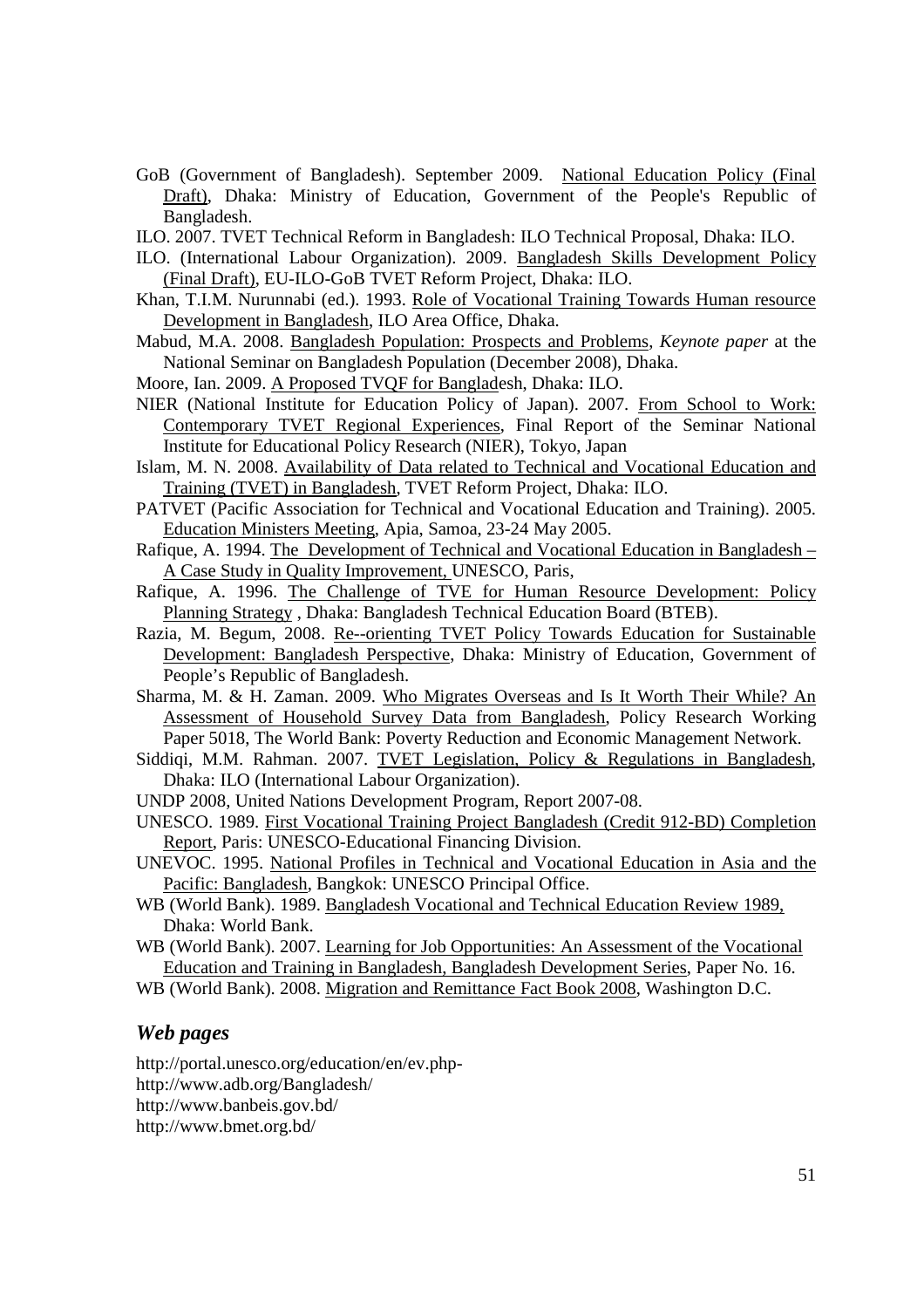http://www.bmet.org.bd/Reports/Overseas\_Statistics.htm

http://www.dyd.gov.bd/

http://hdr.undp.org/en/countries/alphabetical2008/

http://www.ngoab.gov.bd/

http://www.ilo.org/dhaka/lang--en/index.htm

http://www.ilo.org/dhaka/Whatwedo/Projects/lang--en/WCMS\_106485/index.htm http://www.imfbd.com/

http://www.indexmundi.com/bangladesh/primary-completion-rate,-both-sexes.html

http://www.indexmundi.com/g/r.aspx?c=bg&v=21

http://www.indexmundi.com/g/r.aspx?c=bg&v=72

http://www.indexmundi.com/g/r.aspx?t=0&v=69&l=en (29.09.09)

http://www.lcgbangladesh.org/inventory/13\_inventory.pdf

http://www.lcgbangladesh.org/WAGE/NGO%20Scoping%20Study%20%28Full%20Report %29%202.pdf

http://www.moedu.gov.bd/about\_moe\_\_organizations\_bteb.htm

http://www.moedu.gov.bd/edu\_budget.php?id=3

http://www.moedu.gov.bd/edu\_system\_\_edu\_commission.htm

http://www.moedu.gov.bd/edu\_system\_\_edu\_policy.htm

http://www.moedu.gov.bd/about\_moe\_\_organizations\_dte.htm

http://www.ngoab.gov.bd/

http://www.techedu.gov.bd/news.html

http://www.unevoc.unesco.org/

http://www.whoban.org/who\_we\_are.html

http://www.worldbank.org.bd/bds

http://www.worldbank.org.bd/WBSITE/EXTERNAL/COUNTRIES/SOUTHASIAEXT/BA NGLADESHEXTN/0,,contentMDK:20736690~pagePK:141137~piPK:141127~theSiteP

K:295760,00.html

http://209.85.135.132/search?q=cache:Bm7-VF\_QPjYJ:www.tesda.gov.ph/uploads/TVET\_forum/